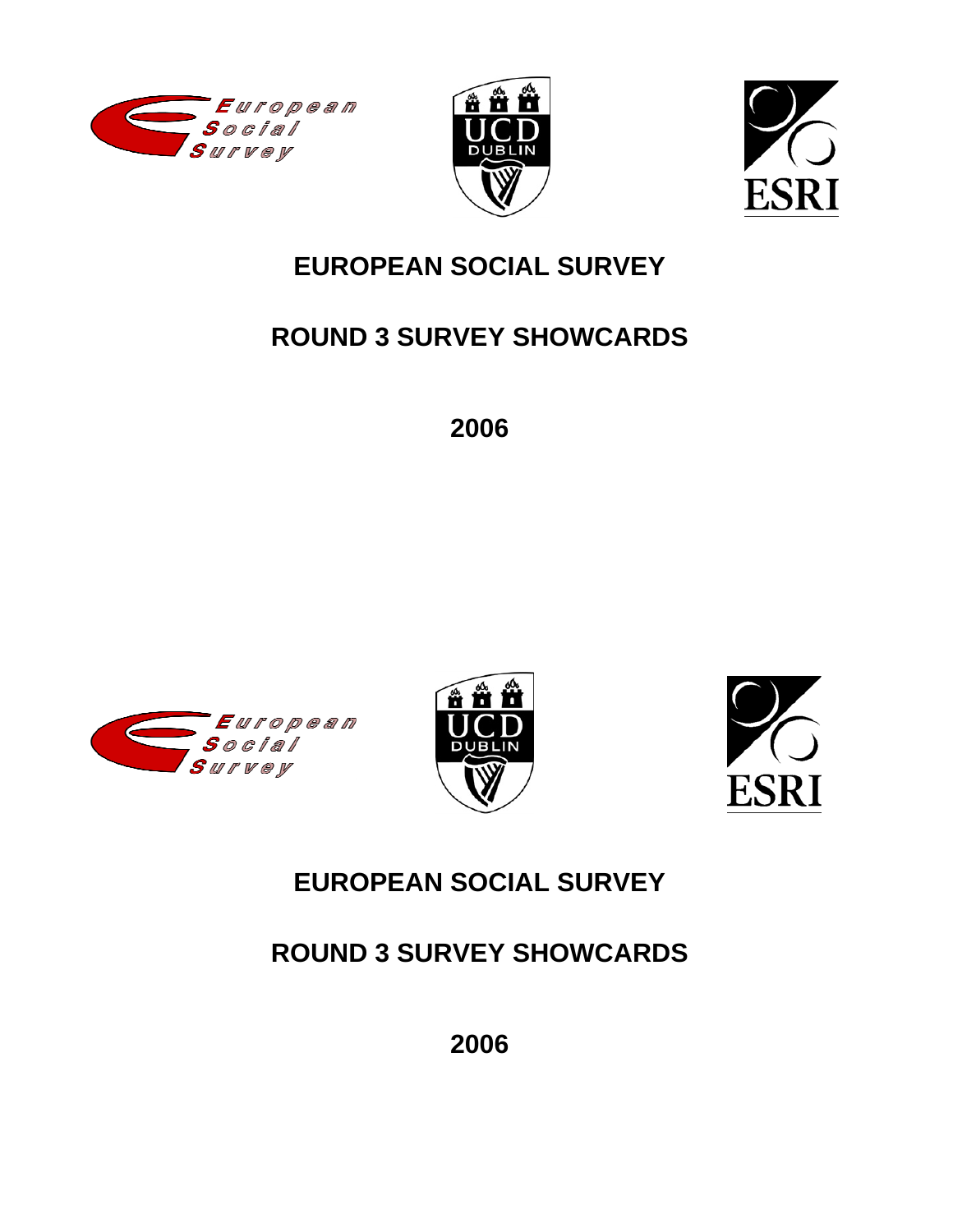No time at all Less than ½ hour  $\frac{1}{2}$  hour to 1 hour More than 1 hour, up to 1  $\frac{1}{2}$  hours More than 1 ½ hours, up to 2 hours More than 2 hours, up to 2 ½ hours More than 2 ½ hours, up to 3 hours More than 3 hours

# **CARD 1**

No time at all Less than ½ hour  $\frac{1}{2}$  hour to 1 hour More than 1 hour, up to 1  $\frac{1}{2}$  hours More than 1  $\frac{1}{2}$  hours, up to 2 hours More than 2 hours, up to 2 ½ hours More than 2 ½ hours, up to 3 hours More than 3 hours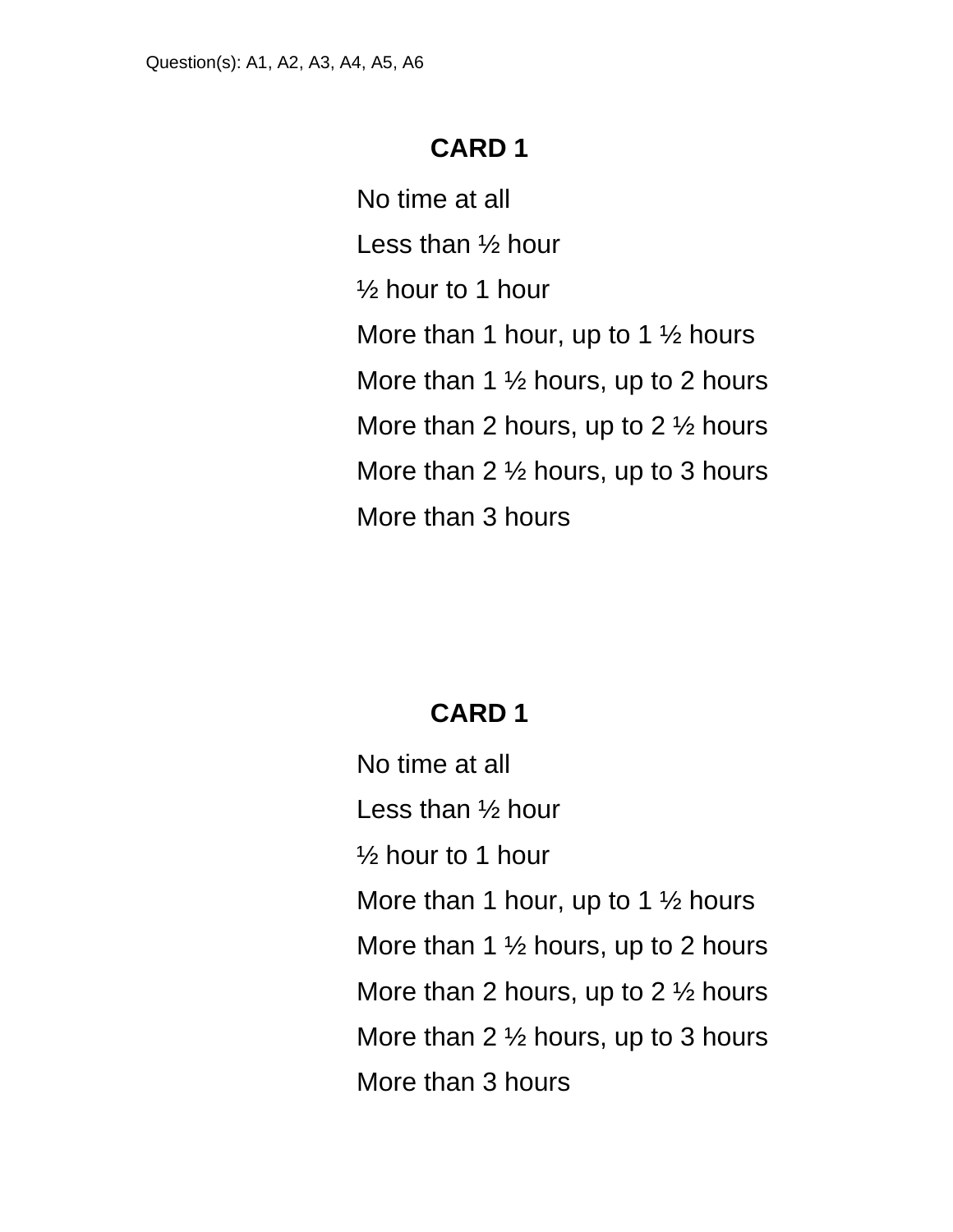#### **How often for personal use?**

No access at home or work Never use Less than once a month Once a month Several times a month Once a week Several times a week Every day

# **CARD 2**

## **How often for personal use?**

No access at home or work Never use Less than once a month Once a month Several times a month Once a week Several times a week Every day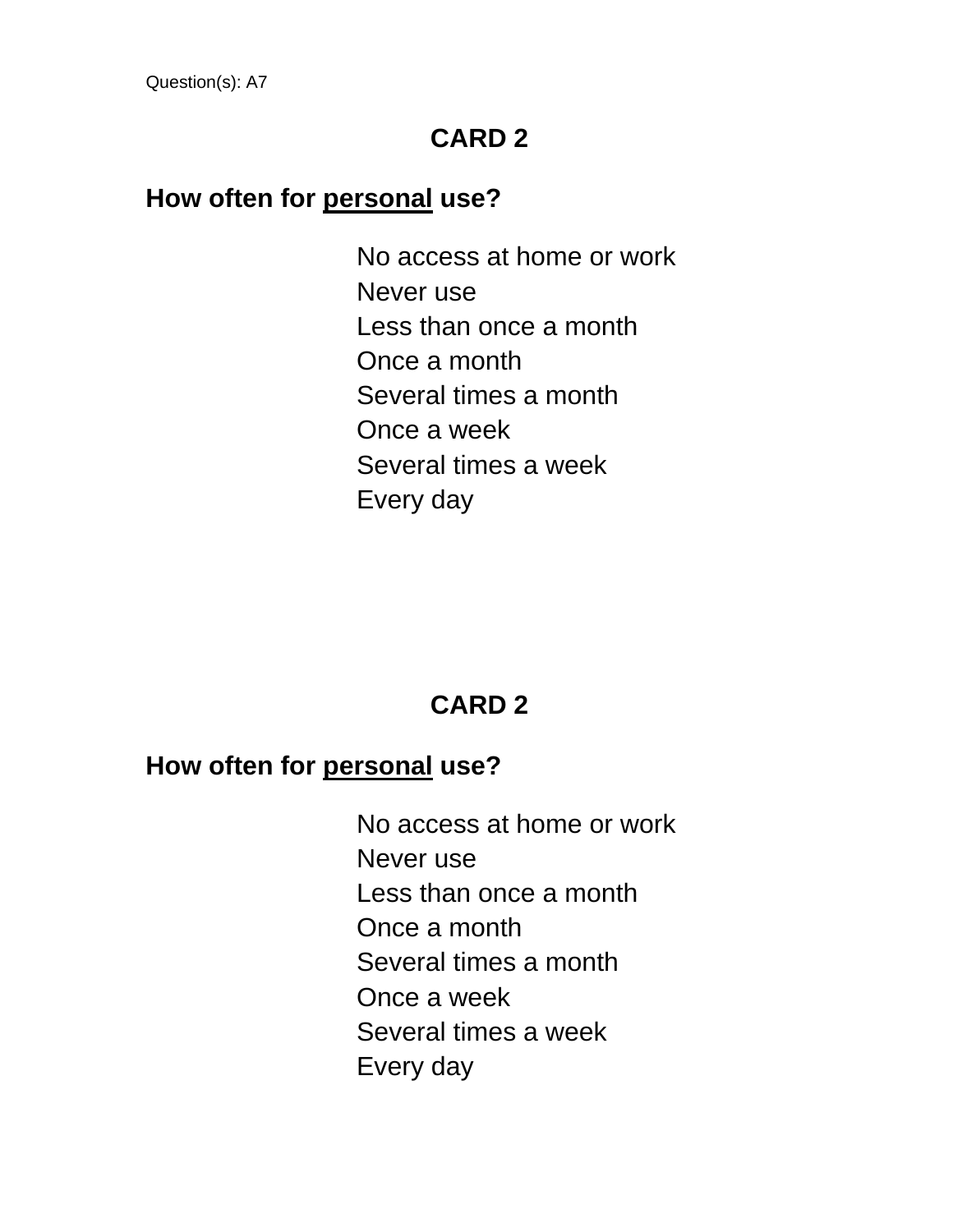|   | You can't be<br>too careful |  |  |    |   | <b>Most people</b><br>can be trusted |  |  |
|---|-----------------------------|--|--|----|---|--------------------------------------|--|--|
|   |                             |  |  |    |   |                                      |  |  |
| 0 |                             |  |  | C. | h |                                      |  |  |

|   | You can't be<br>too careful |   |   | Most people<br>can be trusted |   |   |   |  |    |
|---|-----------------------------|---|---|-------------------------------|---|---|---|--|----|
|   |                             |   |   |                               |   |   |   |  |    |
| 0 |                             | 2 | 3 | 4                             | 5 | 6 | 8 |  | 10 |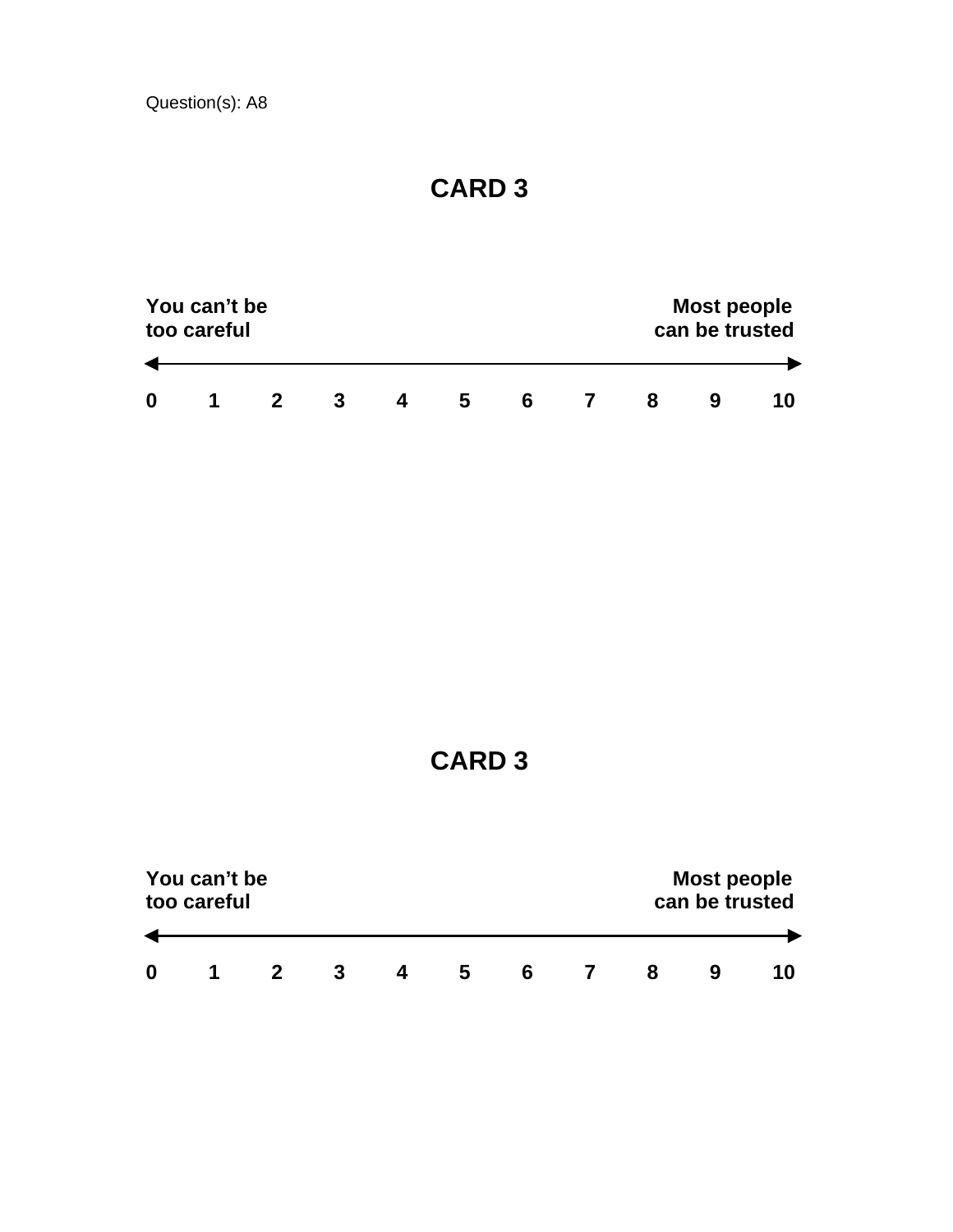Question(s): A9

| of me            | <b>Most people</b><br>would try to<br>take advantage |   |   |   |   |   | <b>Most people</b><br>would try to | be fair |
|------------------|------------------------------------------------------|---|---|---|---|---|------------------------------------|---------|
| $\boldsymbol{0}$ |                                                      | 2 | 3 | 5 | 6 | 8 |                                    | 10      |

**CARD 4** 

| of me | <b>Most people</b><br>would try to<br>take advantage |  |   |   |   | <b>Most people</b><br>would try to | be fair |
|-------|------------------------------------------------------|--|---|---|---|------------------------------------|---------|
|       |                                                      |  |   |   |   |                                    |         |
| 0     |                                                      |  | b | 6 | 8 |                                    | 10      |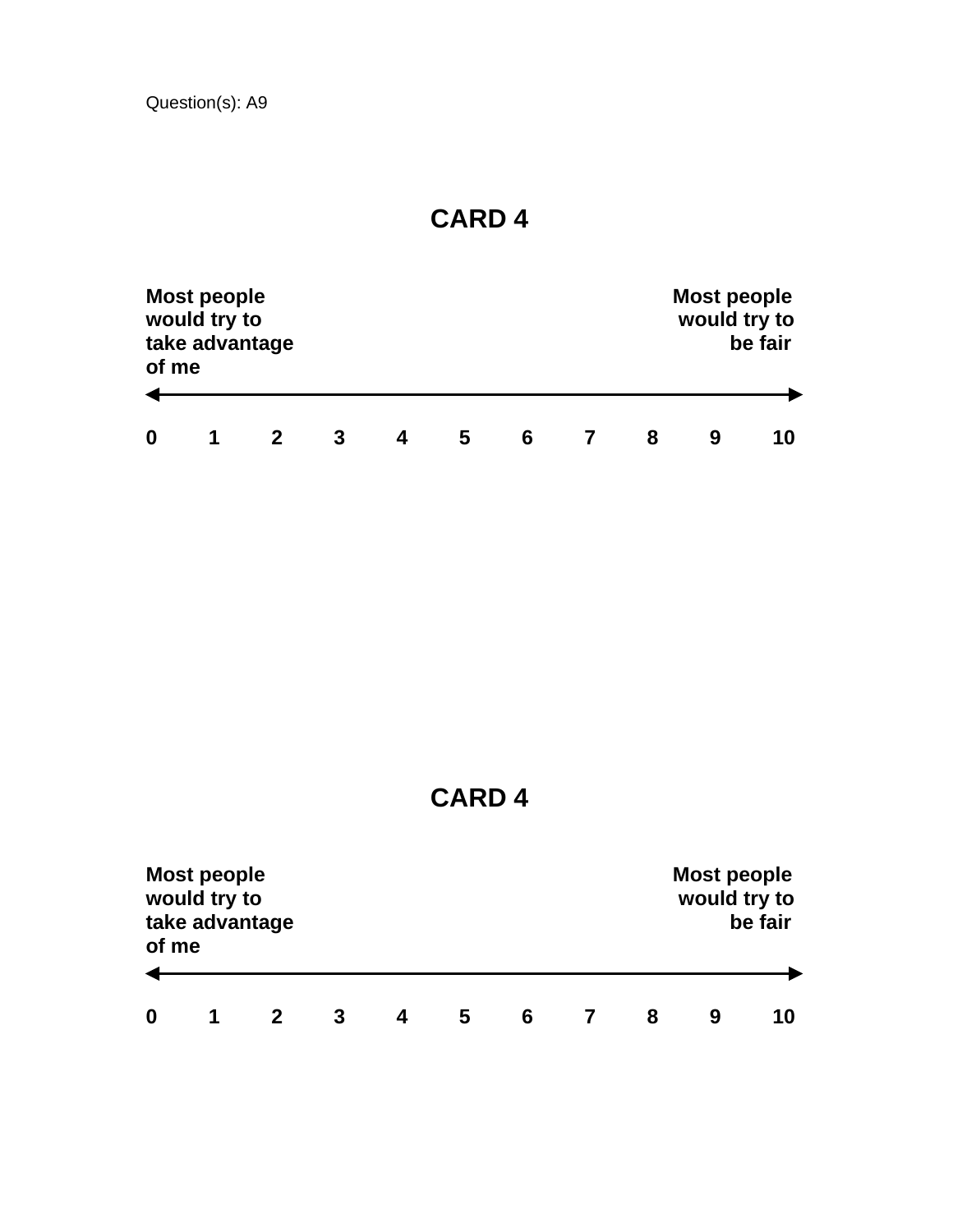| <b>People</b><br>mostly | look out for<br>themselves |   |   |   |   |   |   | <b>People</b><br>mostly<br>try to be<br>helpful |
|-------------------------|----------------------------|---|---|---|---|---|---|-------------------------------------------------|
| 0                       |                            | 3 | 4 | 5 | 6 | 8 | 9 | 10                                              |

**CARD 5** 

| <b>People</b><br>mostly | look out for<br>themselves |   |    |  |  | <b>People</b><br>mostly<br>try to be<br>helpful |
|-------------------------|----------------------------|---|----|--|--|-------------------------------------------------|
|                         |                            |   |    |  |  |                                                 |
| 0                       | и                          | 9 | 10 |  |  |                                                 |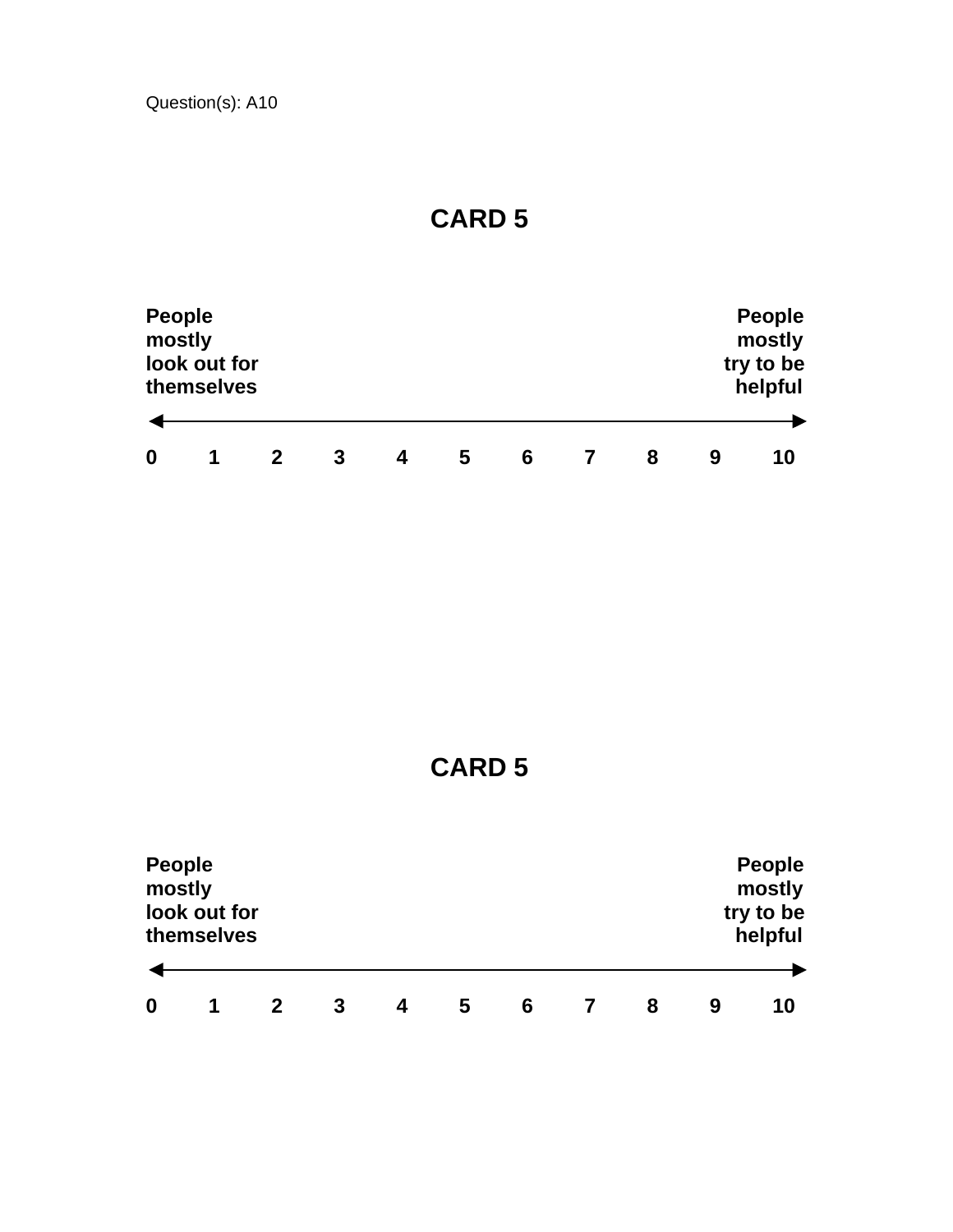# **CARD 6**

Never

Seldom

**Occasionally** 

Regularly

Frequently

## **CARD 6**

Never Seldom **Occasionally**  Regularly Frequently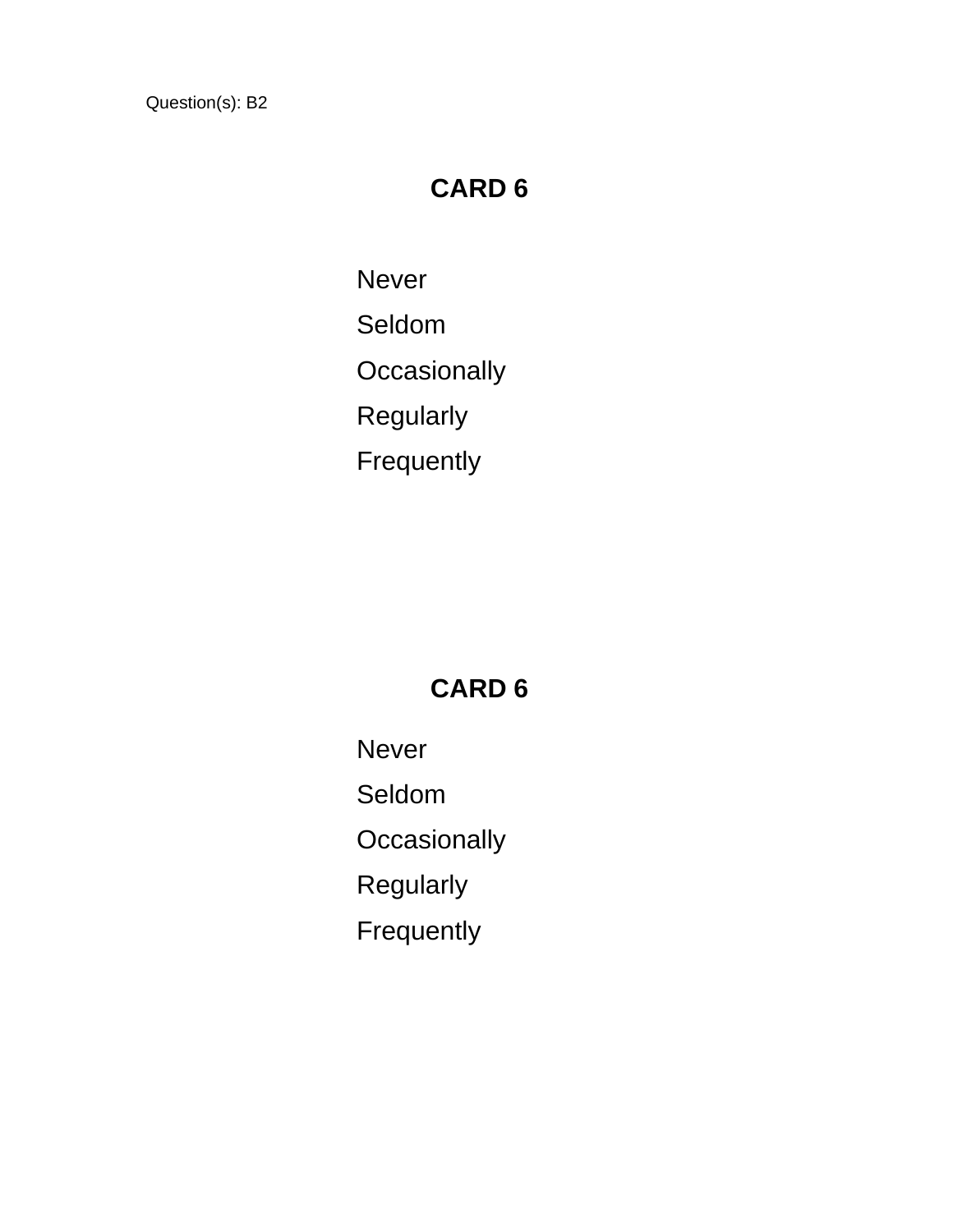# **CARD 7**

Very difficult **Difficult** Neither difficult nor easy Easy Very easy

# **CARD 7**

Very difficult **Difficult** Neither difficult nor easy Easy Very easy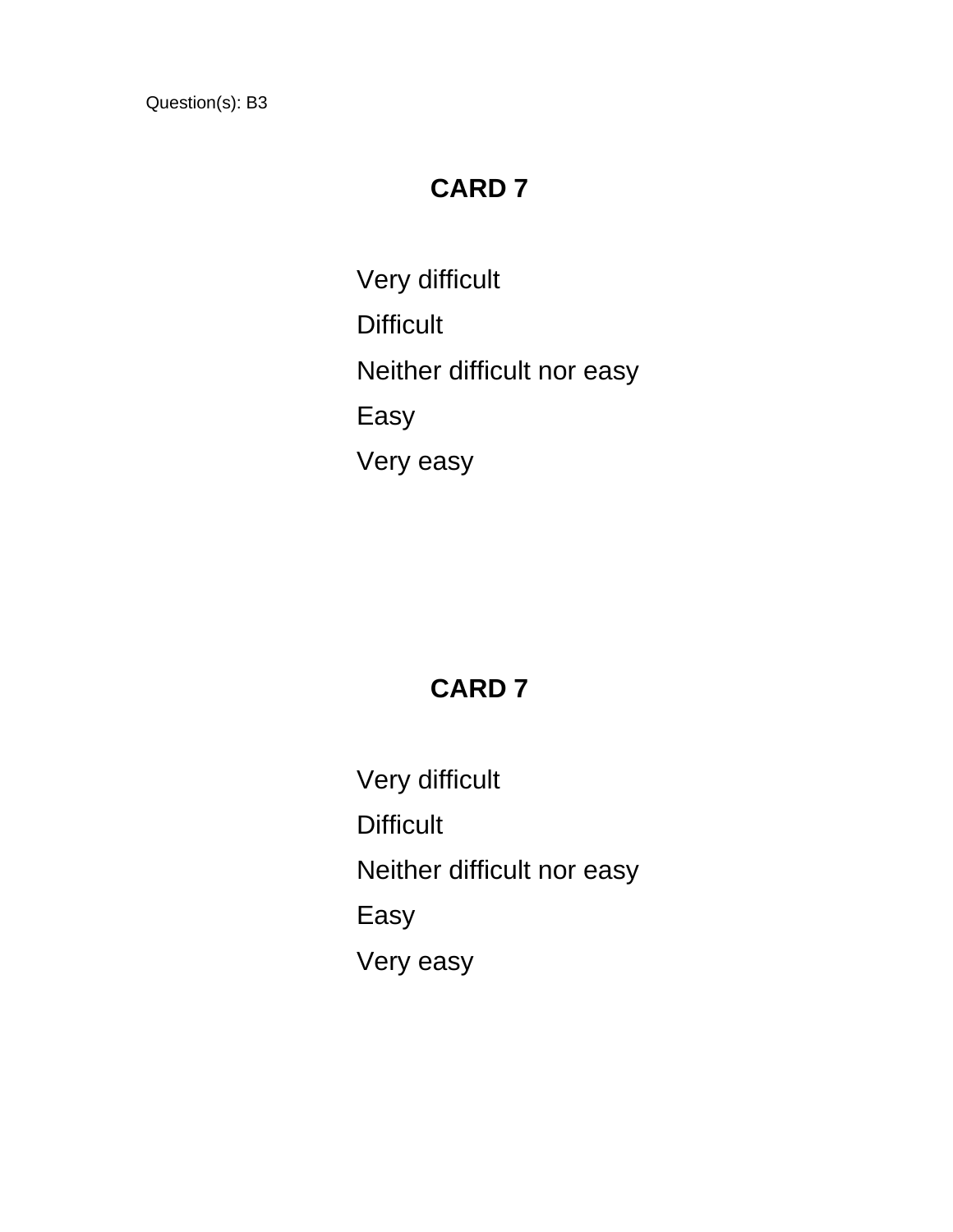Question(s): B4, B5, B6, B7, B8, B9, B10

# **CARD 8**

| at all | <b>No trust</b> |  |   |   |   |   | <b>Complete</b><br>trust |
|--------|-----------------|--|---|---|---|---|--------------------------|
| 0      |                 |  | Д | ა | 6 | 8 |                          |

| at all | <b>No trust</b> |   |   |   |   |   | <b>Complete</b><br>trust |
|--------|-----------------|---|---|---|---|---|--------------------------|
| 0      | и               | 3 | 4 | 5 | 6 | 8 | 10                       |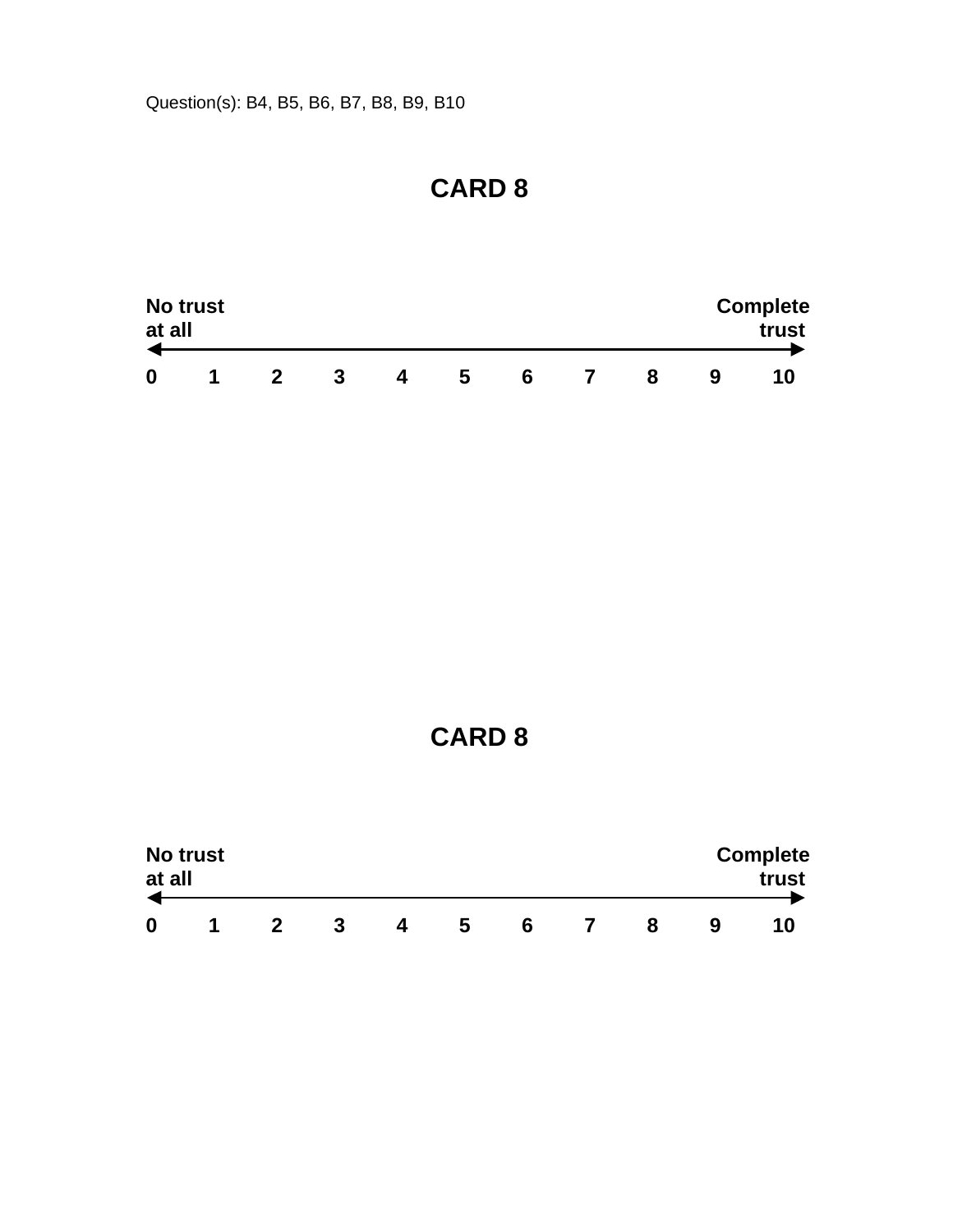



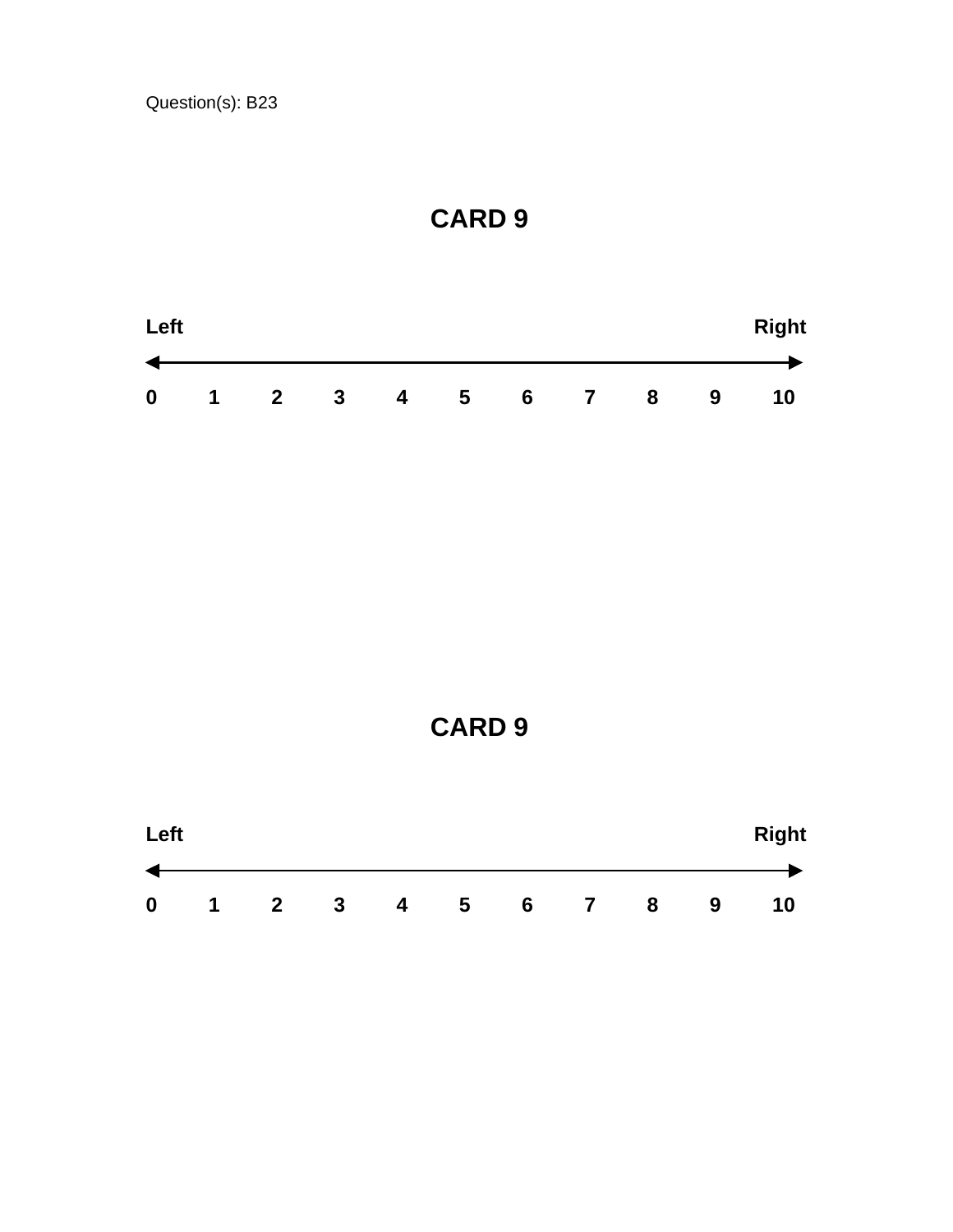| <b>Extremely</b><br>dissatisfied |  |    |  |  | <b>Extremely</b><br>satisfied |
|----------------------------------|--|----|--|--|-------------------------------|
|                                  |  | C. |  |  |                               |

|   | <b>Extremely</b><br>dissatisfied |  |   |   |  | <b>Extremely</b><br>satisfied |
|---|----------------------------------|--|---|---|--|-------------------------------|
| 0 |                                  |  | h | 6 |  |                               |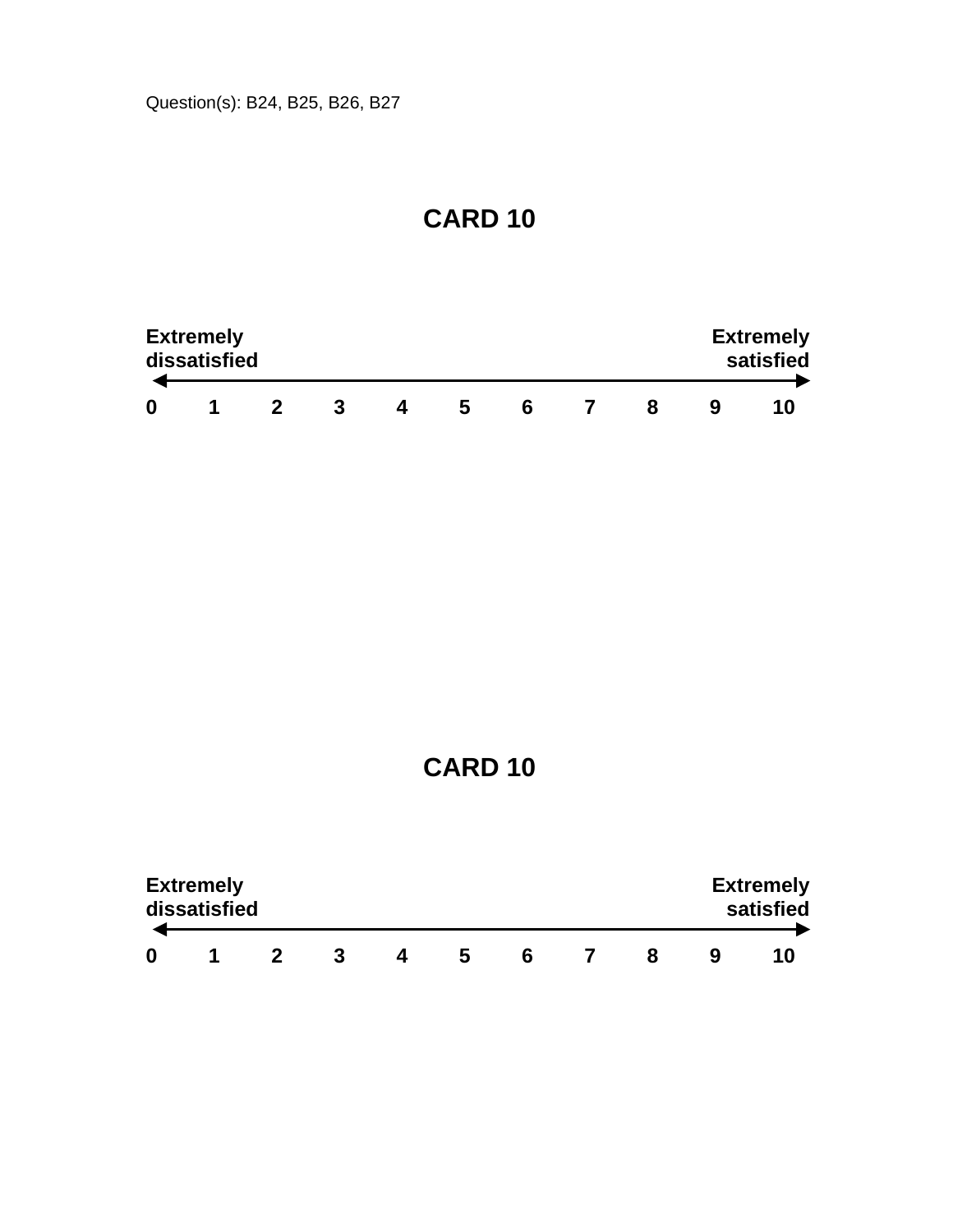| bad | <b>Extremely</b> |  |   |  |  | <b>Extremely</b><br>good |
|-----|------------------|--|---|--|--|--------------------------|
| 0   |                  |  | э |  |  |                          |

**CARD 11** 

| bad | <b>Extremely</b> |  |   |   |  |   | <b>Extremely</b><br>good |
|-----|------------------|--|---|---|--|---|--------------------------|
|     |                  |  | b | 6 |  | 9 | 10                       |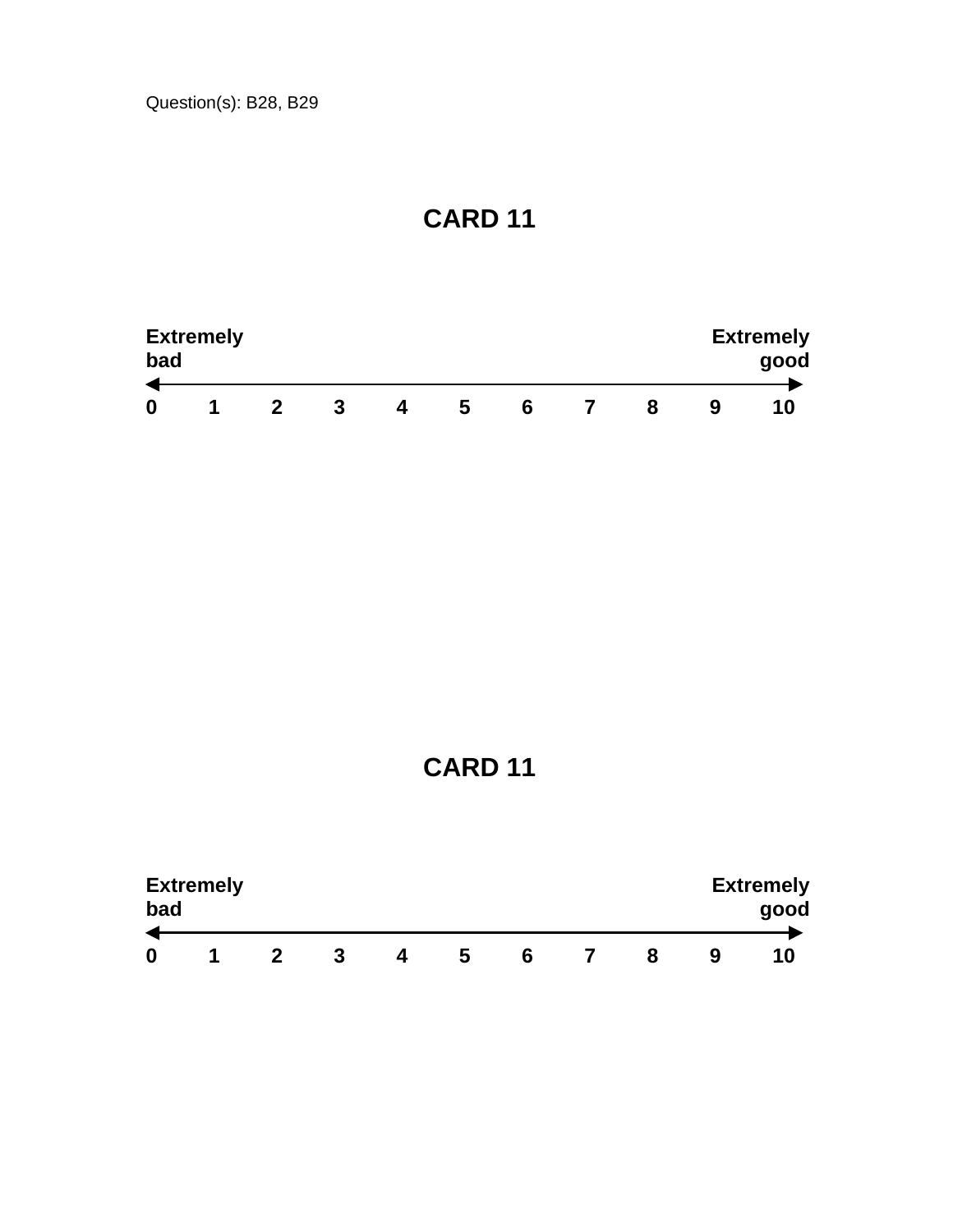Agree strongly

Agree

Neither agree nor disagree

**Disagree** 

Disagree strongly

# **CARD 12**

Agree strongly

Agree

Neither agree nor disagree

**Disagree** 

Disagree strongly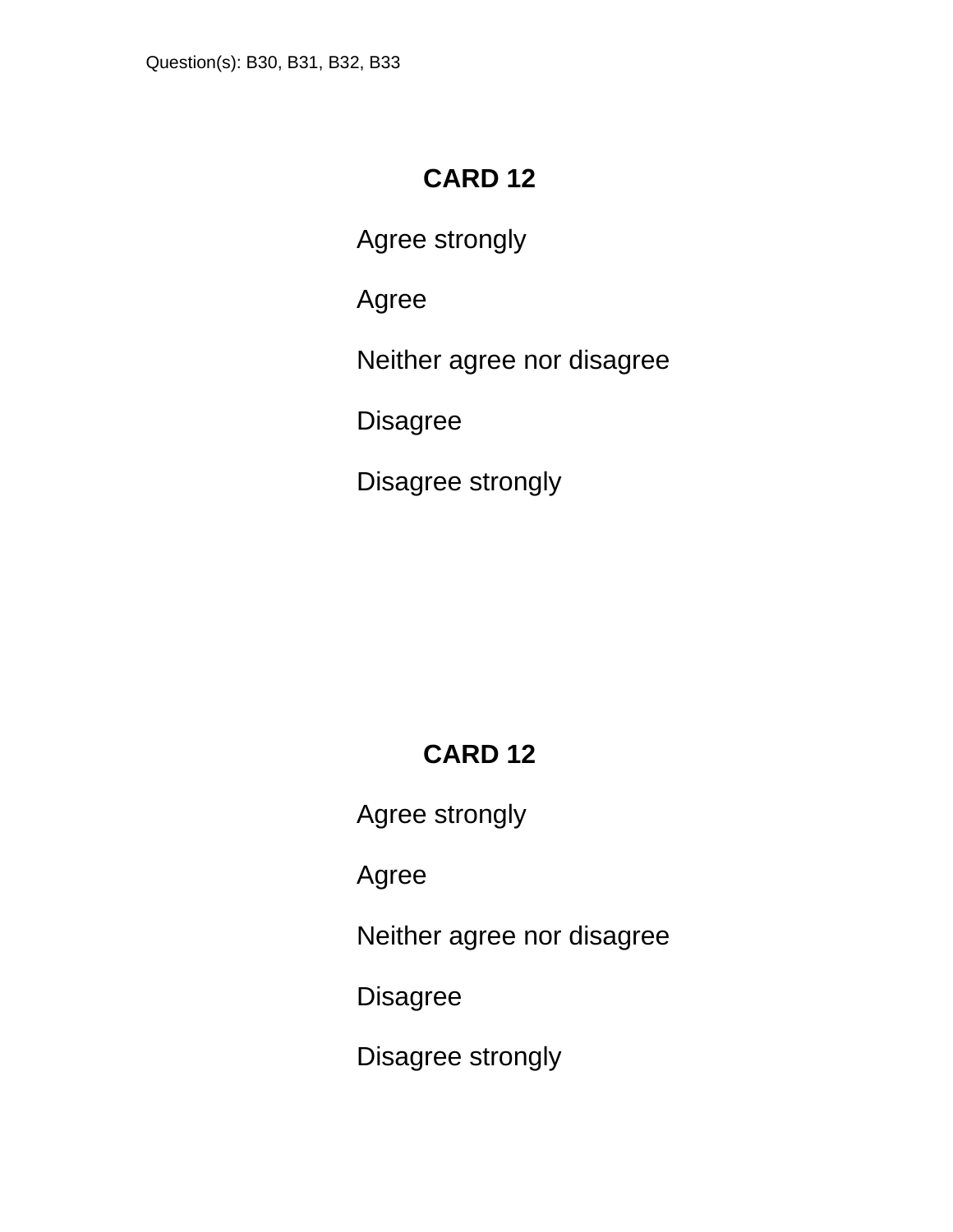|   | <b>Unification</b><br>has already<br>gone too far |   |   |   |   |  | <b>Unification</b><br>should go<br>further |
|---|---------------------------------------------------|---|---|---|---|--|--------------------------------------------|
| 0 |                                                   | 3 | Д | h | h |  | 10                                         |

|   | <b>Unification</b><br>has already<br>gone too far |  |   |   |   |   | <b>Unification</b><br>should go<br>further |
|---|---------------------------------------------------|--|---|---|---|---|--------------------------------------------|
| 0 |                                                   |  | 4 | b | 6 | x | 10                                         |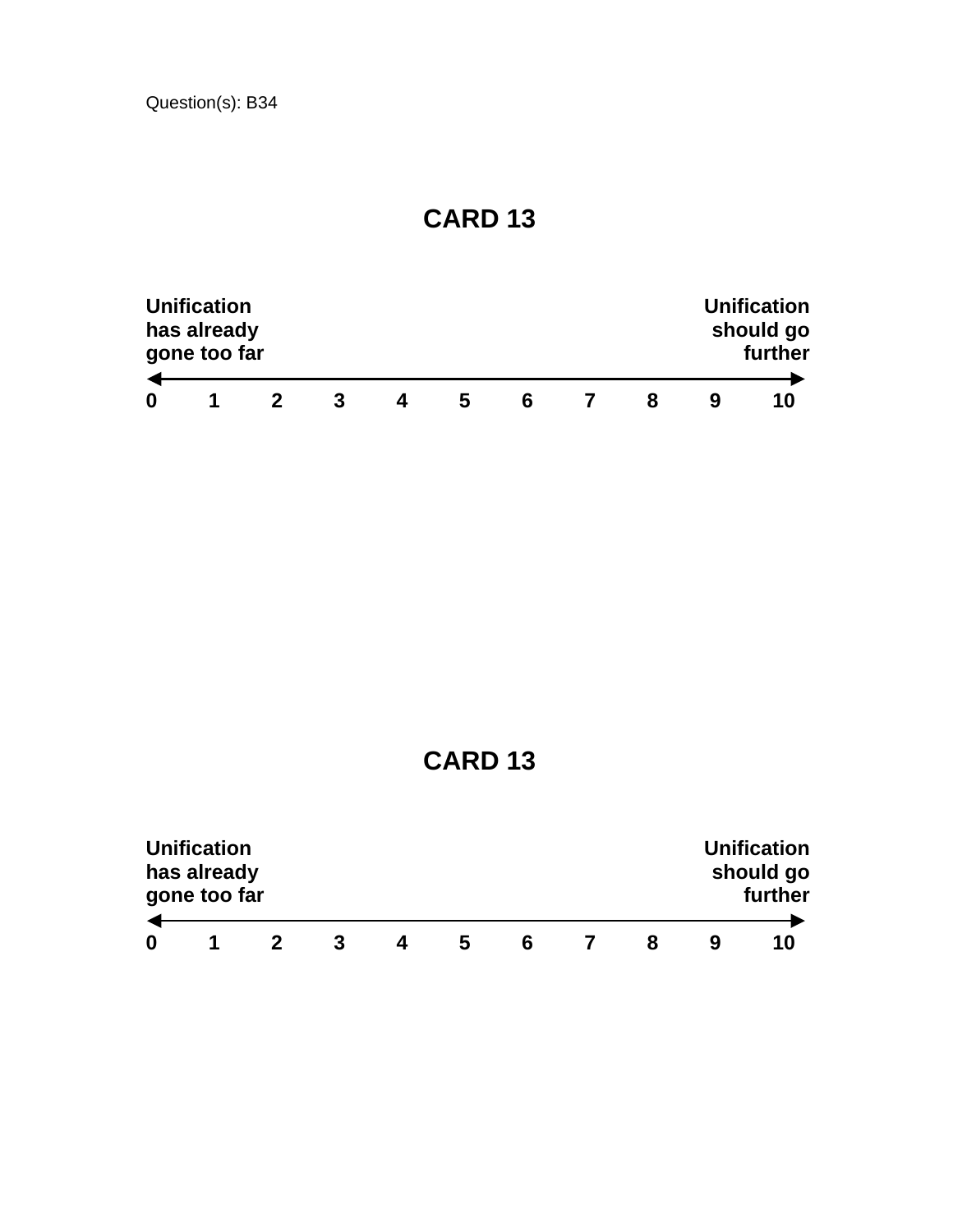Question(s): B35, B36, B37

#### **CARD 14**

#### **Ireland's policy should be to…**

Allow many to come and live here Allow some Allow a few Allow none

# **CARD 14**

#### **Ireland's policy should be to…**

Allow many to come and live here

Allow some

Allow a few

Allow none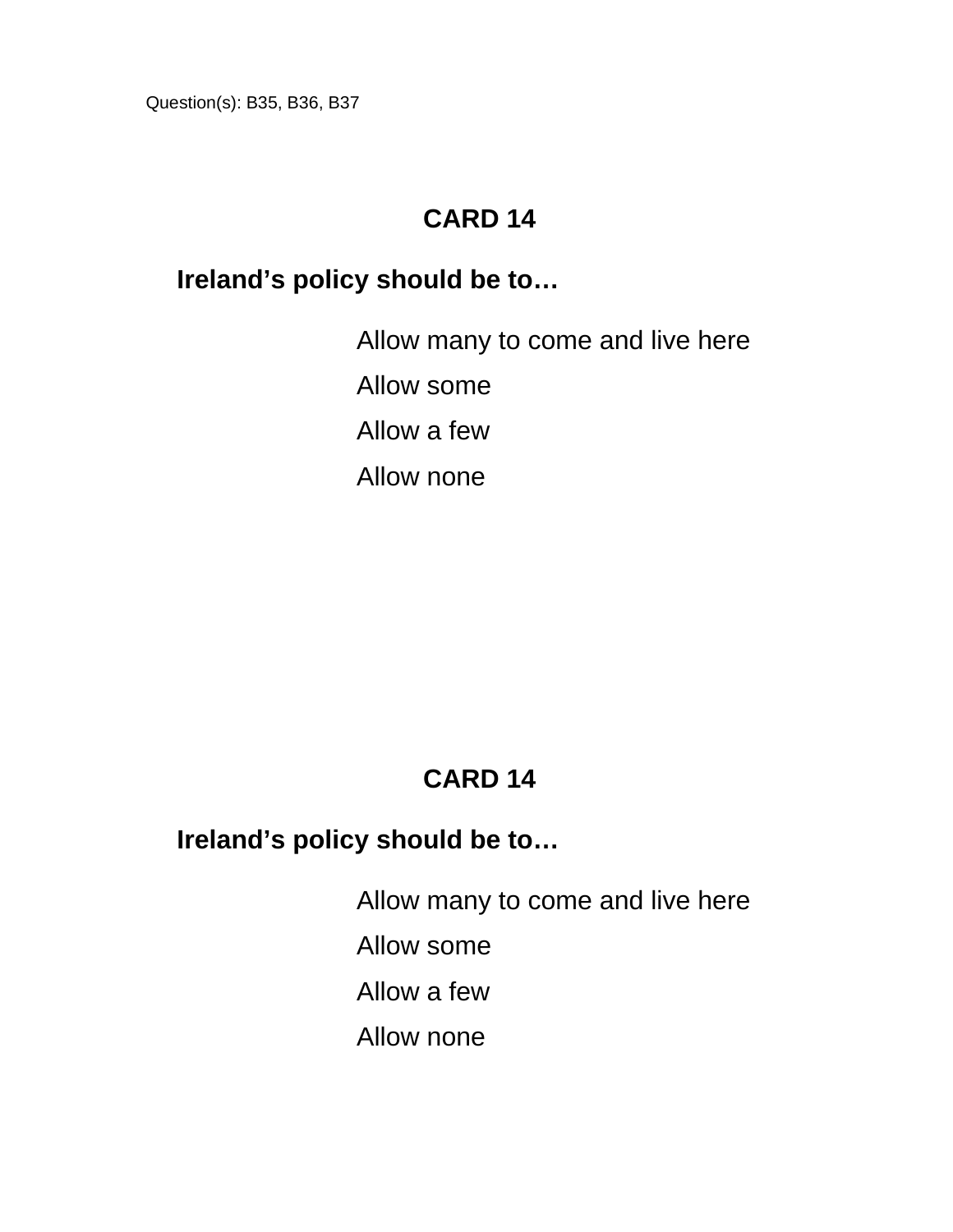

**CARD 15** 

| <b>Bad</b><br>for the | economy              |   |   |   |   |   |  |   | Good<br>for the<br>economy |    |
|-----------------------|----------------------|---|---|---|---|---|--|---|----------------------------|----|
|                       |                      |   |   |   |   |   |  |   |                            |    |
| 0                     | $\blacktriangleleft$ | 2 | 3 | 4 | 5 | 6 |  | 8 | 9                          | 10 |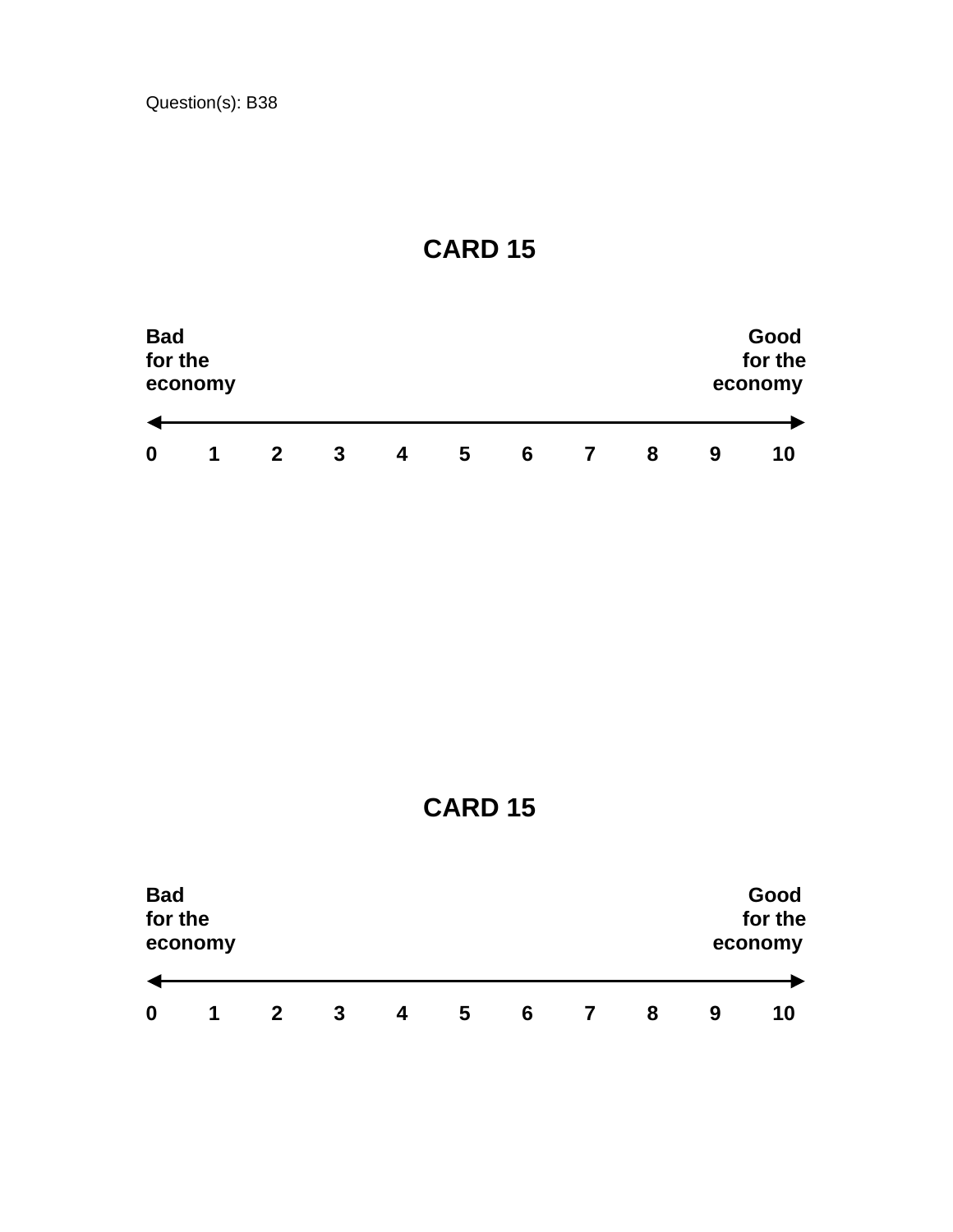| <b>Cultural</b><br>life |            |  |   |   |   |   |  |   |  | <b>Cultural</b><br>life |
|-------------------------|------------|--|---|---|---|---|--|---|--|-------------------------|
|                         | undermined |  |   |   |   |   |  |   |  | enriched                |
| 0                       | п          |  | 3 | Δ | 5 | 6 |  | 8 |  | 1 N                     |

| life | <b>Cultural</b><br>undermined |   |           |   |   |   |   |   | <b>Cultural</b><br>life<br>enriched |
|------|-------------------------------|---|-----------|---|---|---|---|---|-------------------------------------|
| 0    |                               | 2 | $\cdot$ 3 | 4 | 5 | 6 | 8 | 9 | 10                                  |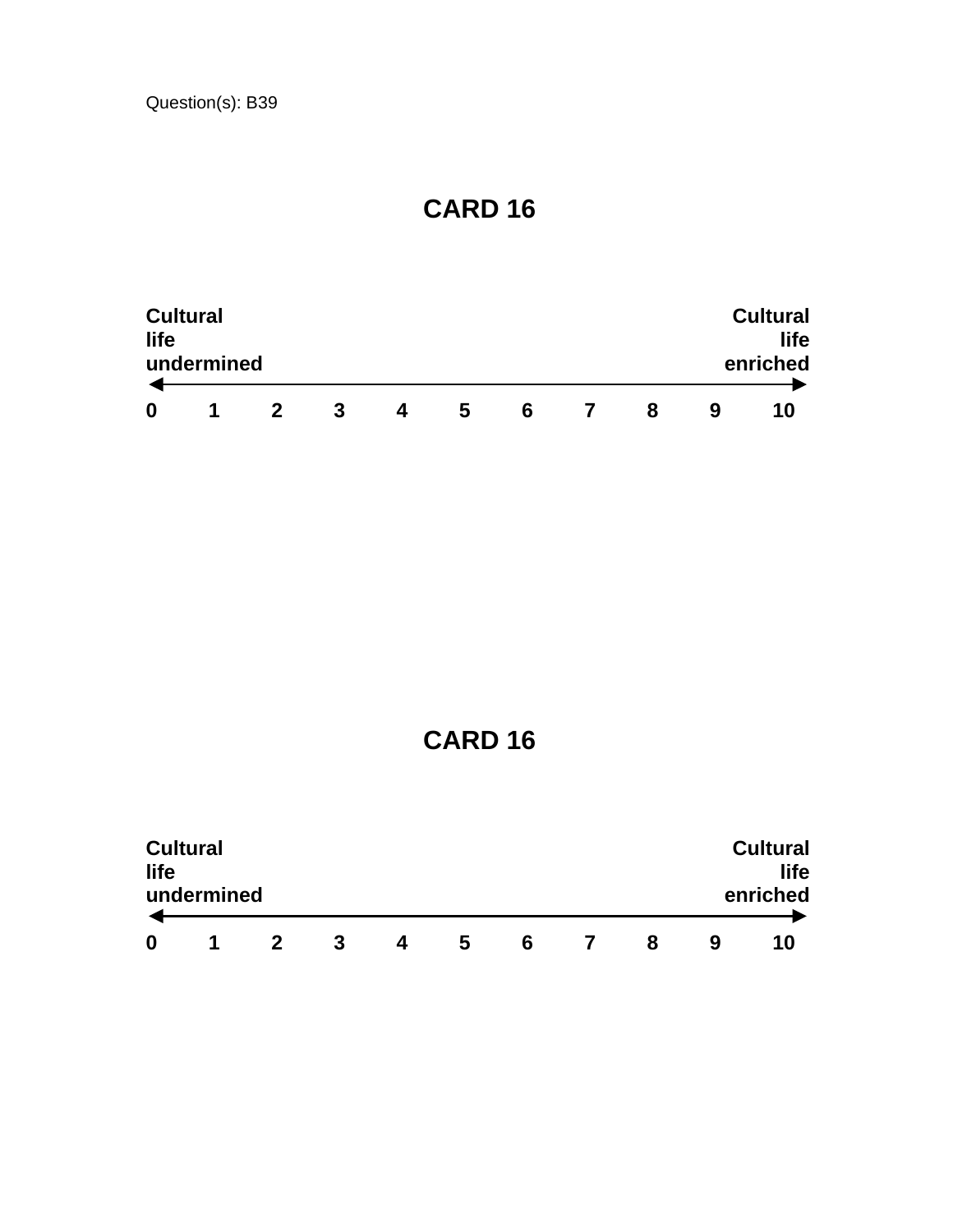

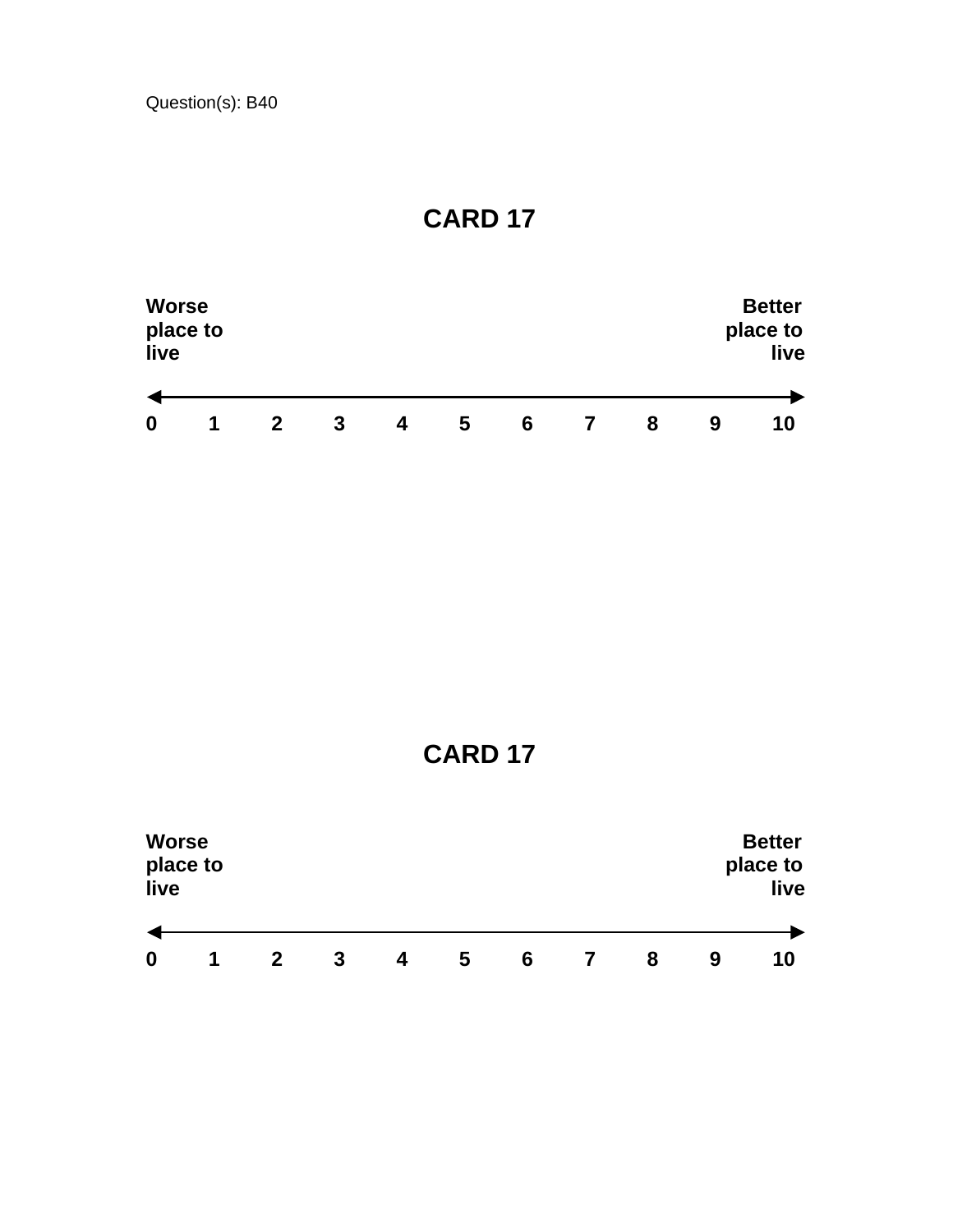| <b>Extremely</b><br>unhappy |  |   |   | <b>Extremely</b><br>happy |  |  |  |
|-----------------------------|--|---|---|---------------------------|--|--|--|
| ×                           |  | ა | h |                           |  |  |  |

**CARD 18** 

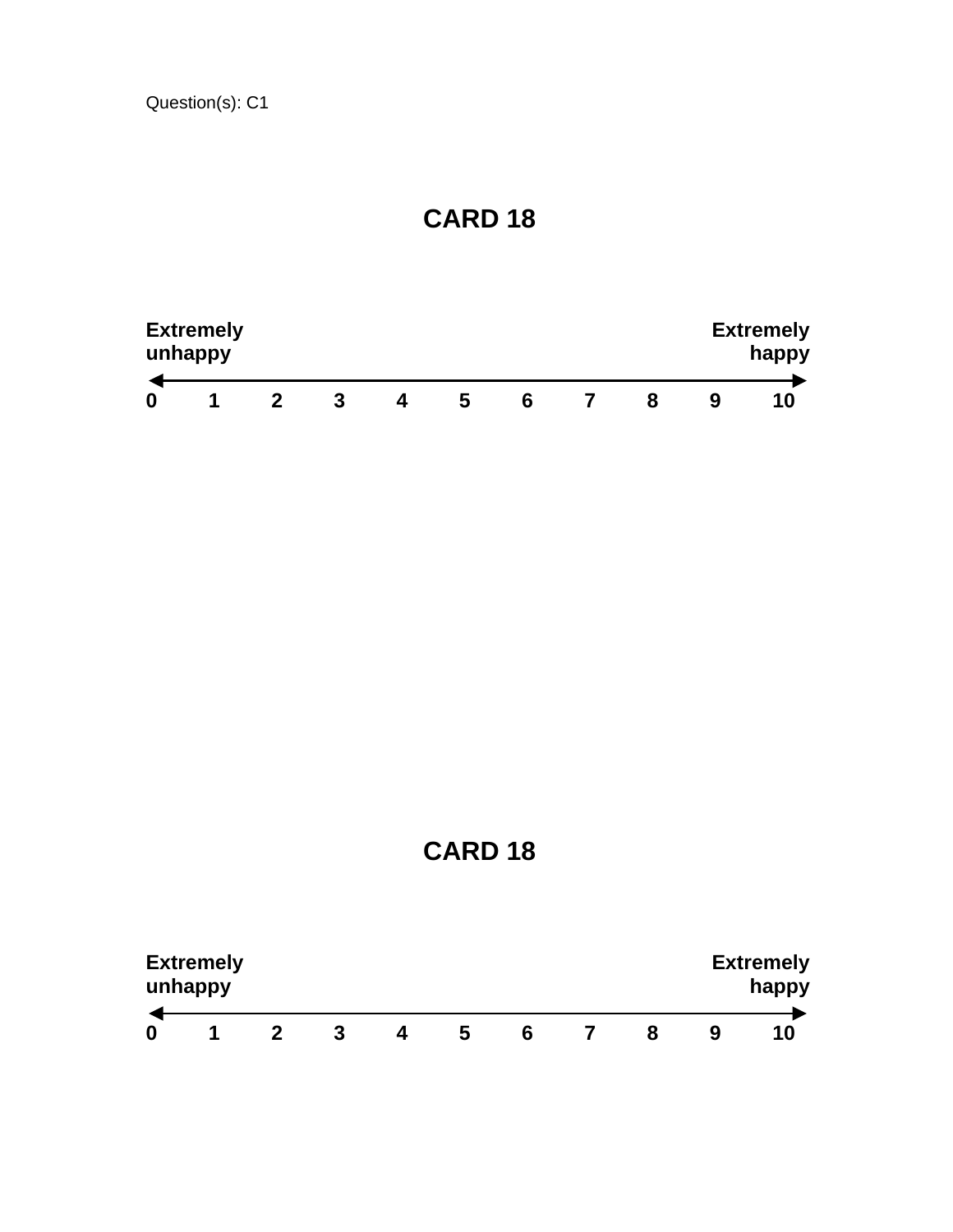#### **CARD 19**

Never Less than once a month Once a month Several times a month Once a week Several times a week Every day

#### **CARD 19**

**Never** Less than once a month Once a month Several times a month Once a week Several times a week Every day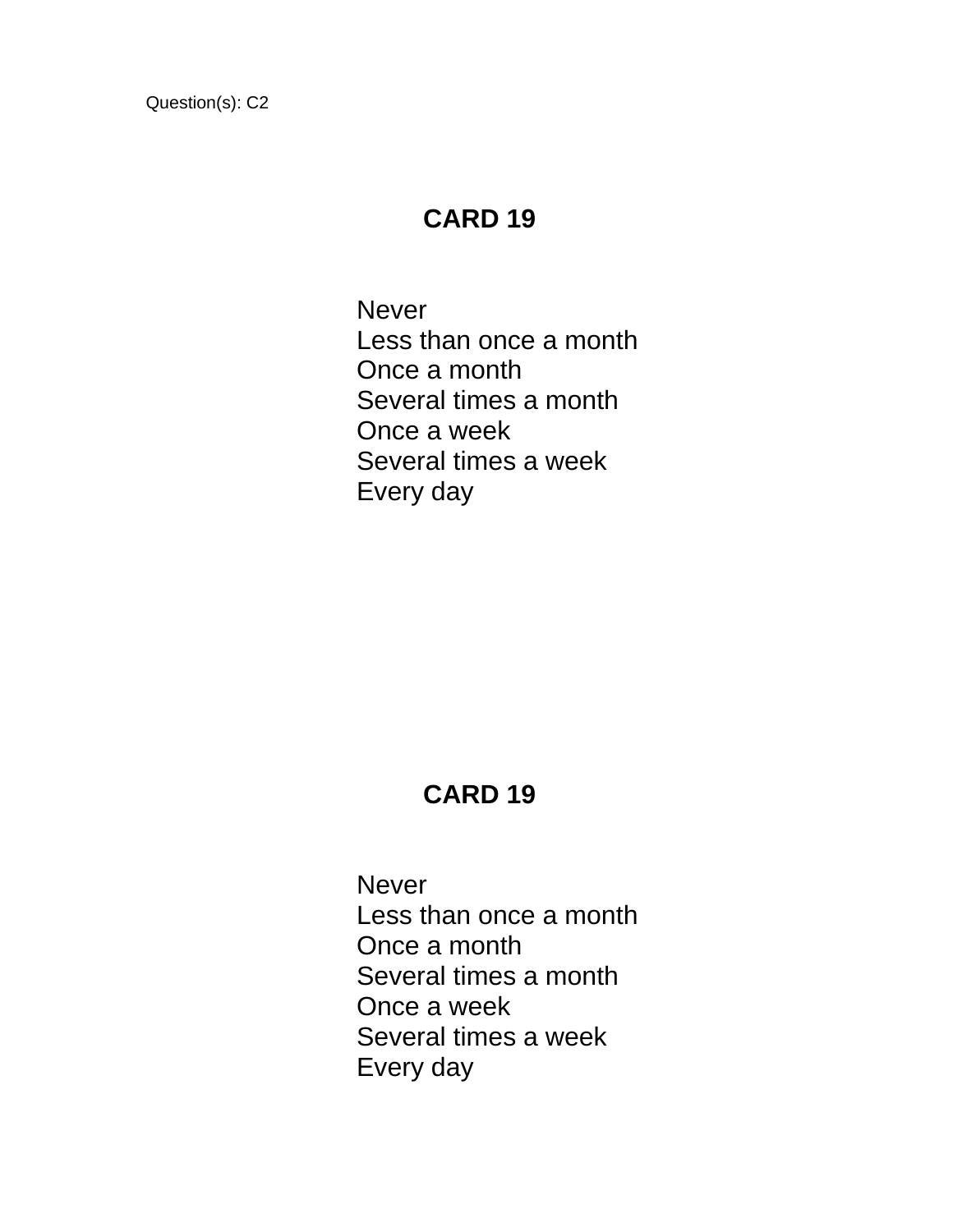#### **CARD 20**

Much less than most

Less than most

About the same

More than most

Much more than most

### **CARD 20**

Much less than most

Less than most

About the same

More than most

Much more than most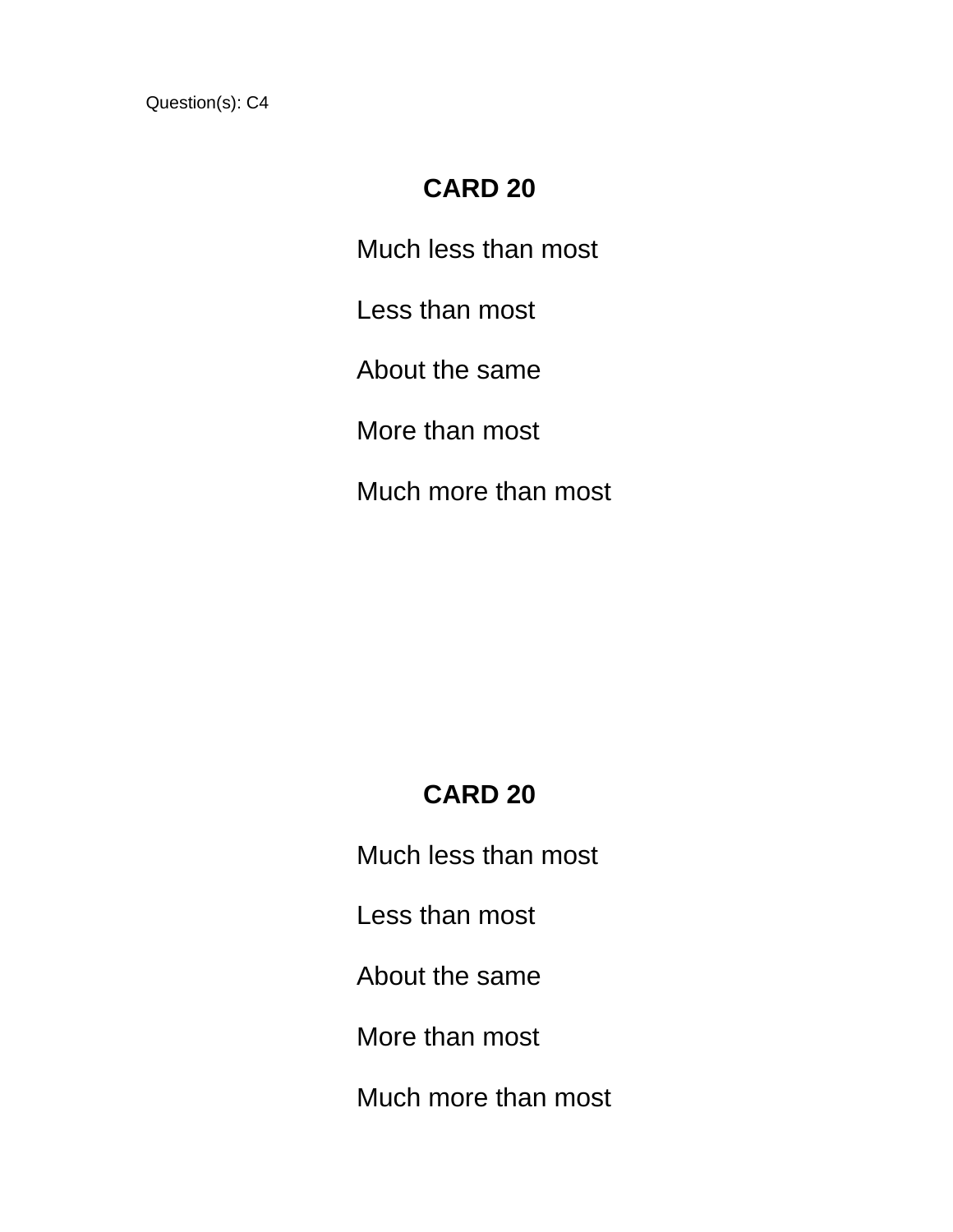Question(s): C7, C9

# **CARD 21**

All or most of the time

Some of the time

Just occasionally

Never

# **CARD 21**

All or most of the time

Some of the time

Just occasionally

Never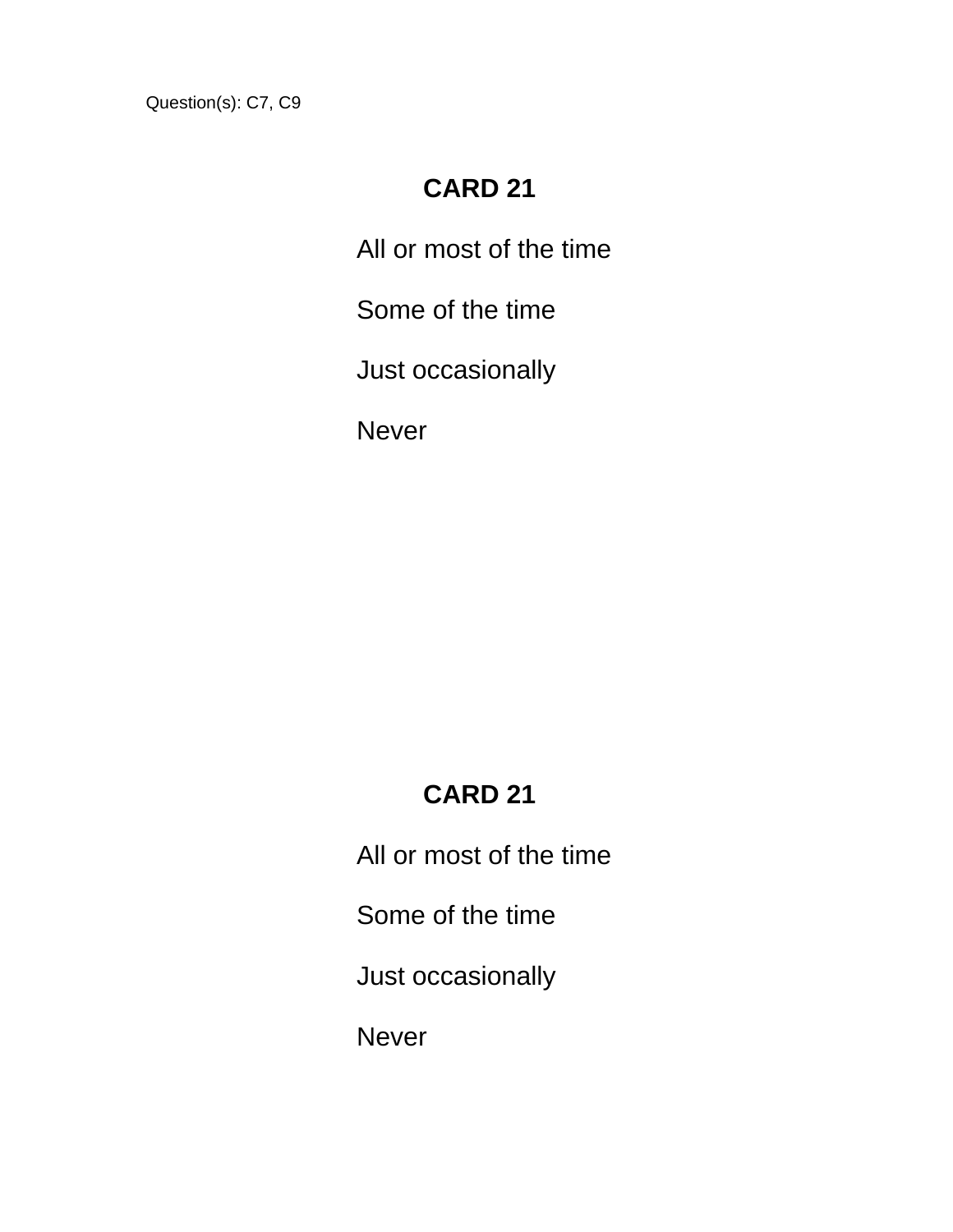Question(s): C13, C14

# **CARD 22**

Agree strongly

Agree

Neither agree nor disagree

**Disagree** 

Disagree strongly

# **CARD 22**

Agree strongly

Agree

Neither agree nor disagree

Disagree

Disagree strongly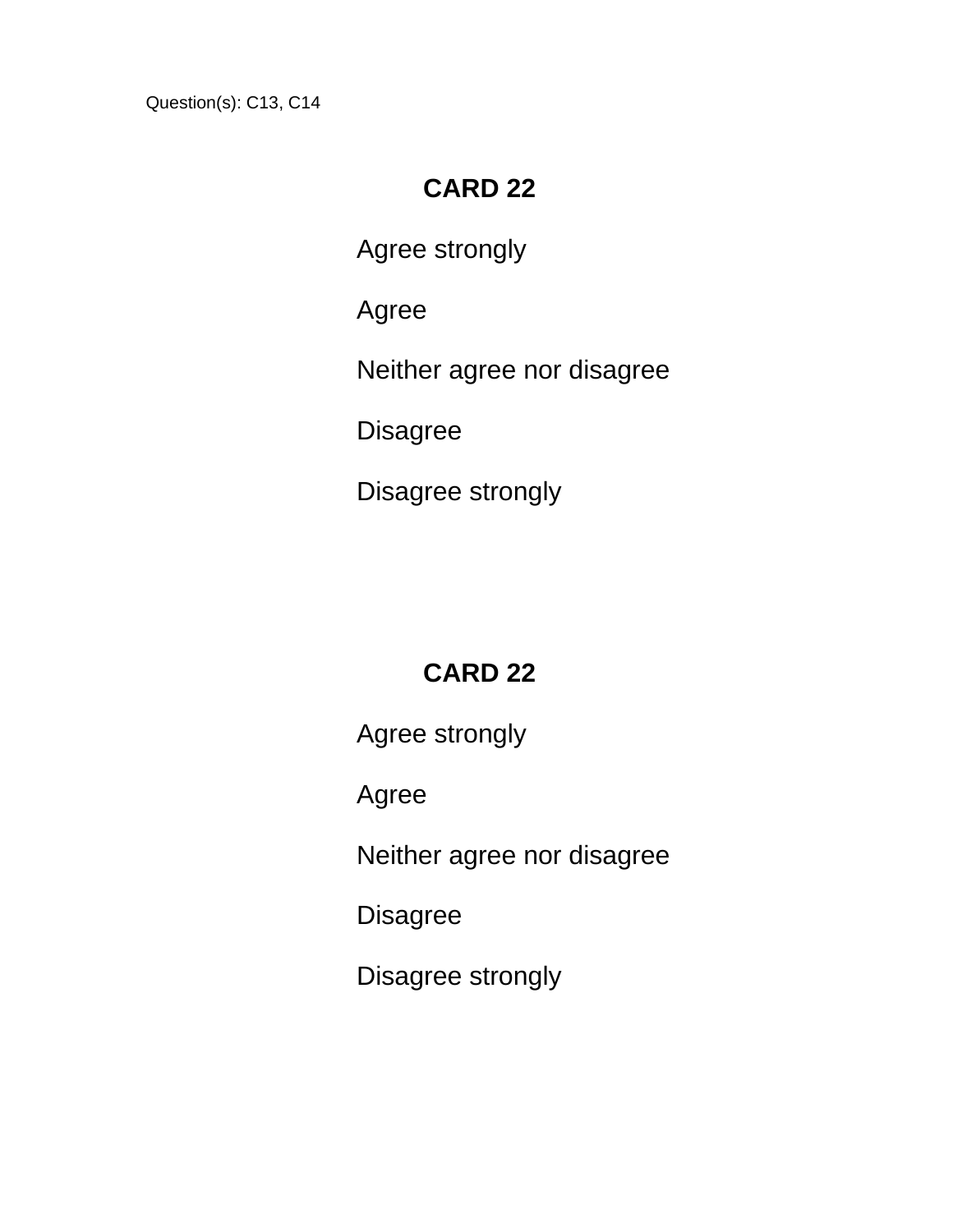|                  | Not at all<br>religious |   |   |   |   |   |   | <b>Very</b><br>religious |
|------------------|-------------------------|---|---|---|---|---|---|--------------------------|
| $\boldsymbol{0}$ | 1                       | 3 |   |   |   |   |   | 10                       |
|                  |                         |   | 4 | 5 | 6 | 8 | 9 |                          |

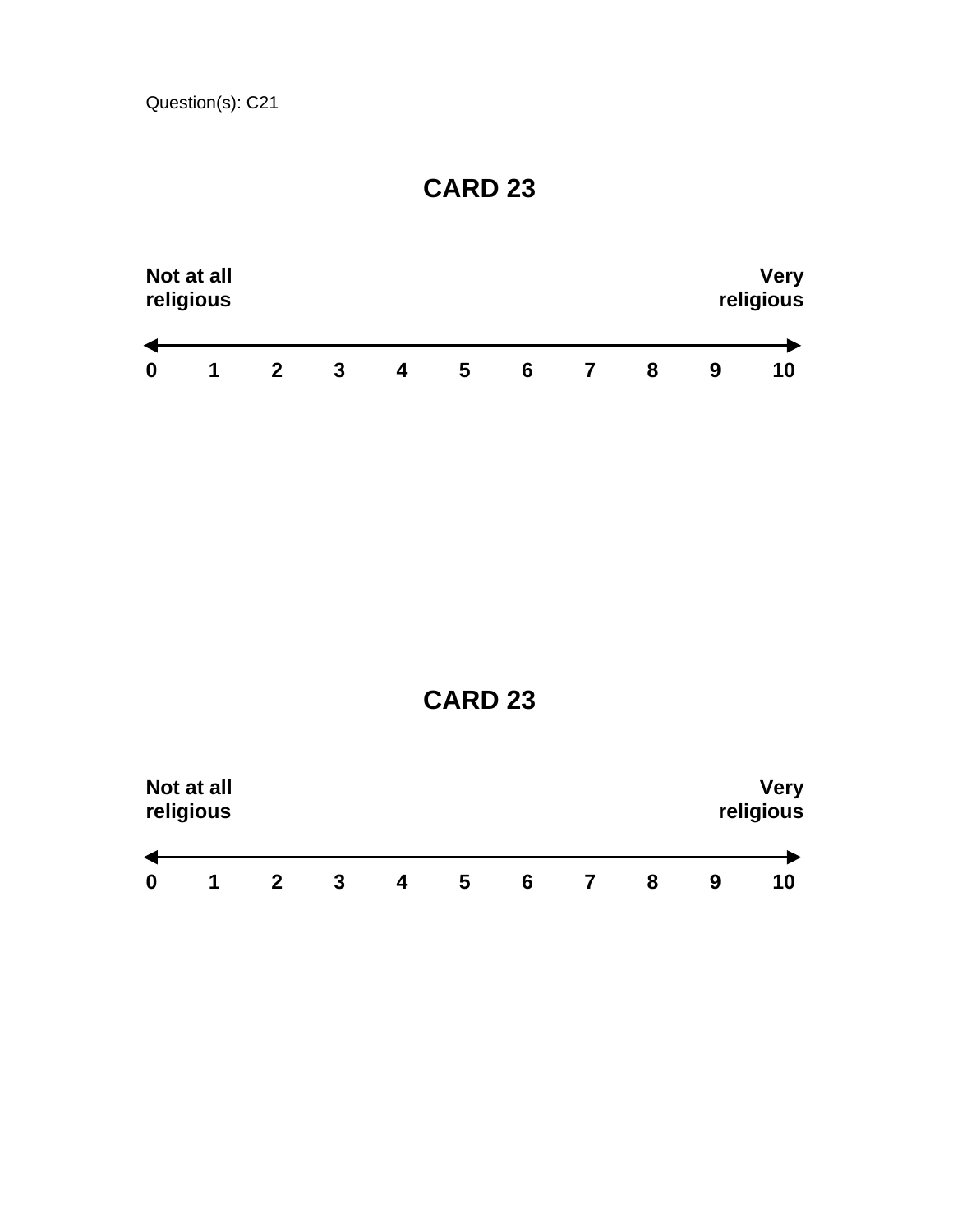Question(s): C22, C23

#### **CARD 24**

Every day More than once a week Once a week At least once a month Only on special holy days Less often **Never** 

# **CARD 24**

Every day More than once a week Once a week At least once a month Only on special holy days Less often **Never**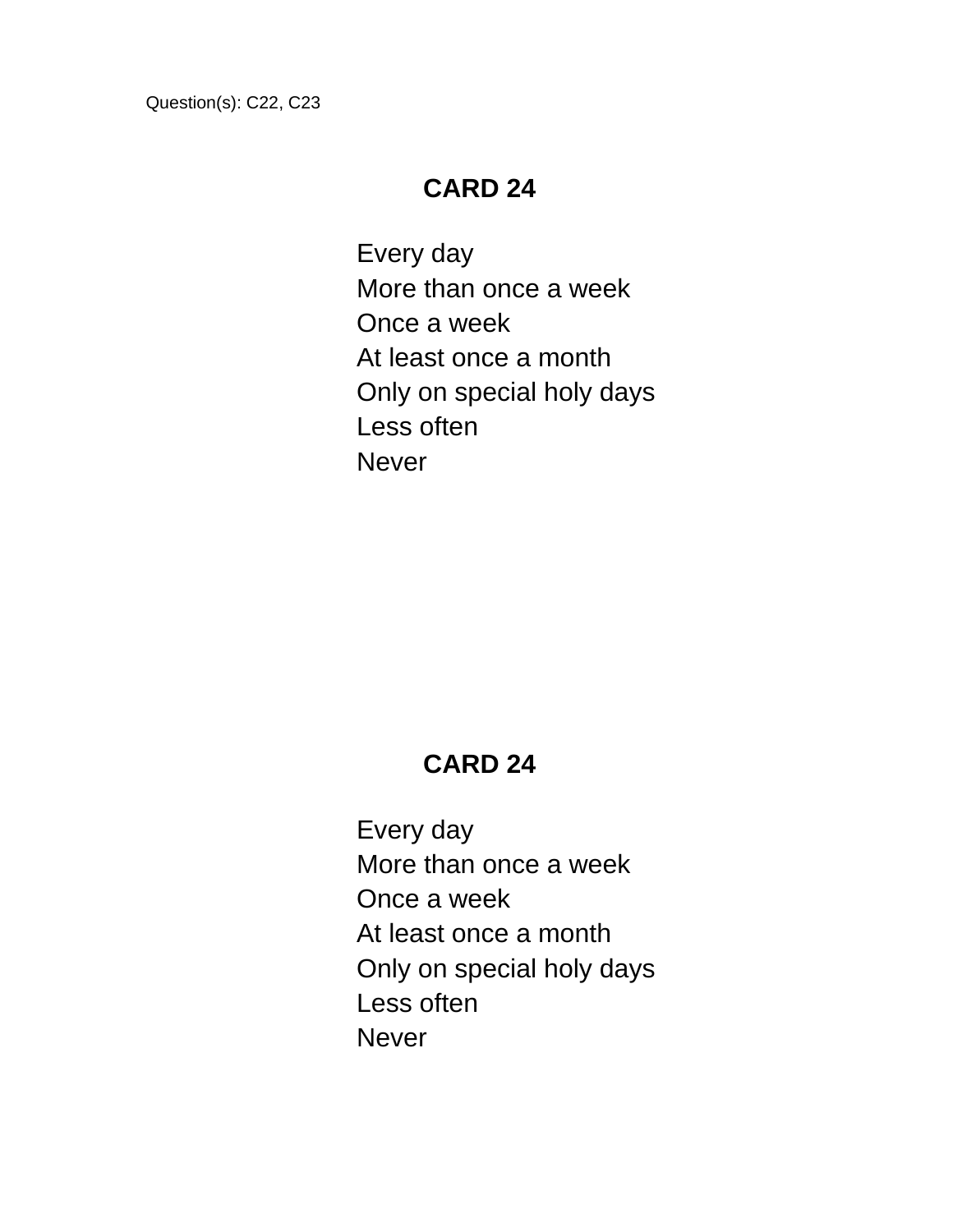#### **CARD 25**

Within the last year

1-5 years ago

6-10 years ago

11-20 years ago

More than 20 years ago

### **CARD 25**

Within the last year

1-5 years ago

6-10 years ago

11-20 years ago

More than 20 years ago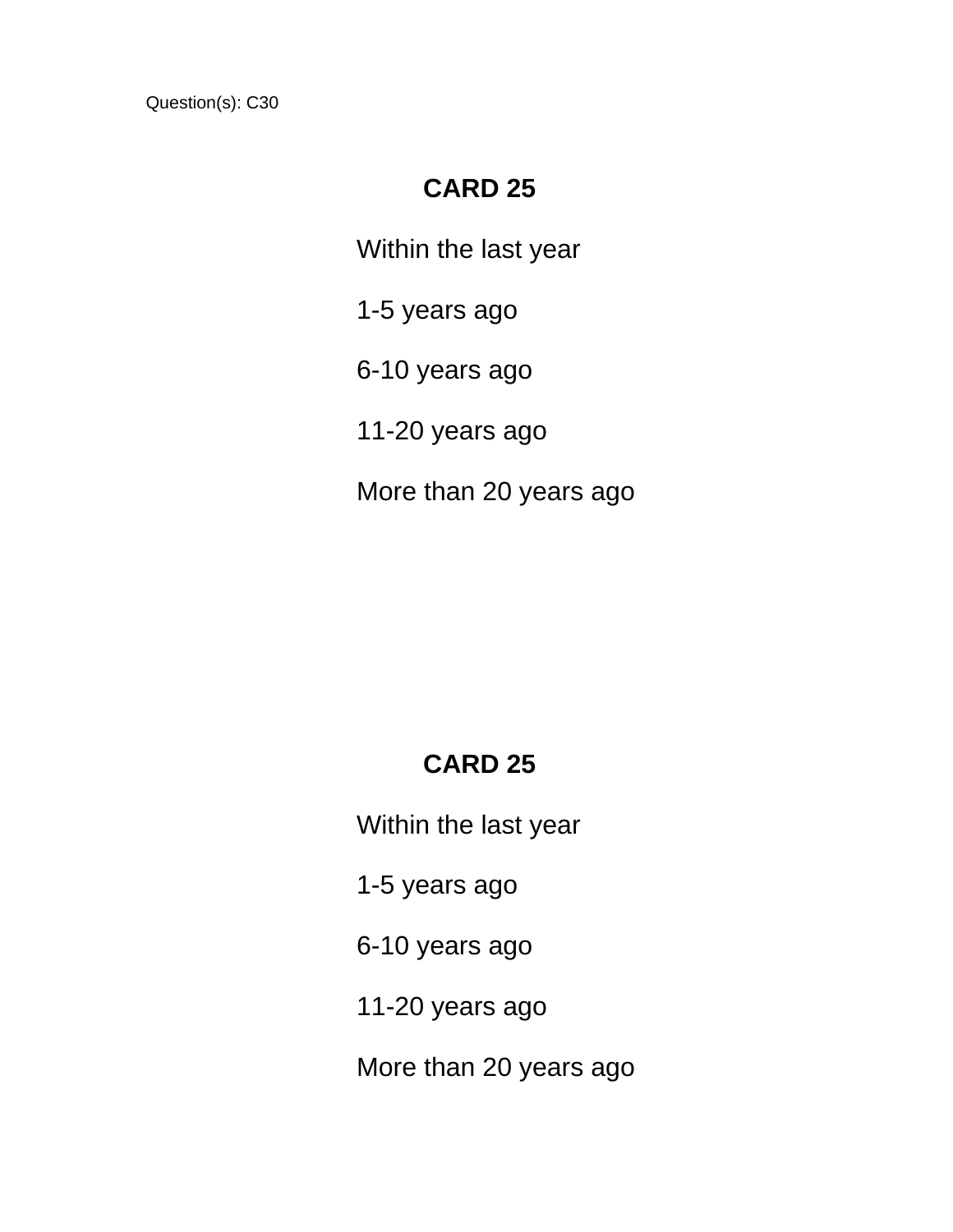Question(s): D20, D21, D22, D23, D24, D25, D26

# **CARD 26**

Not at all important

Not important

Neither important nor unimportant

Important

Very important

# **CARD 26**

Not at all important

Not important

Neither important nor unimportant

Important

Very important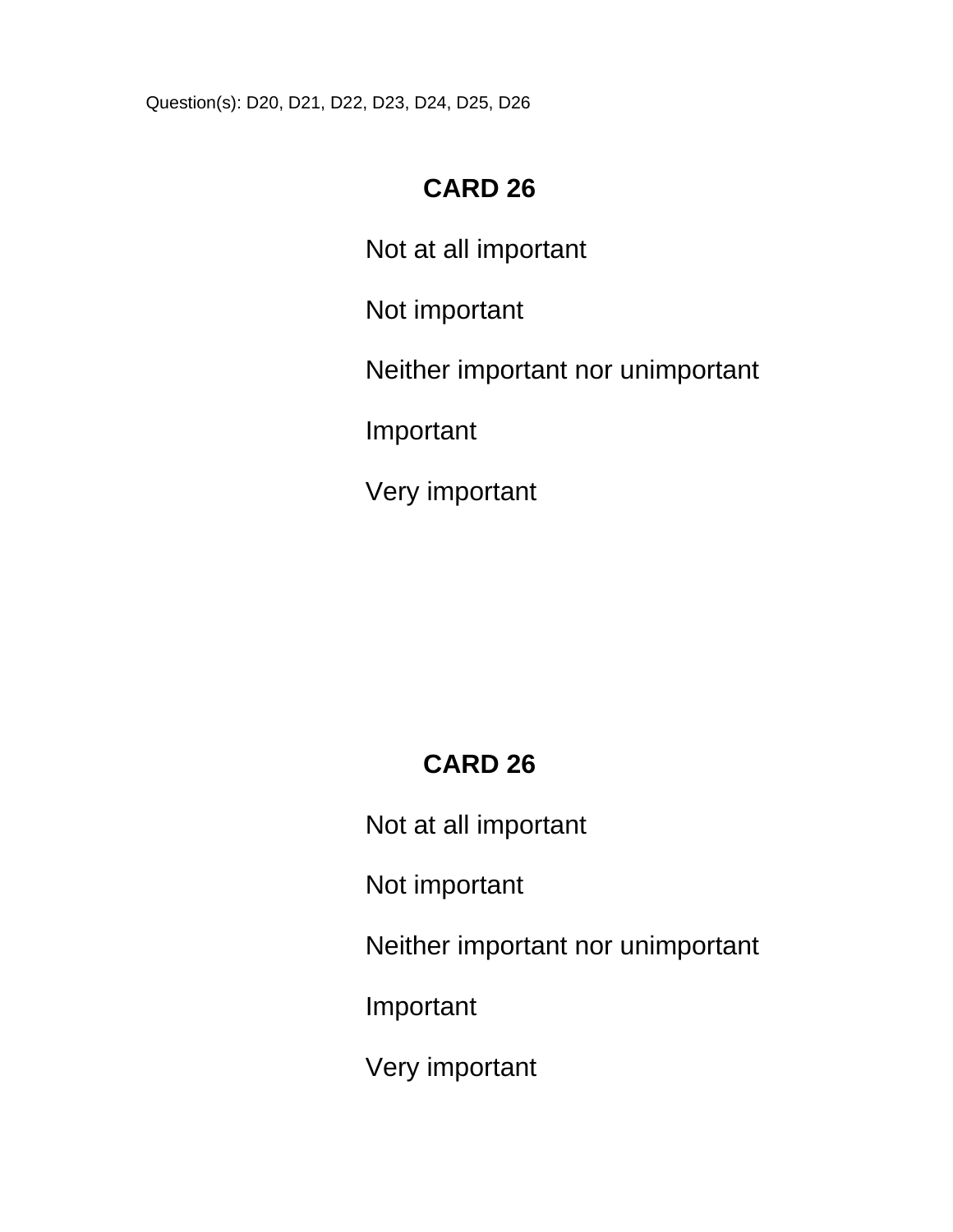Question(s): D40, D41, D42, D43, D44

## **CARD 27**

Strongly disapprove

Disapprove

Neither approve nor disapprove

Approve

Strongly Approve

# **CARD 27**

Strongly disapprove

Disapprove

Neither approve nor disapprove

Approve

Strongly Approve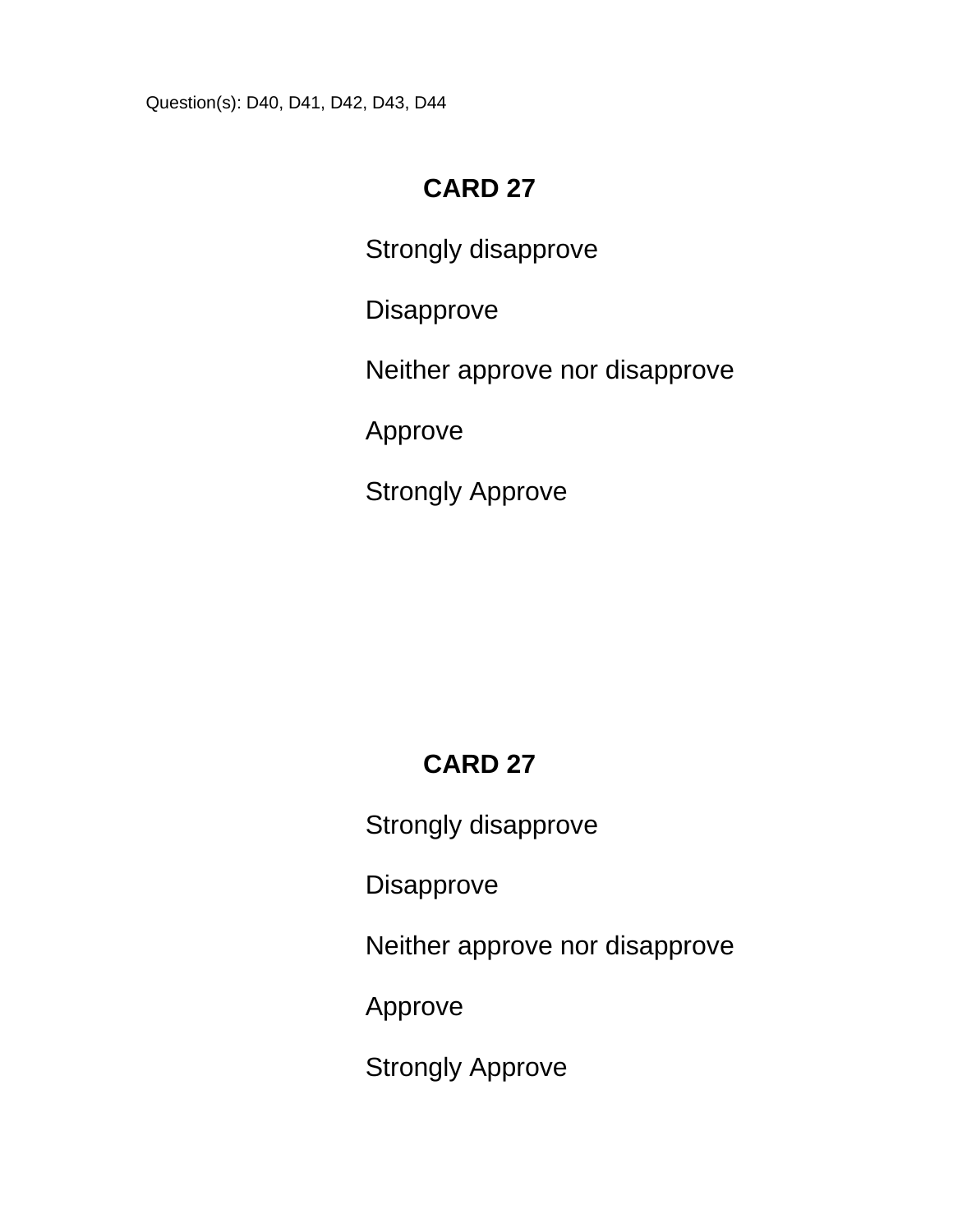Question(s): D45, D46, D47, D48, D49, D50, D51

# **CARD 28**

Most people would openly disapprove

Most people would secretly disapprove

Most people would not mind either way

Most people would approve

# **CARD 28**

Most people would openly disapprove

Most people would secretly disapprove

Most people would not mind either way

Most people would approve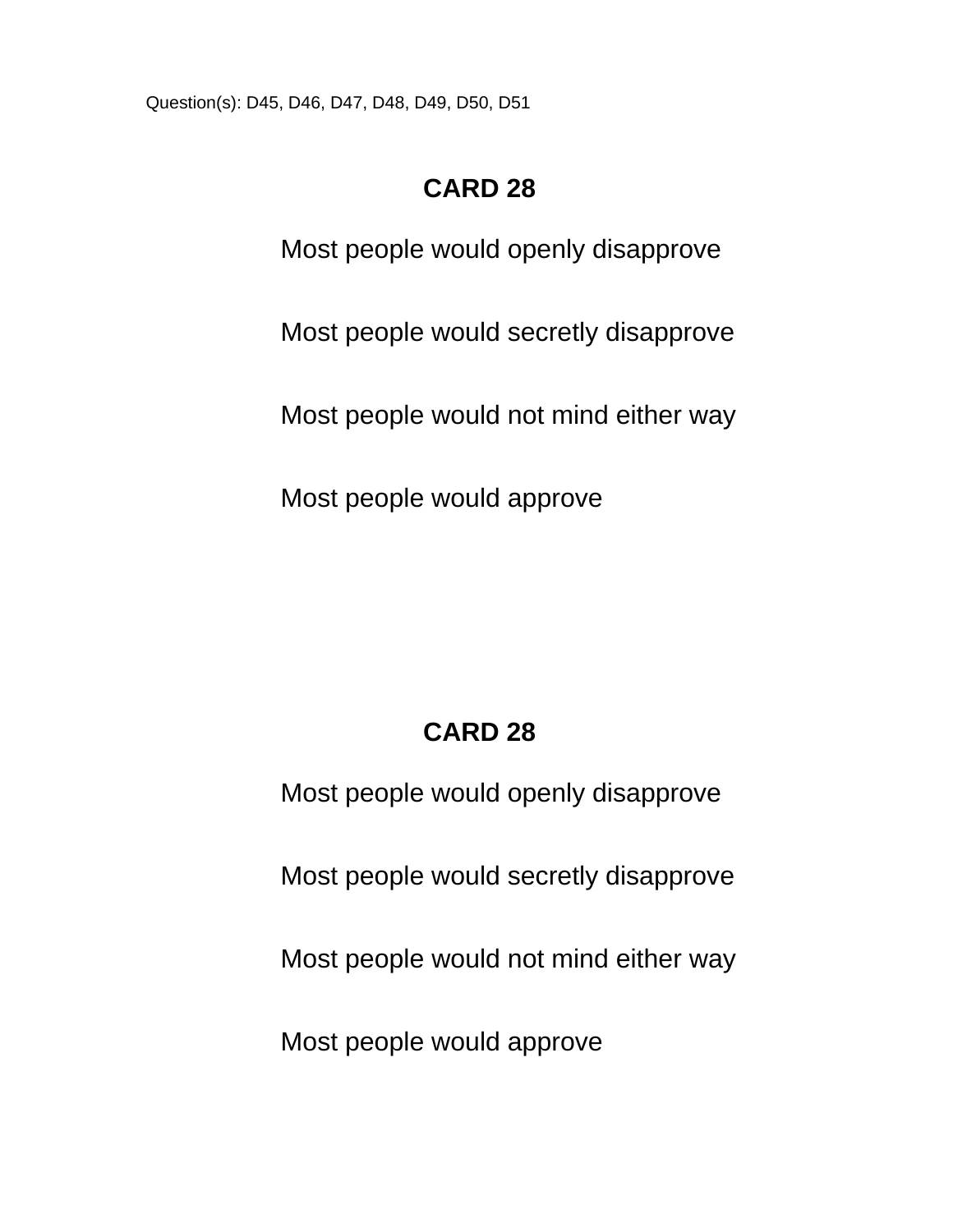Question(s): D52

|                  | I plan for my<br>future as much<br>as possible |                |              |                         |                 |                | I just take<br>each day as<br>it comes |   |                  |                                        |  |
|------------------|------------------------------------------------|----------------|--------------|-------------------------|-----------------|----------------|----------------------------------------|---|------------------|----------------------------------------|--|
|                  |                                                |                |              |                         |                 |                |                                        |   |                  |                                        |  |
| $\mathbf 0$      | $\mathbf 1$                                    | $\overline{2}$ | $\mathbf{3}$ | $\overline{\mathbf{4}}$ | $5\phantom{.0}$ | $6\phantom{1}$ | $\overline{7}$                         | 8 | $\boldsymbol{9}$ | 10                                     |  |
|                  |                                                |                |              |                         | <b>CARD 29</b>  |                |                                        |   |                  |                                        |  |
|                  | I plan for my<br>future as much<br>as possible |                |              |                         |                 |                |                                        |   |                  | I just take<br>each day as<br>it comes |  |
| $\boldsymbol{0}$ | 1                                              | $\mathbf{2}$   | 3            | $\overline{\mathbf{4}}$ | 5               | $6\phantom{1}$ | $\overline{7}$                         | 8 | 9                | 10                                     |  |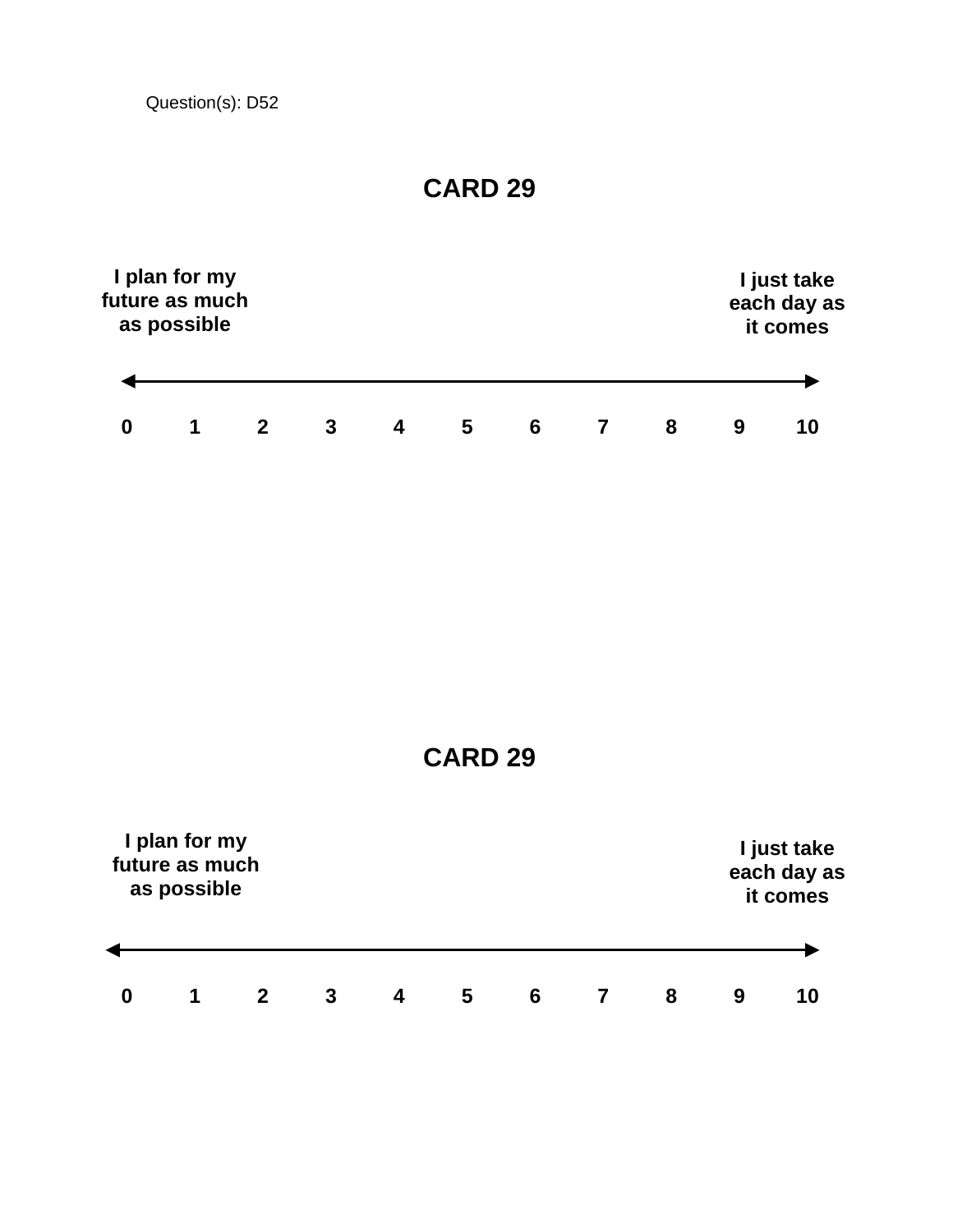Question(s): D53





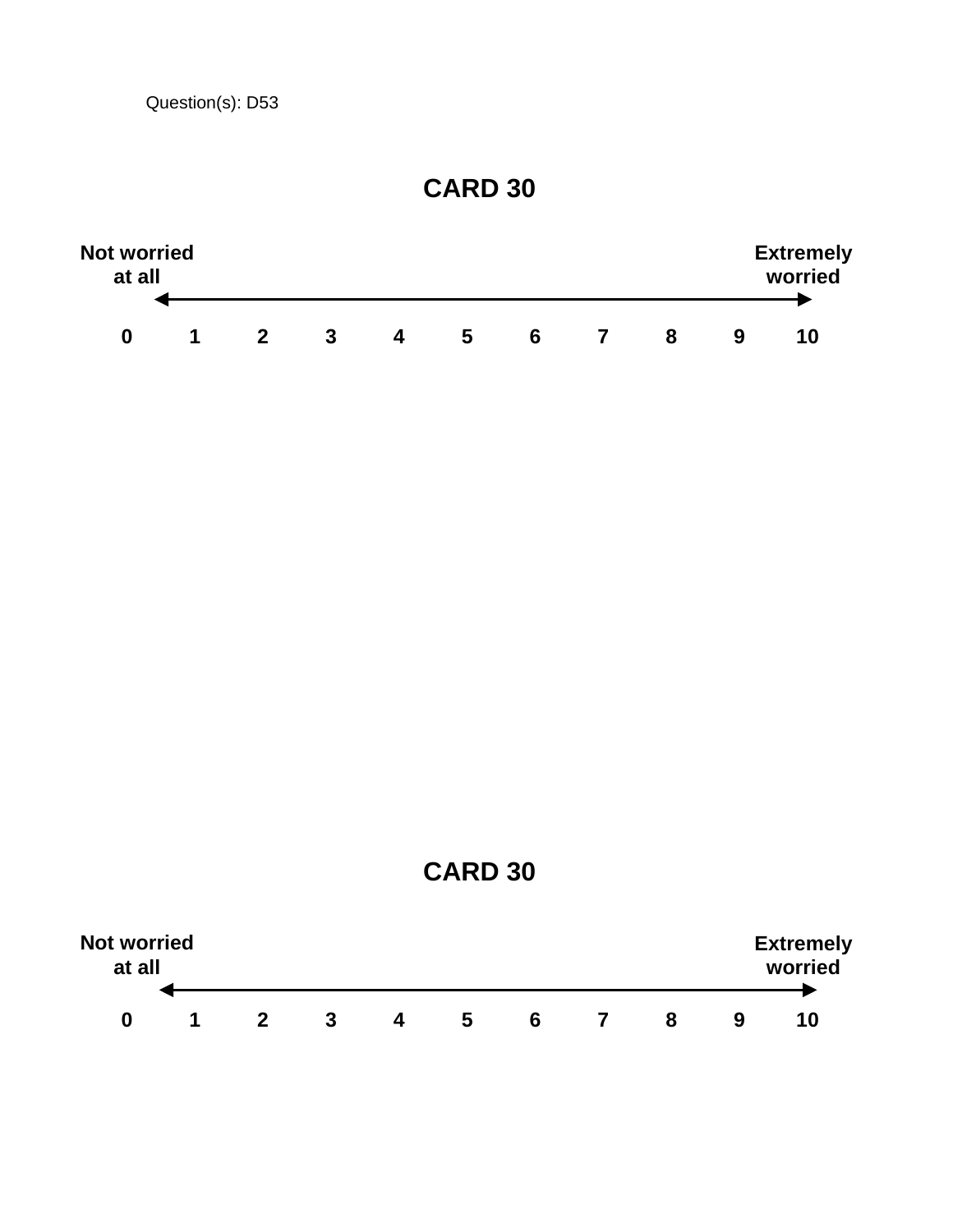Question(s): D54

| <b>Mainly the</b><br>responsibility<br>of the<br>individual |  |   |    |   |   |   |   | <b>Mainly the</b><br>responsibility<br>of the<br>government |
|-------------------------------------------------------------|--|---|----|---|---|---|---|-------------------------------------------------------------|
| 0                                                           |  | 3 | Δ. | 5 | 6 | 8 | 9 | 10                                                          |

**CARD 31** 

| <b>Mainly the</b><br>responsibility<br>of the<br>individual |  |   |   |   |   |   | <b>Mainly the</b><br>responsibility<br>of the<br>government |
|-------------------------------------------------------------|--|---|---|---|---|---|-------------------------------------------------------------|
| 0                                                           |  | 4 | 5 | 6 | 8 | 9 | 10                                                          |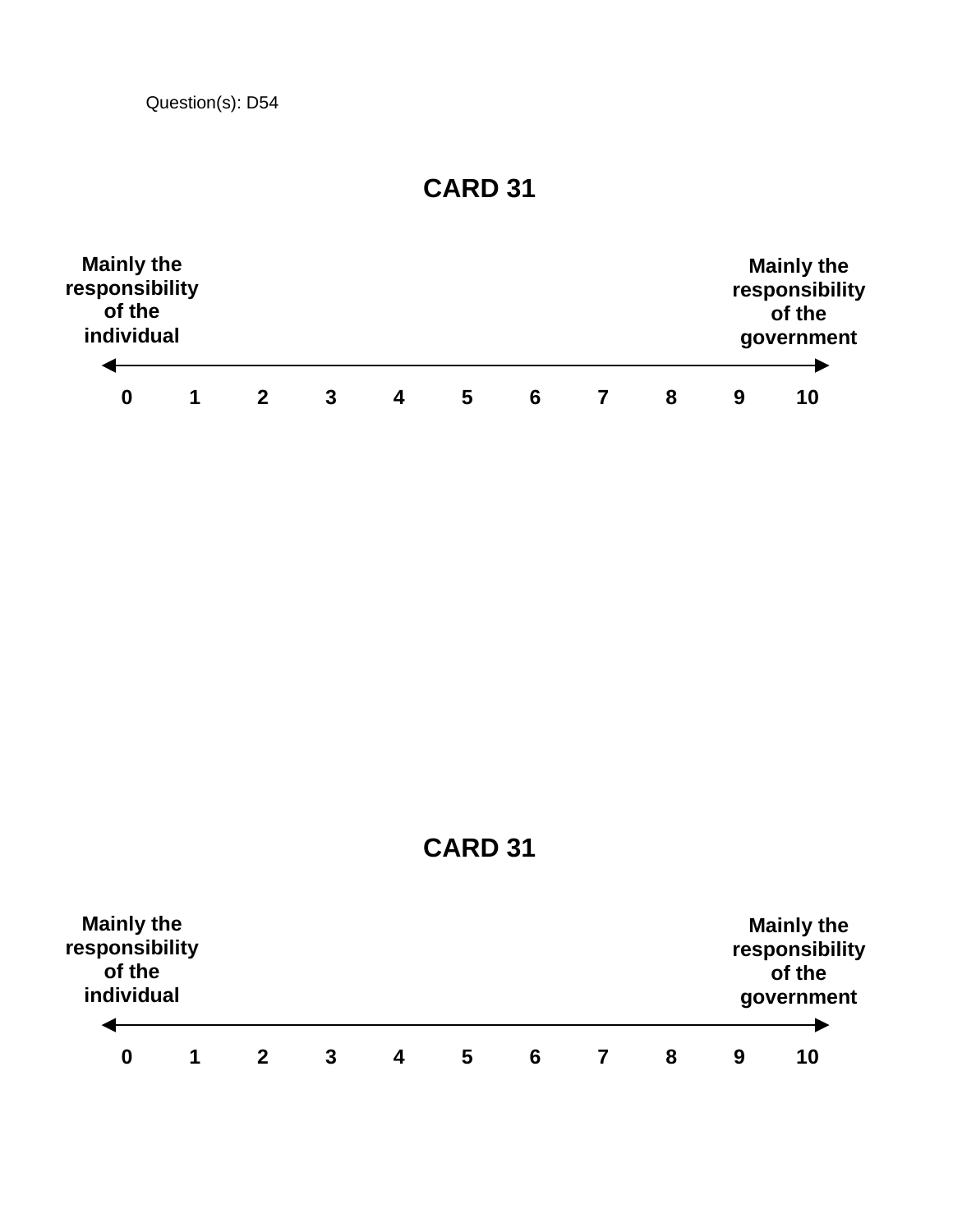Question(s): E1, E2, E3

#### **CARD 32**

At least once a week

At least once a month

At least once every three months

At least once every six months

Less often

Never

#### **CARD 32**

At least once a week At least once a month At least once every three months At least once every six months Less often **Never**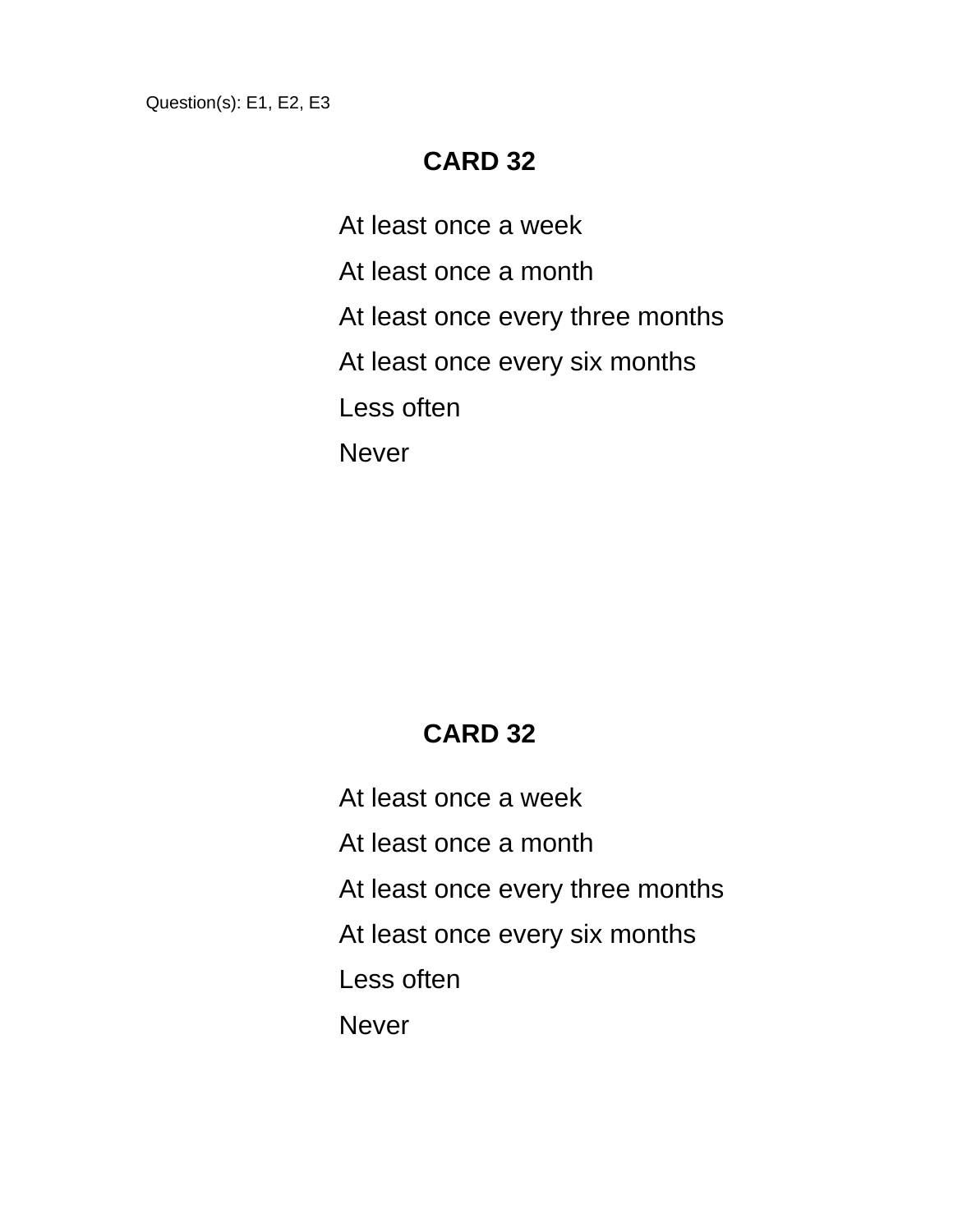Question(s): E4, E5, E6, E7

## **CARD 33**

Agree strongly

Agree

Neither agree nor disagree

**Disagree** 

Disagree strongly

# **CARD 33**

Agree strongly

Agree

Neither agree nor disagree

**Disagree** 

Disagree strongly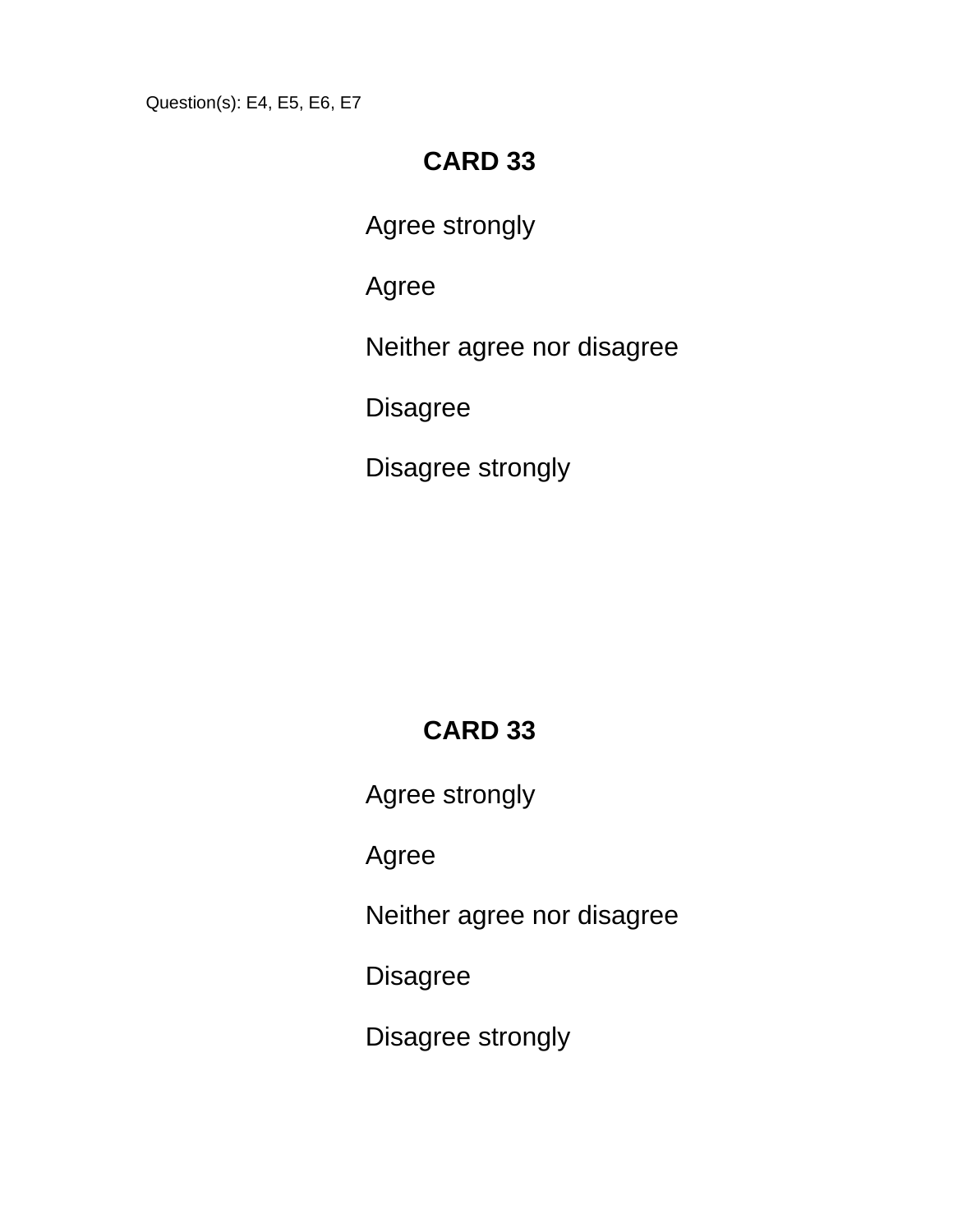Question(s): E8, E9, E10, E11, E12, E13, E14, E15, E16, E17, E18, E19, E20, E21, E22

# **CARD 34**

None or almost none of the time

Some of the time

Most of the time

All or almost all of the time

# **CARD 34**

None or almost none of the time

Some of the time

Most of the time

All or almost all of the time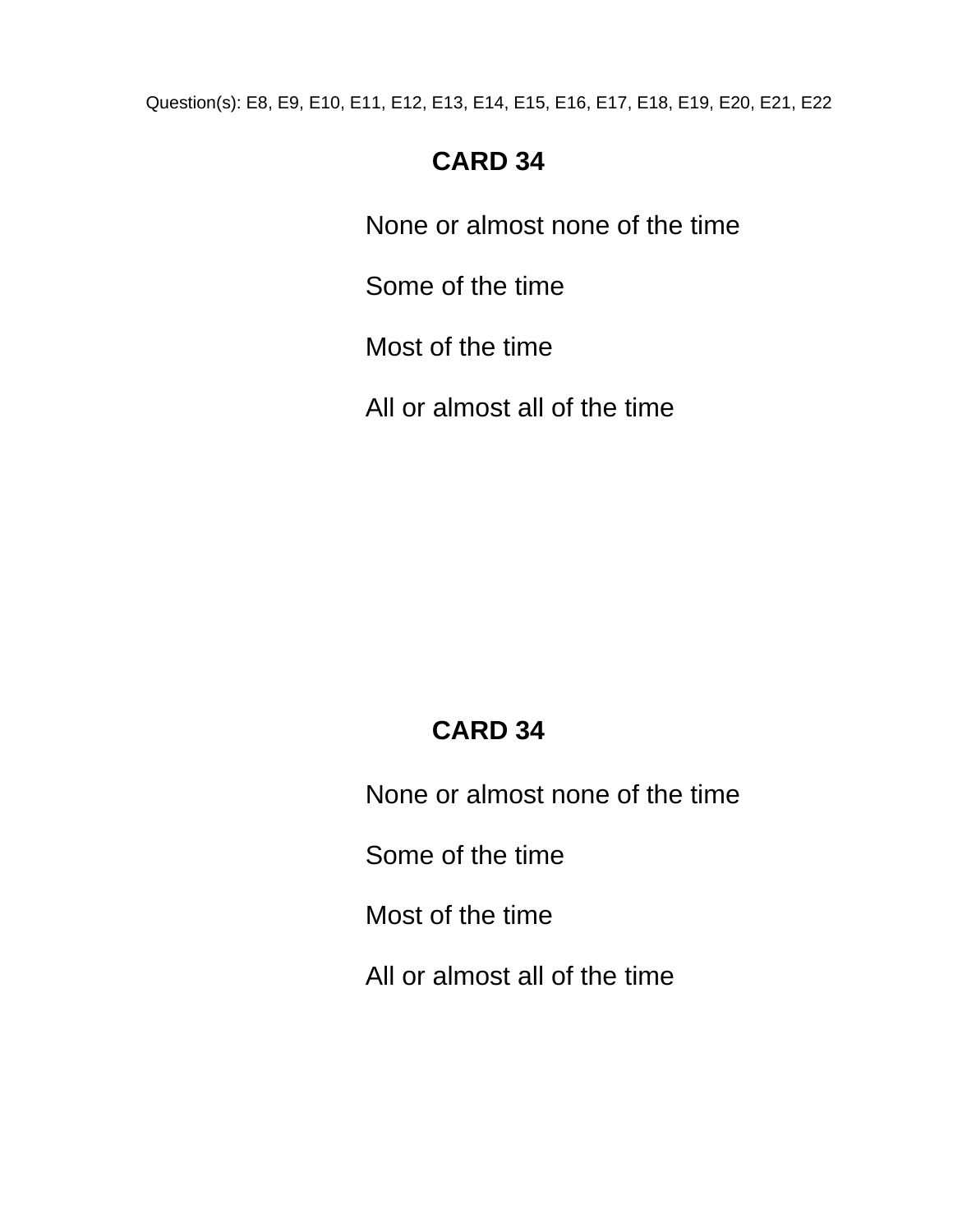Question(s): E23, E24, E25, E26, E27, E28, E29, E30

# **CARD 35**

Agree strongly

Agree

Neither agree nor disagree

**Disagree** 

Disagree strongly

# **CARD 35**

Agree strongly

Agree

Neither agree nor disagree

Disagree

Disagree strongly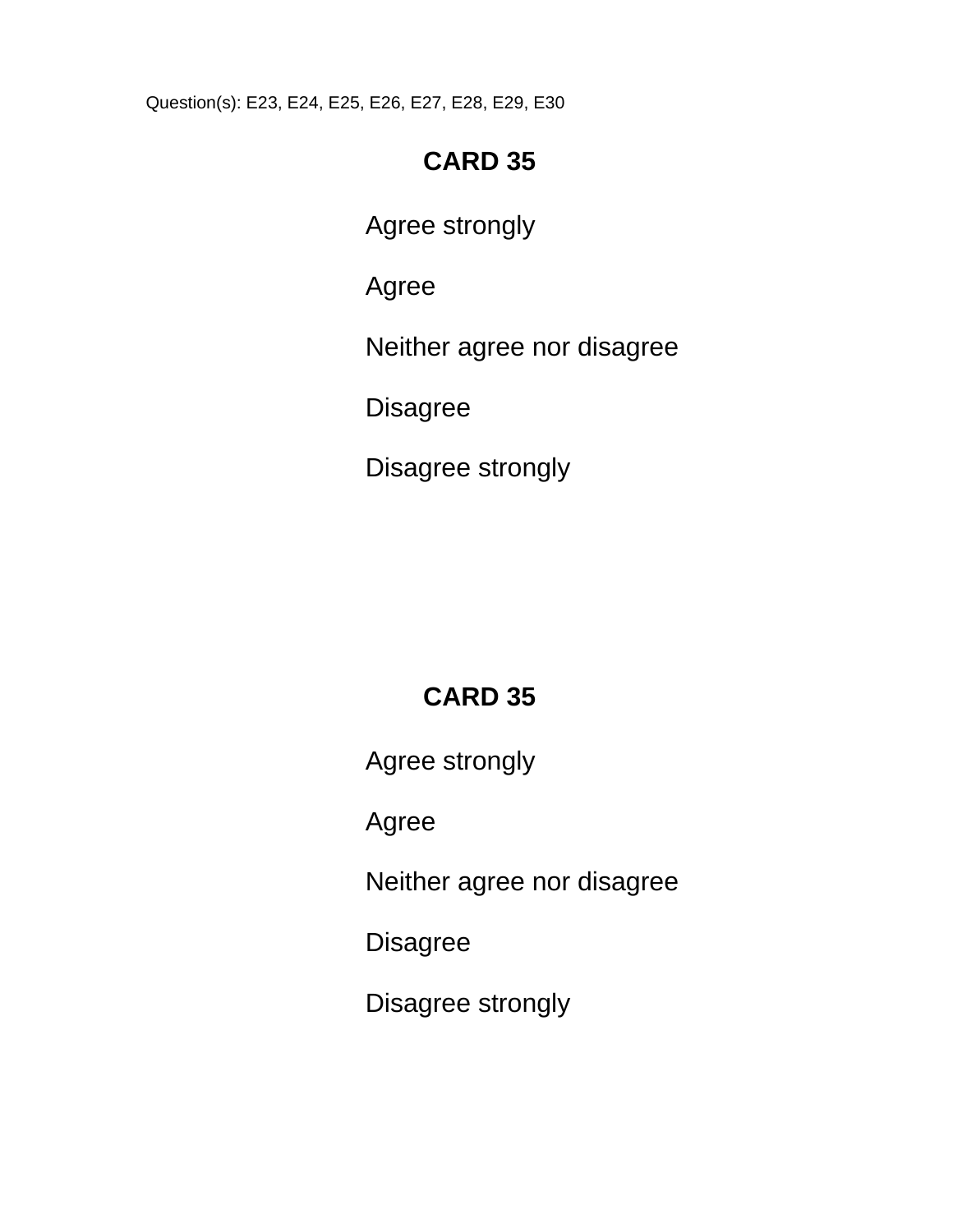Question(s): E31, E32

#### **CARD 36**



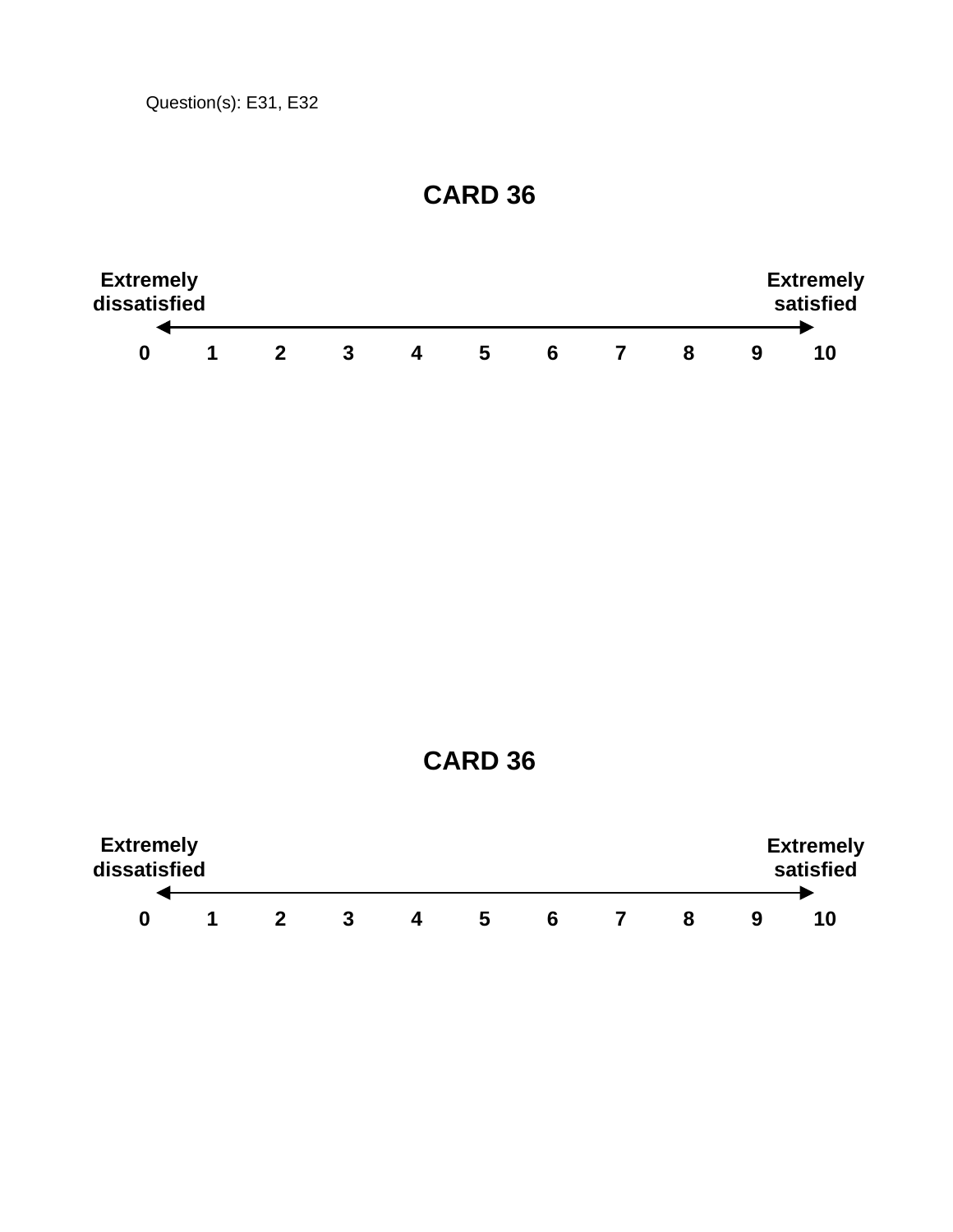

**CARD 37** 

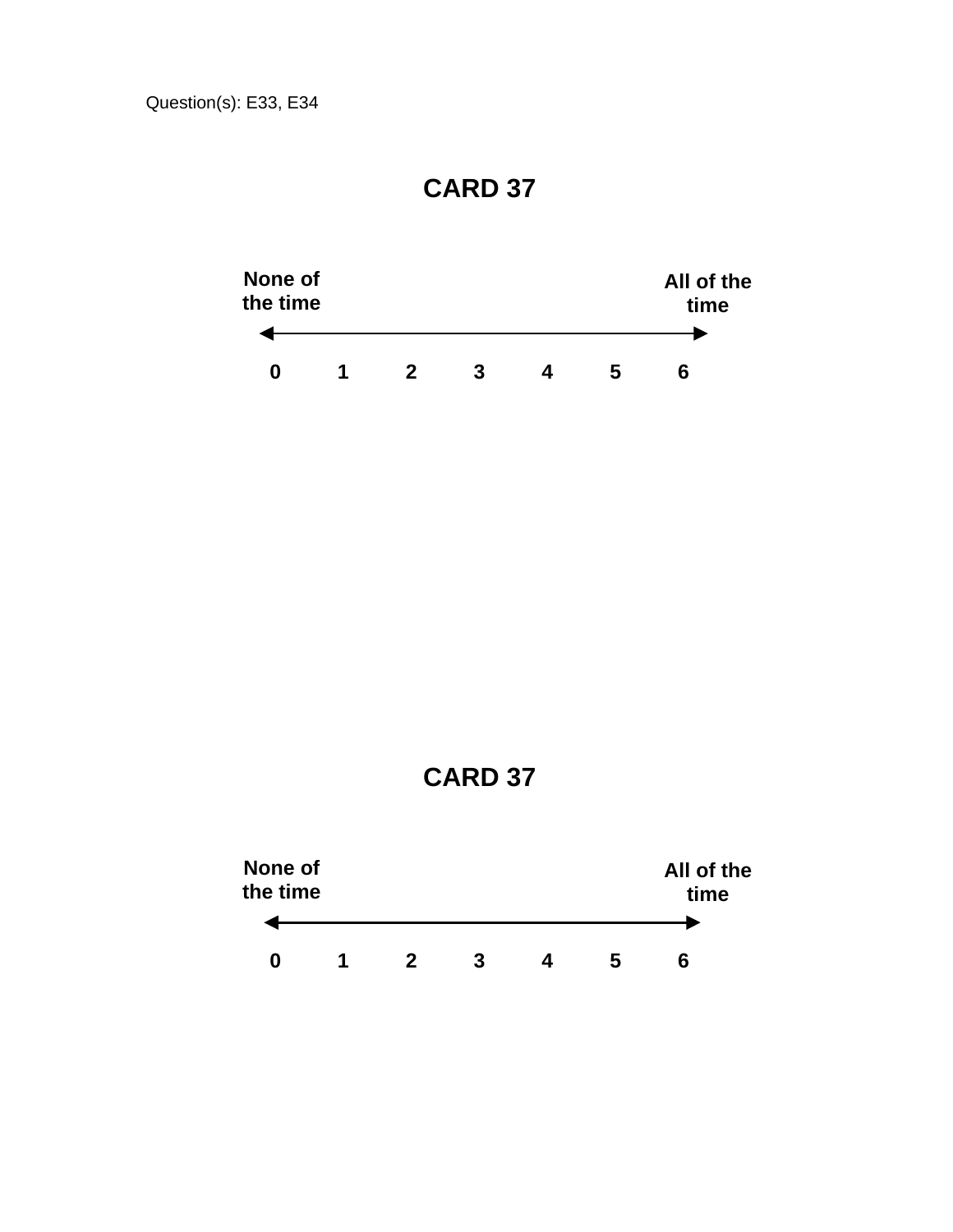

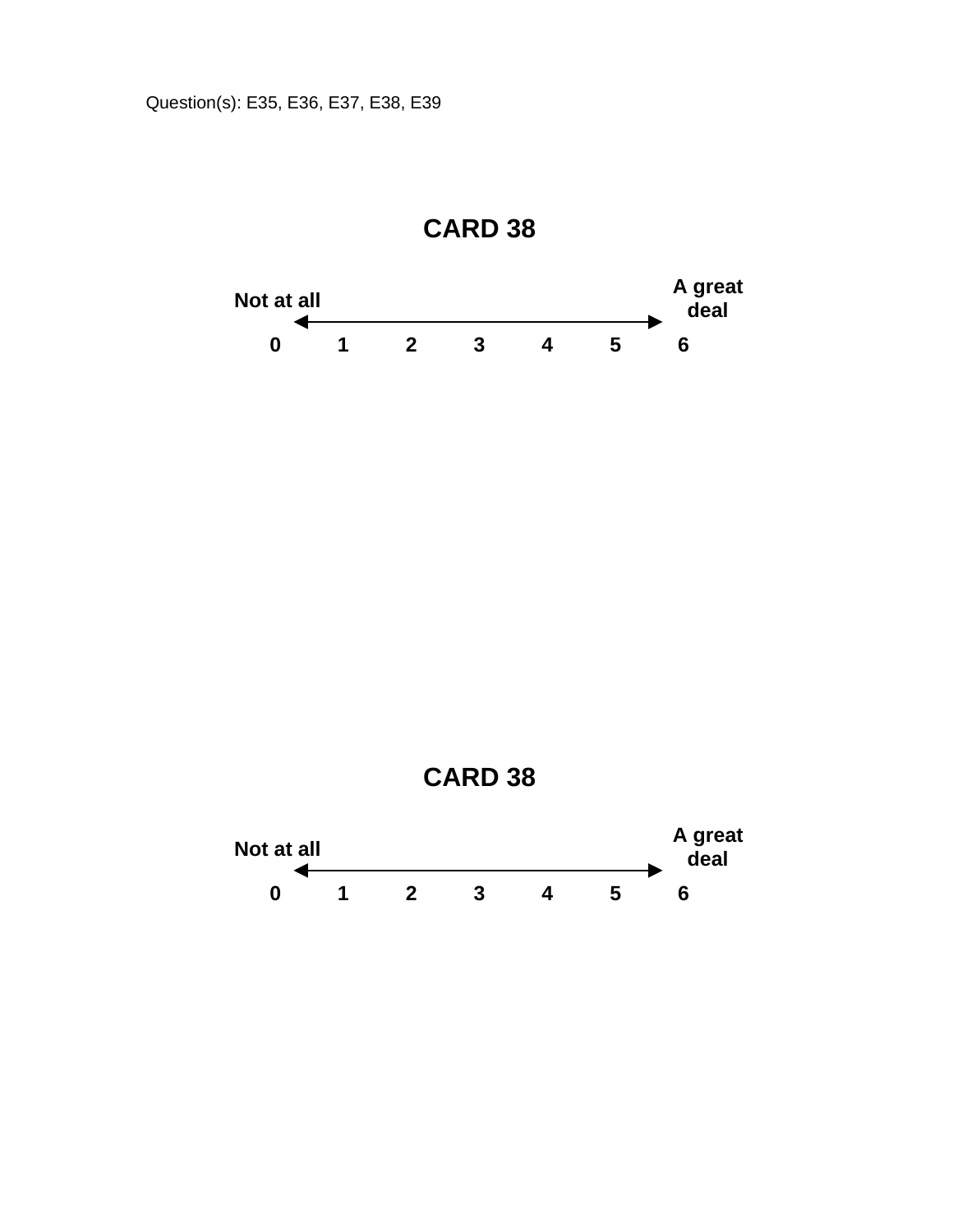Question(s): E40, E41, E42, E43, E44, E45

## **CARD 39**

Agree strongly

Agree

Neither agree nor disagree

Disagree

Disagree strongly

# **CARD 39**

Agree strongly

Agree

Neither agree nor disagree

**Disagree** 

Disagree strongly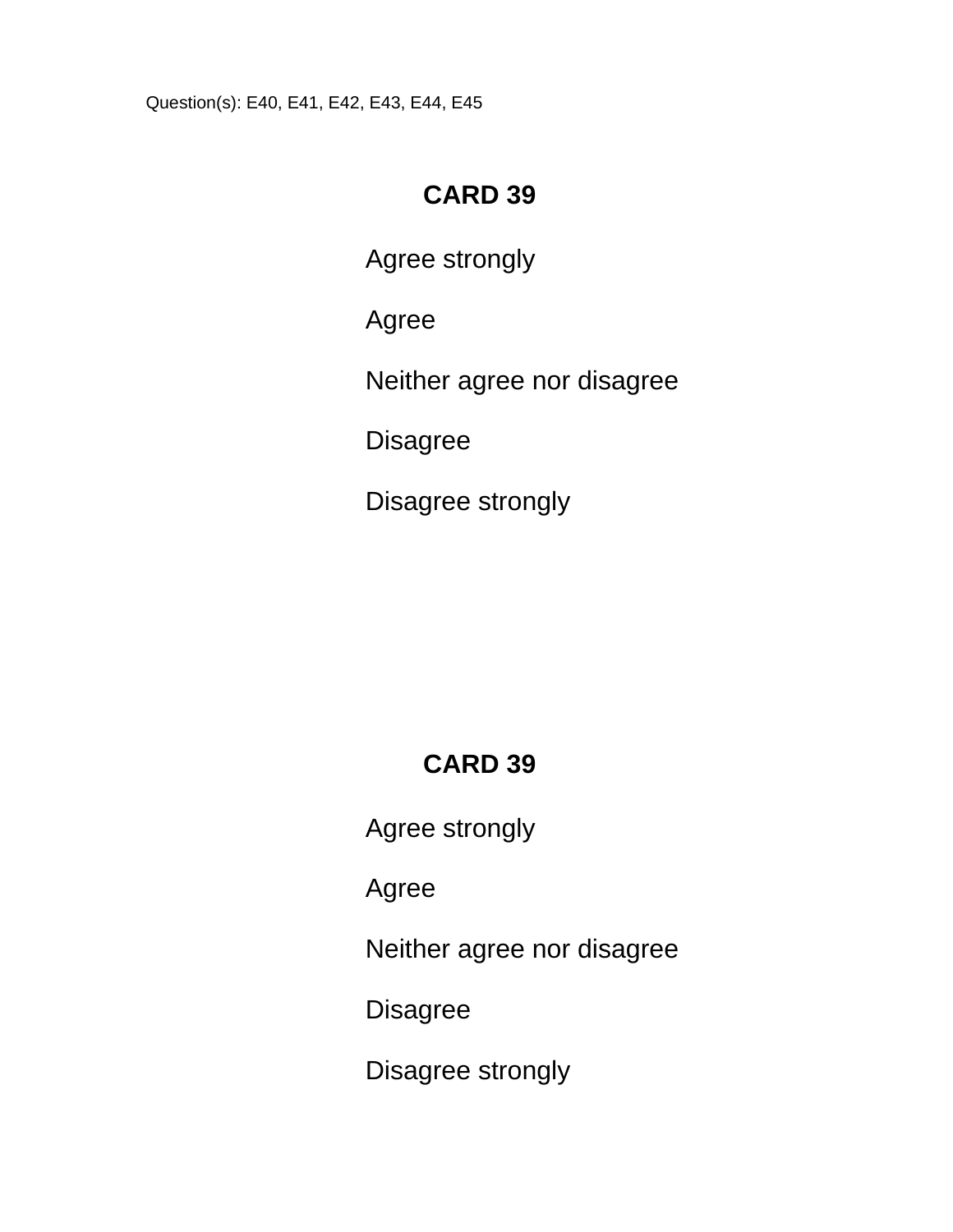## **CARD 40**

Yes, often Yes, sometimes **Occasionally** No, never Never watch TV

## **CARD 40**

Yes, often Yes, sometimes **Occasionally** No, never Never watch TV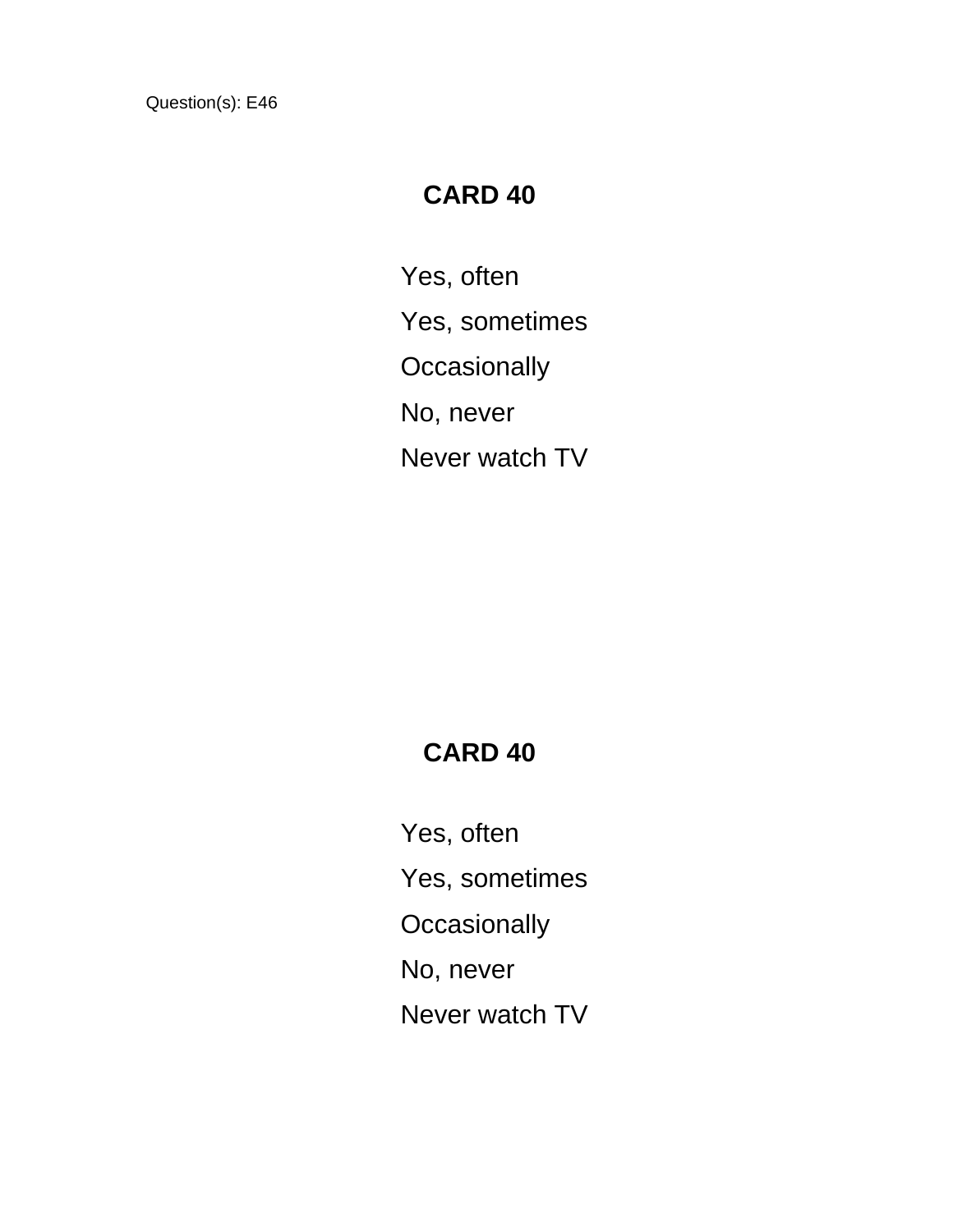

**CARD 41** 

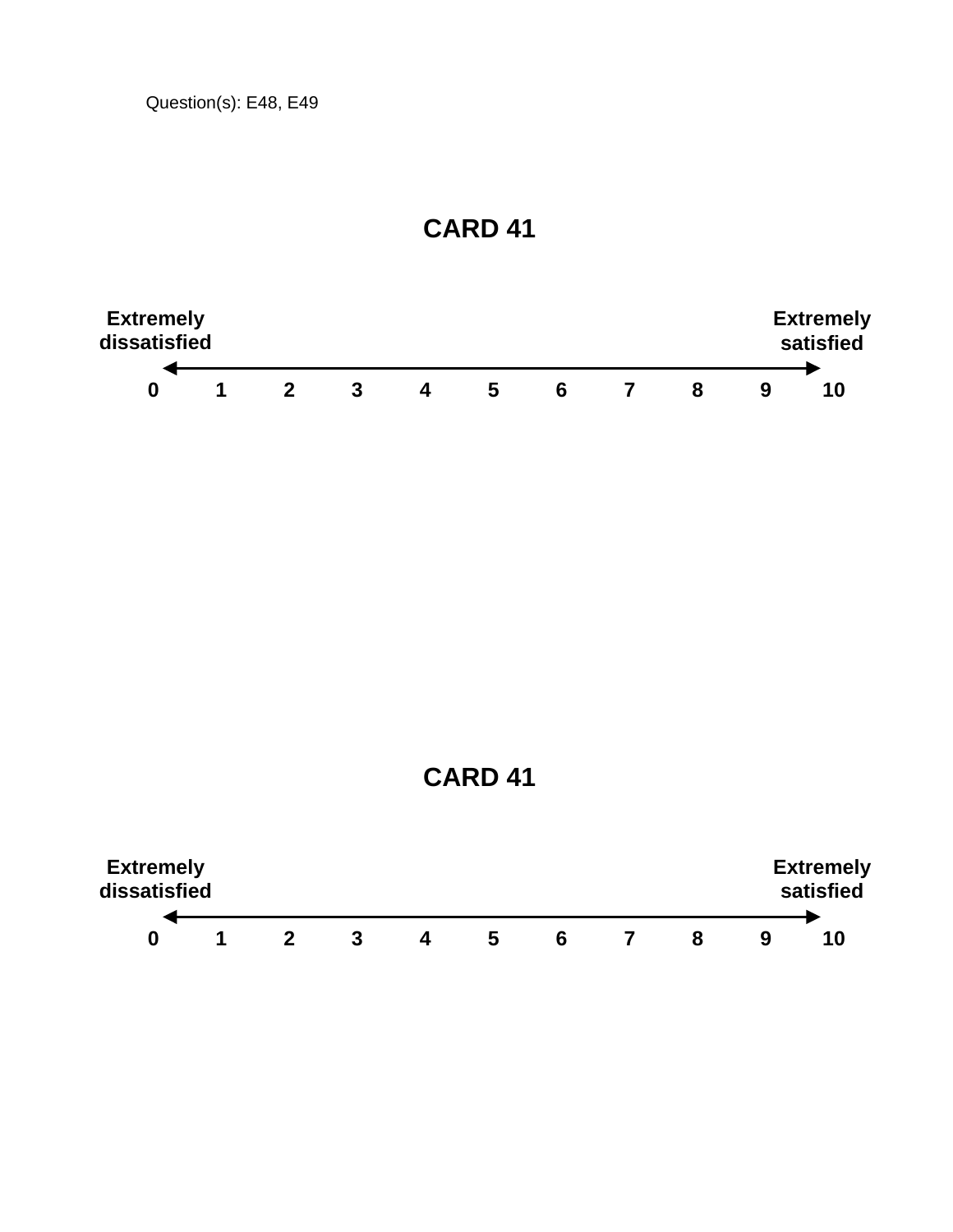

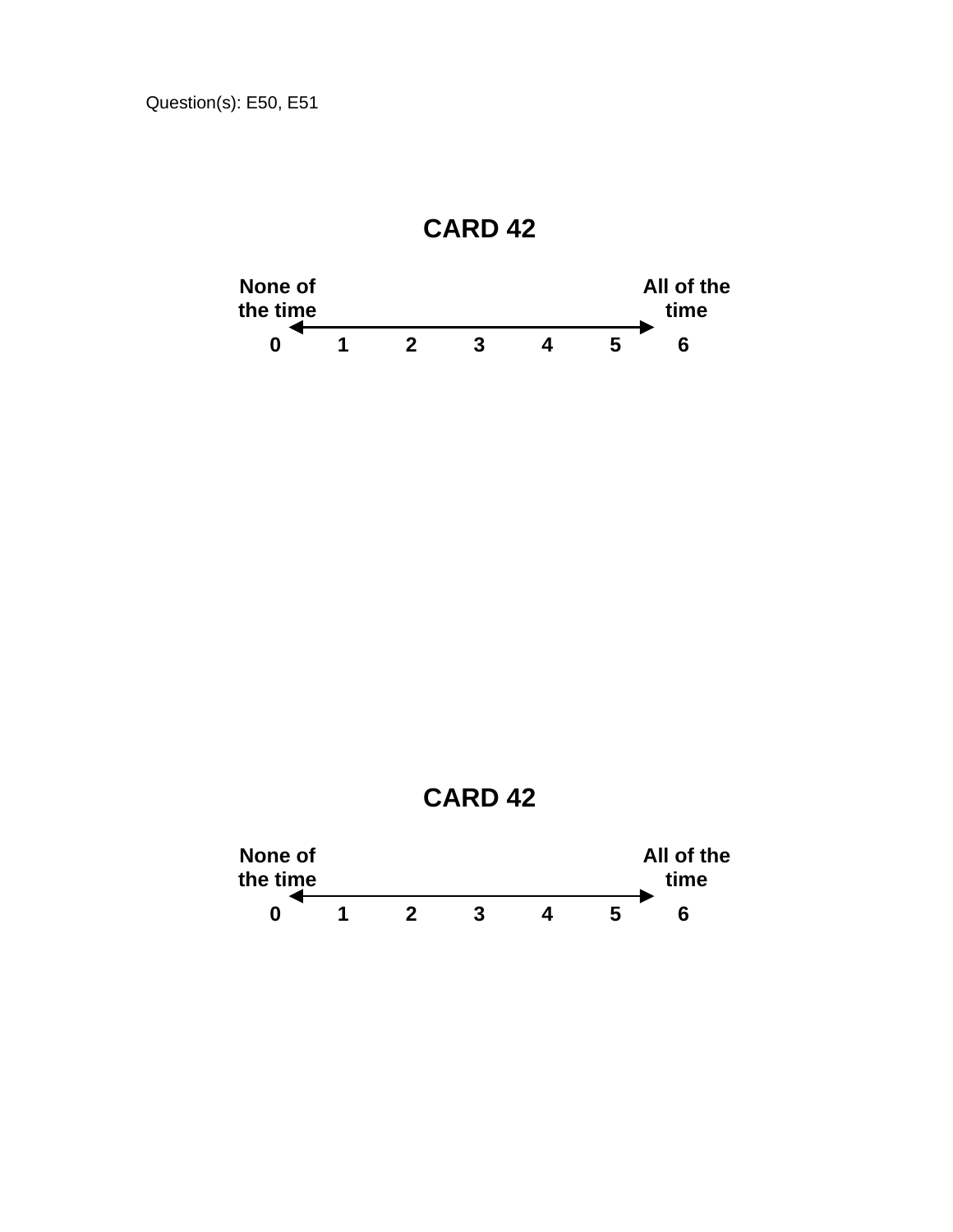# **CARD 43**

Agree strongly

Agree

Neither agree nor disagree

Disagree

Disagree strongly

# **CARD 43**

Agree strongly

Agree

Neither agree nor disagree

**Disagree** 

Disagree strongly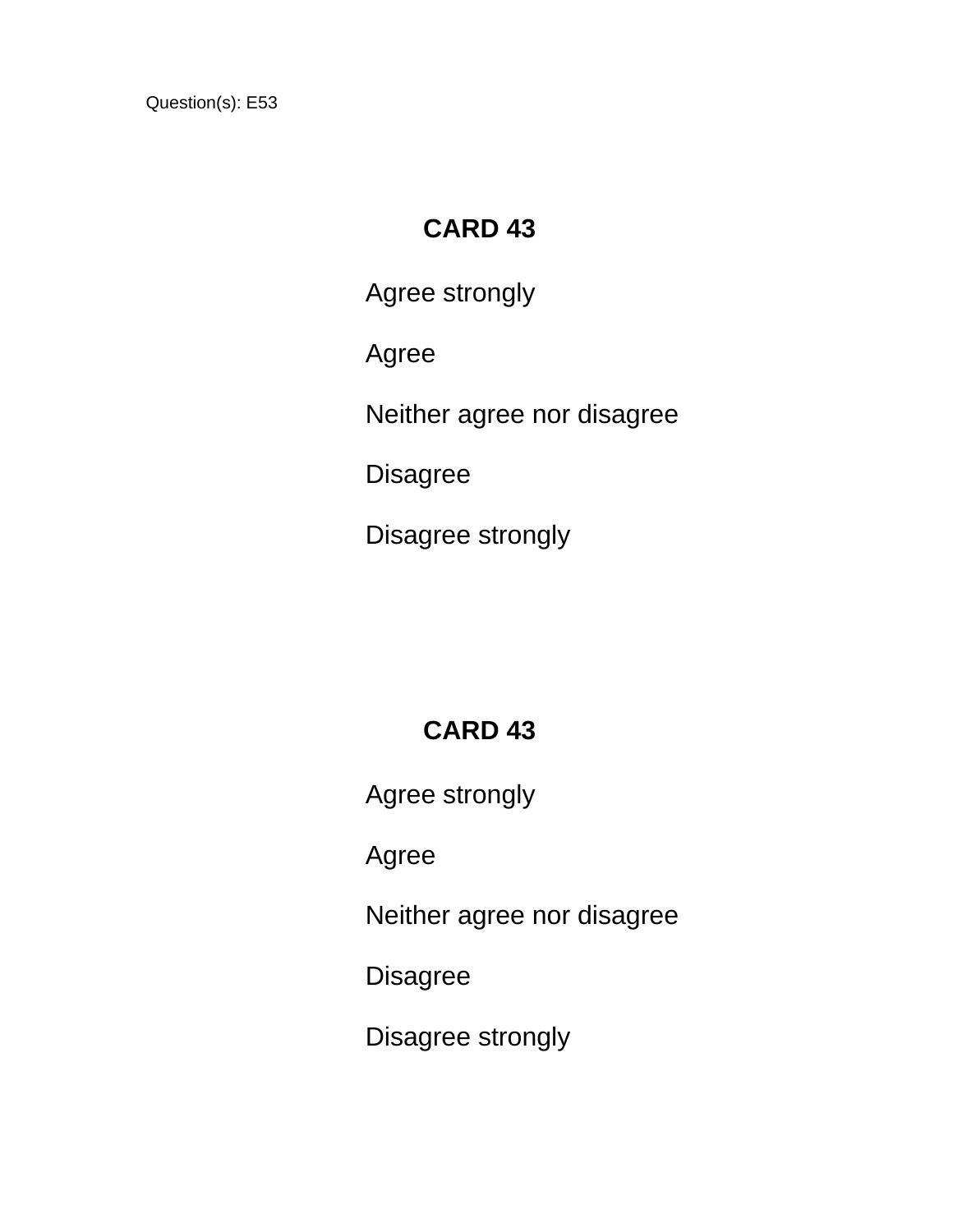



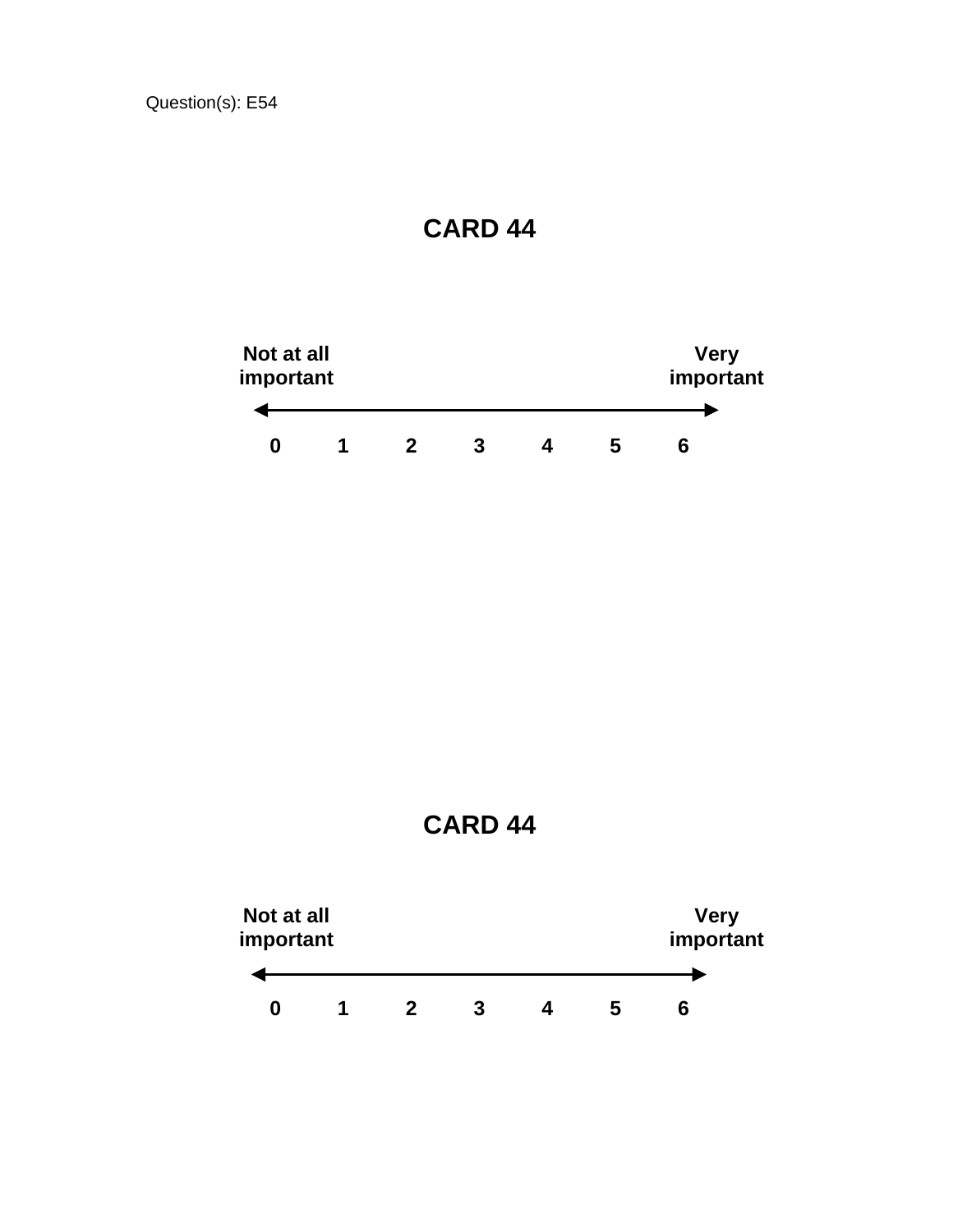# **CARD 45**

Work colleagues Family members **Friends Others** Don't compare

## **CARD 45**

Work colleagues

Family members

**Friends** 

**Others** 

Don't compare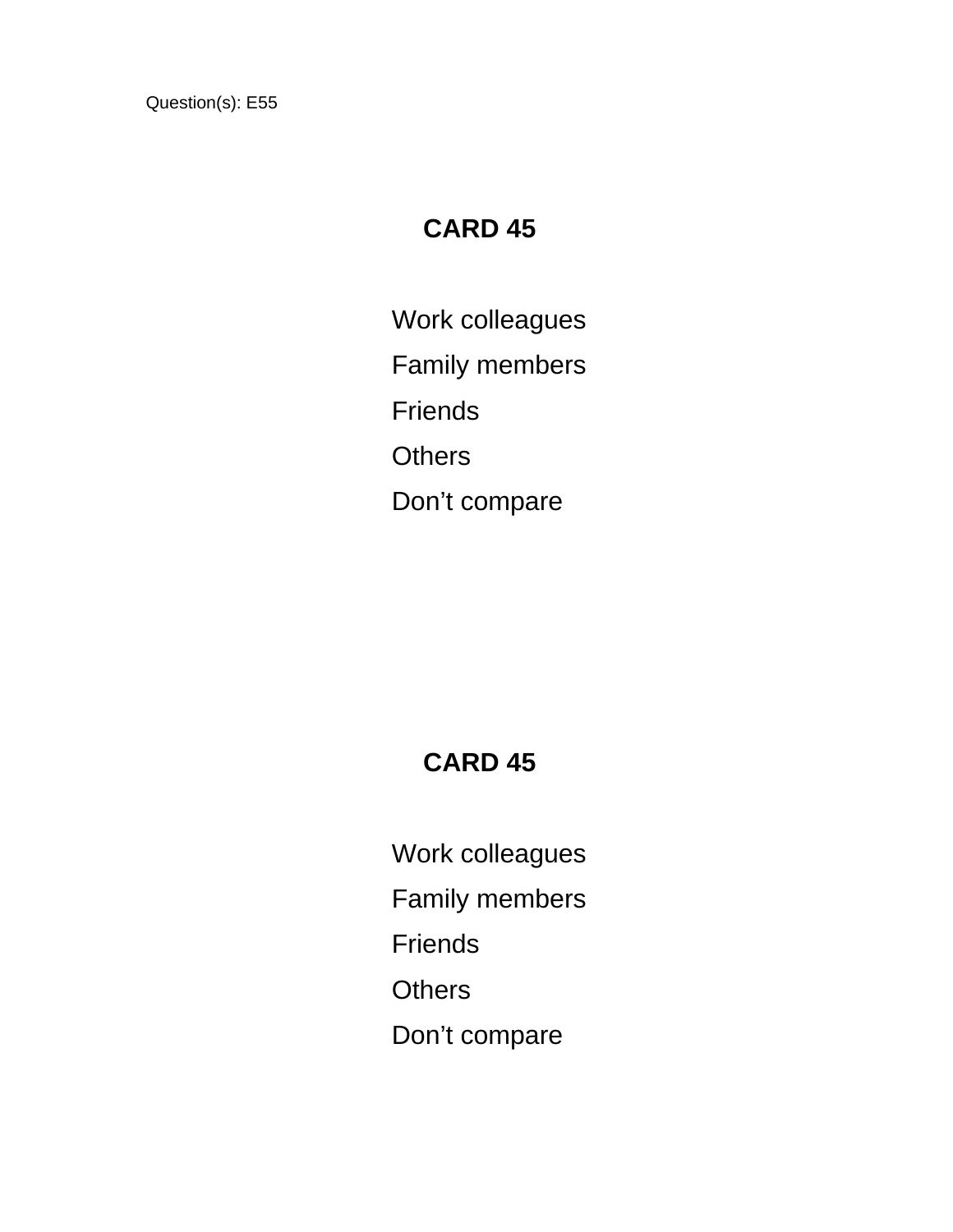Husband, wife or partner

Son or daughter (including step, adopted, foster, child of partner)

Parent, parent-in-law, partner's parent, step parent

Brother/sister (including step, adopted, foster)

Other relative

Other non-relative

### **CARD 46**

Husband, wife or partner

Son or daughter (including step, adopted, foster, child of partner)

Parent, parent-in-law, partner's parent, step parent

Brother/sister (including step, adopted, foster)

Other relative

Other non-relative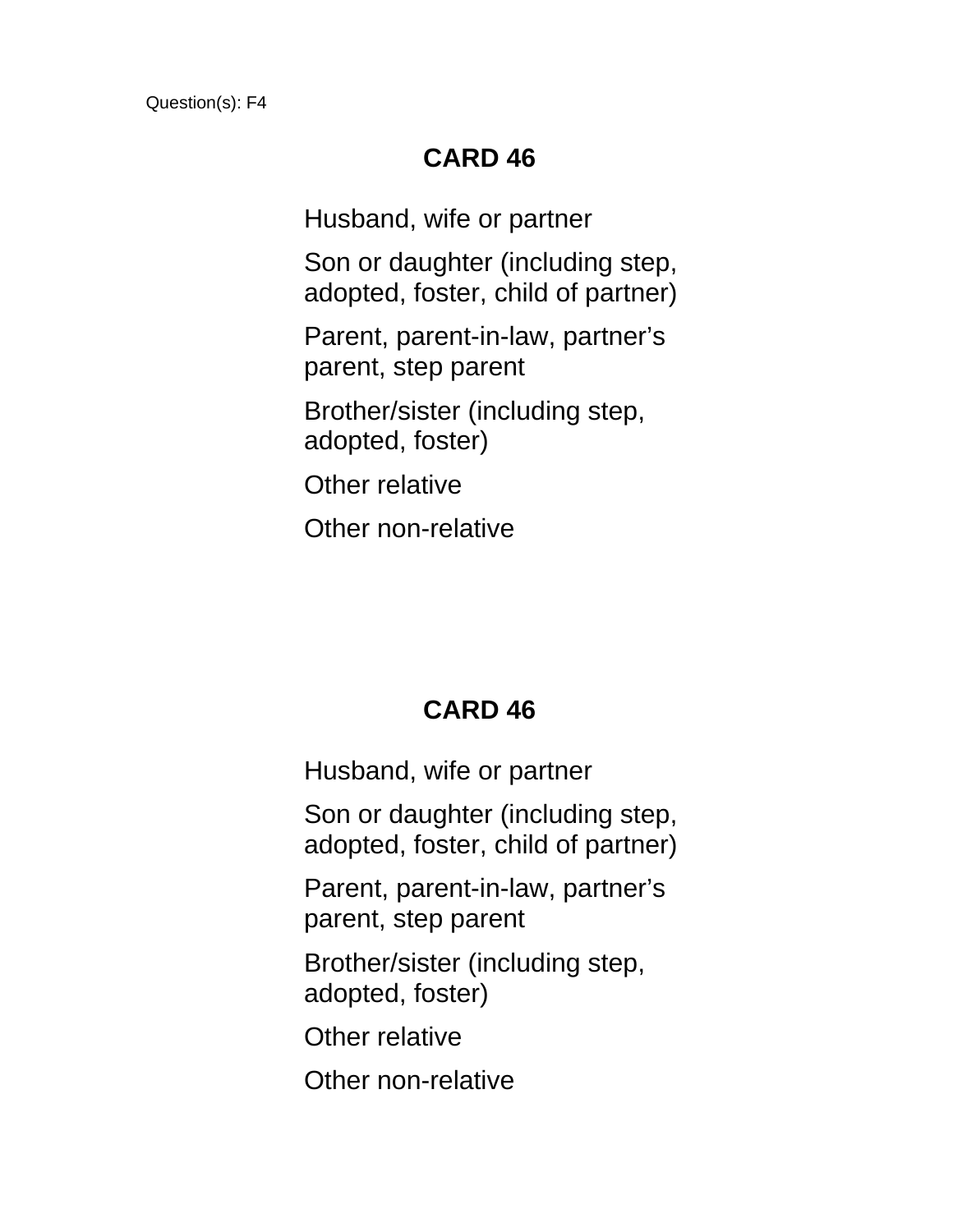#### **CARD 47**

A big city

The suburbs or outskirts of a big city

A town or a small city

A country village

A farm or home in the countryside

# **CARD 47**

A big city

The suburbs or outskirts of a big city

A town or a small city

A country village

A farm or home in the countryside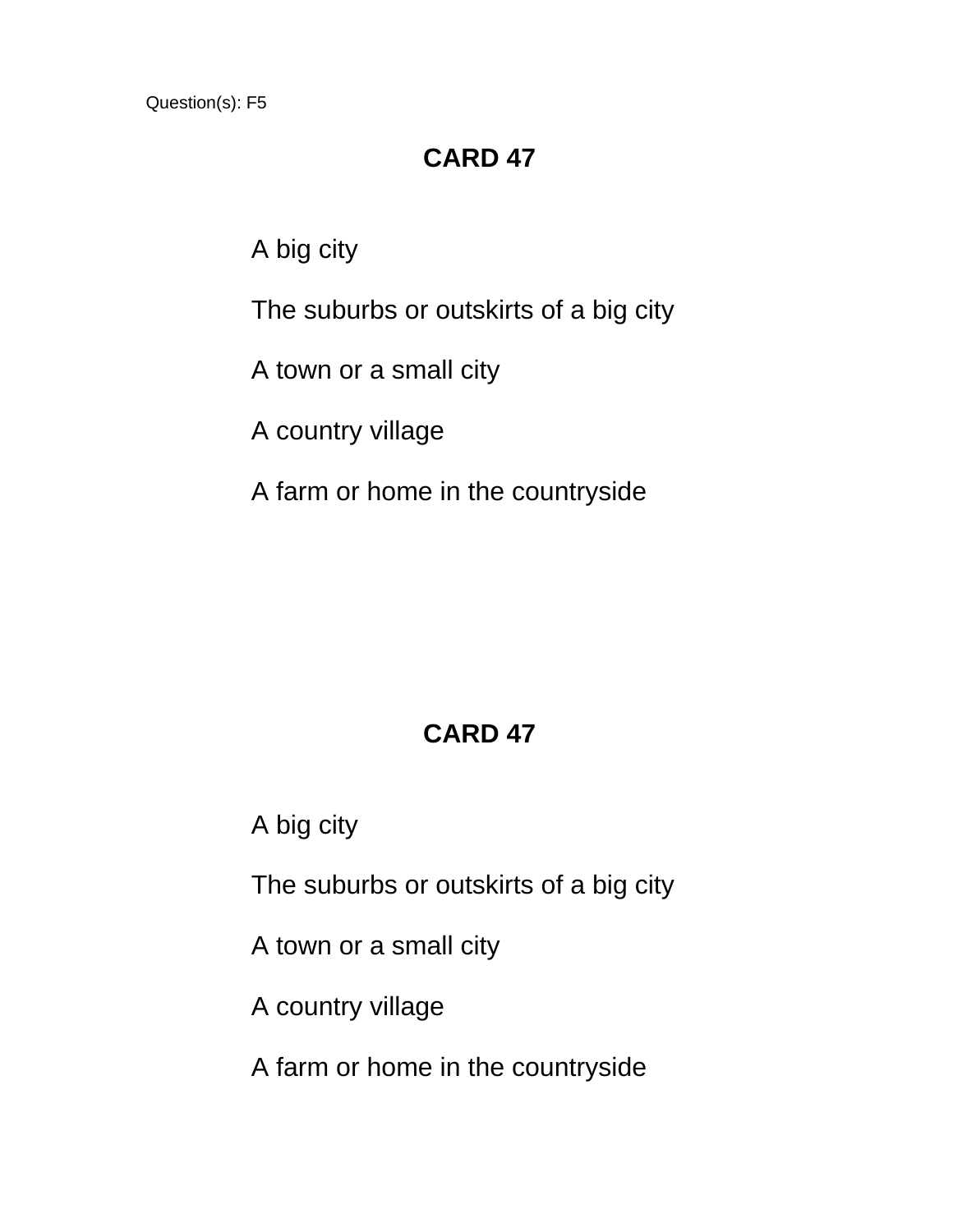**None/Primary not completed Primary or equivalent Intermediate/Group/Junior Cert or equivalent Leaving Certificate or equivalent Diploma or Certificate Primary Degree Postgraduate / Higher Degree Other (please say which)**

### **CARD 48**

 **None/Primary not completed Primary or equivalent Intermediate/Group/Junior Cert or equivalent Leaving Certificate or equivalent Diploma or Certificate Primary Degree Postgraduate / Higher Degree Other (please say which)**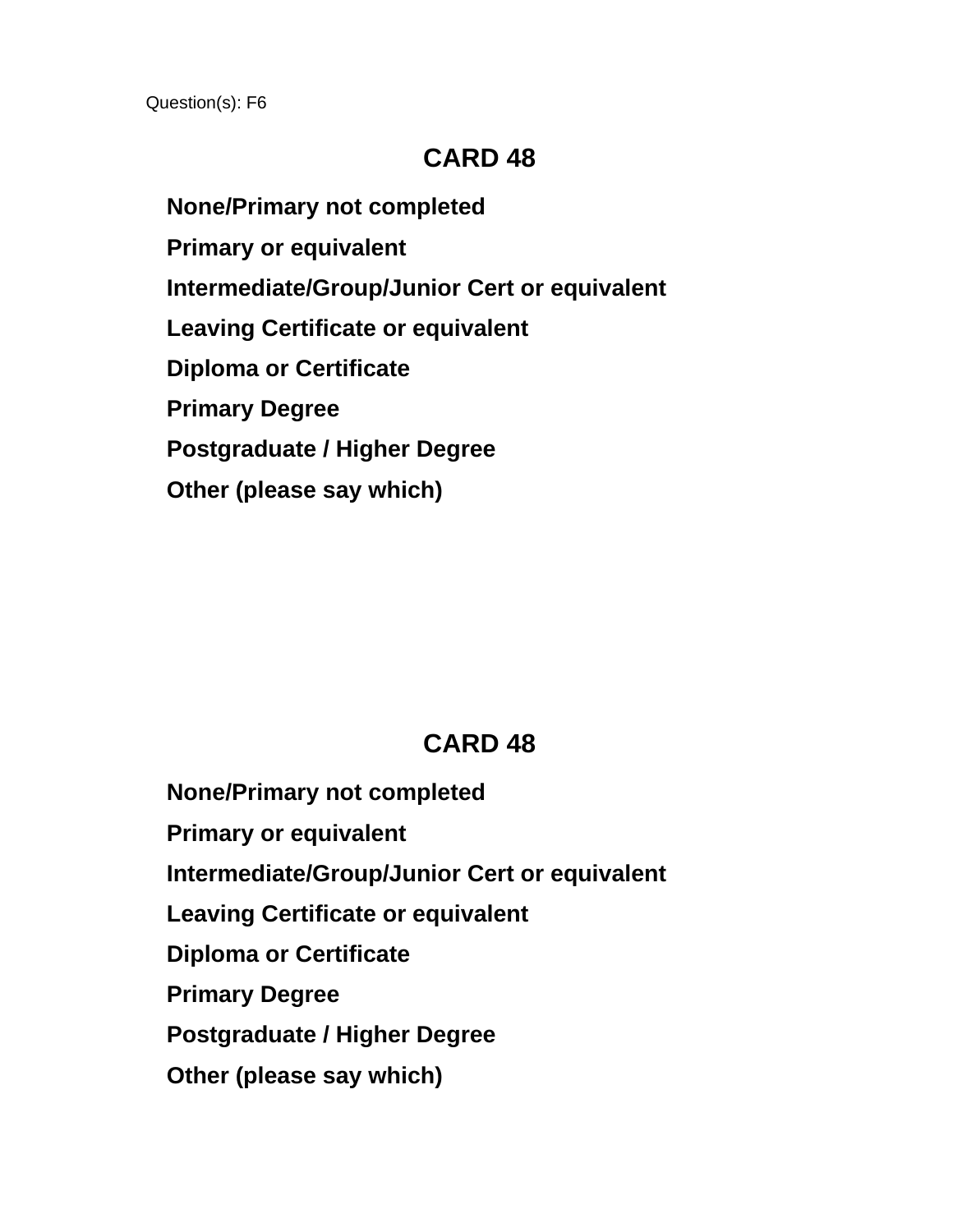#### **CARD 48a**

#### **General or no specific field**

**Art** – fine or applied **Humanities –** languages, classics, history, theology, etc **Technical & engineering,** including architecture and planning, industry, craft, building trades, etc **Agriculture & forestry Teacher training or education Science, mathematics, computing, etc Medical, health services, nursing, etc Economics, commerce, business administration, accountancy, etc Social & behavioural studies, public administration, media, culture, sport and leisure studies, etc Law and legal services Personal care services** - catering, domestic science, hairdressing etc **Public order and safety** – police, army, fire services, etc **Transport and telecommunications** 

### **CARD 48a**

#### **General or no specific field**

**Art** – fine or applied

**Humanities –** languages, classics, history, theology, etc

**Technical & engineering,** including architecture and planning, industry, craft, building trades, etc

**Agriculture & forestry** 

**Teacher training or education** 

**Science, mathematics, computing, etc** 

**Medical, health services, nursing, etc** 

**Economics, commerce, business administration, accountancy, etc** 

**Social & behavioural studies, public administration, media, culture, sport and leisure studies, etc** 

**Law and legal services** 

**Personal care services** - catering, domestic science, hairdressing etc

**Public order and safety** – police, army, fire services, etc

**Transport and telecommunications**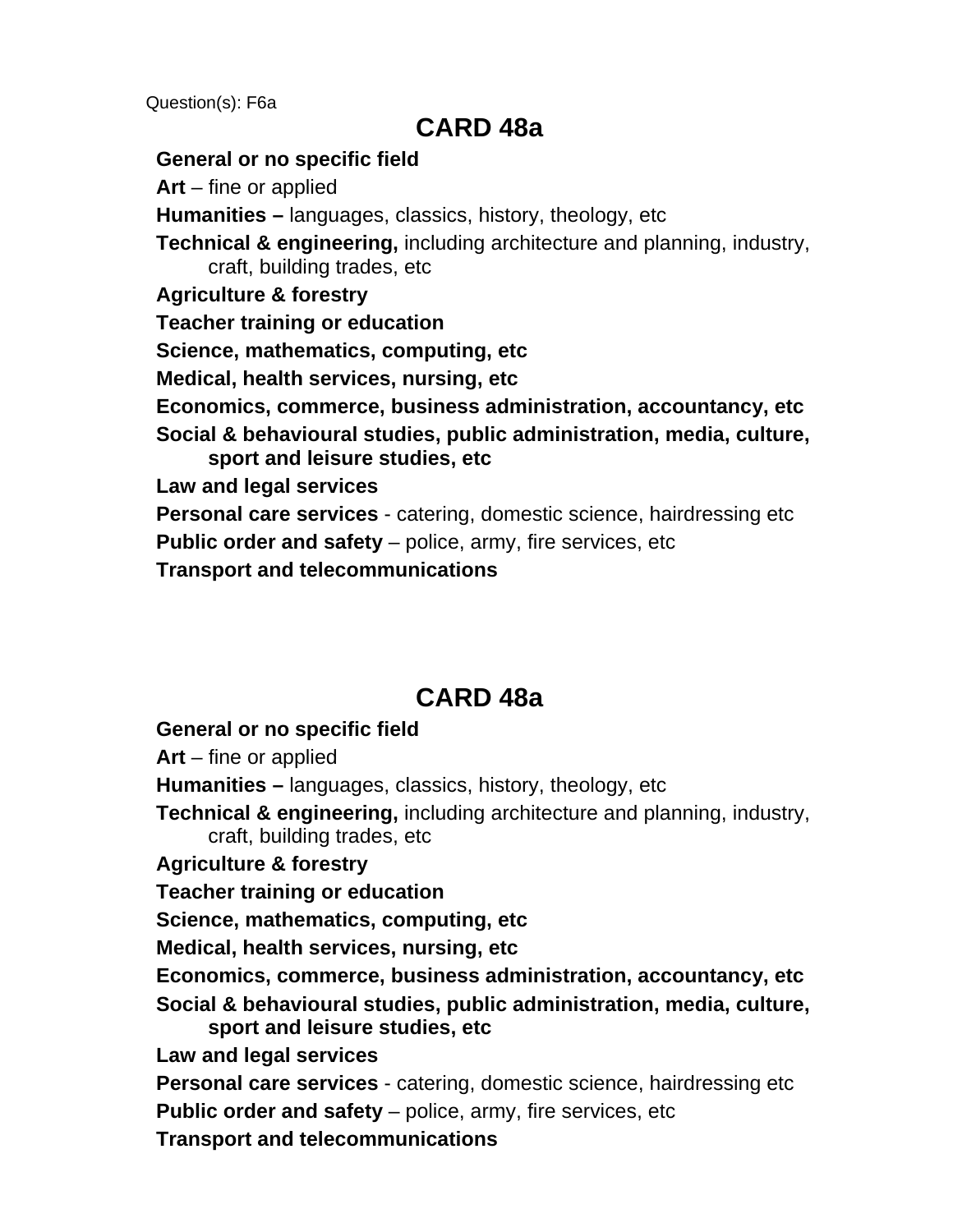**In paid work (or away temporarily) (employee, selfemployed, working for your family business) In education (not paid for by employer), even if on vacation Unemployed and actively looking for a job Unemployed, wanting a job but not actively looking for a job Permanently sick or disabled Retired Doing housework, looking after children or other persons**

| In paid work (or away temporarily) (employee, self-<br>employed, working for your family business) |
|----------------------------------------------------------------------------------------------------|
| In education (not paid for by employer), even if on<br>vacation                                    |
| Unemployed and actively looking for a job                                                          |
| Unemployed, wanting a job but not actively looking for a<br>job                                    |
| <b>Permanently sick or disabled</b>                                                                |
| <b>Retired</b>                                                                                     |
| Doing housework, looking after children or other persons                                           |
|                                                                                                    |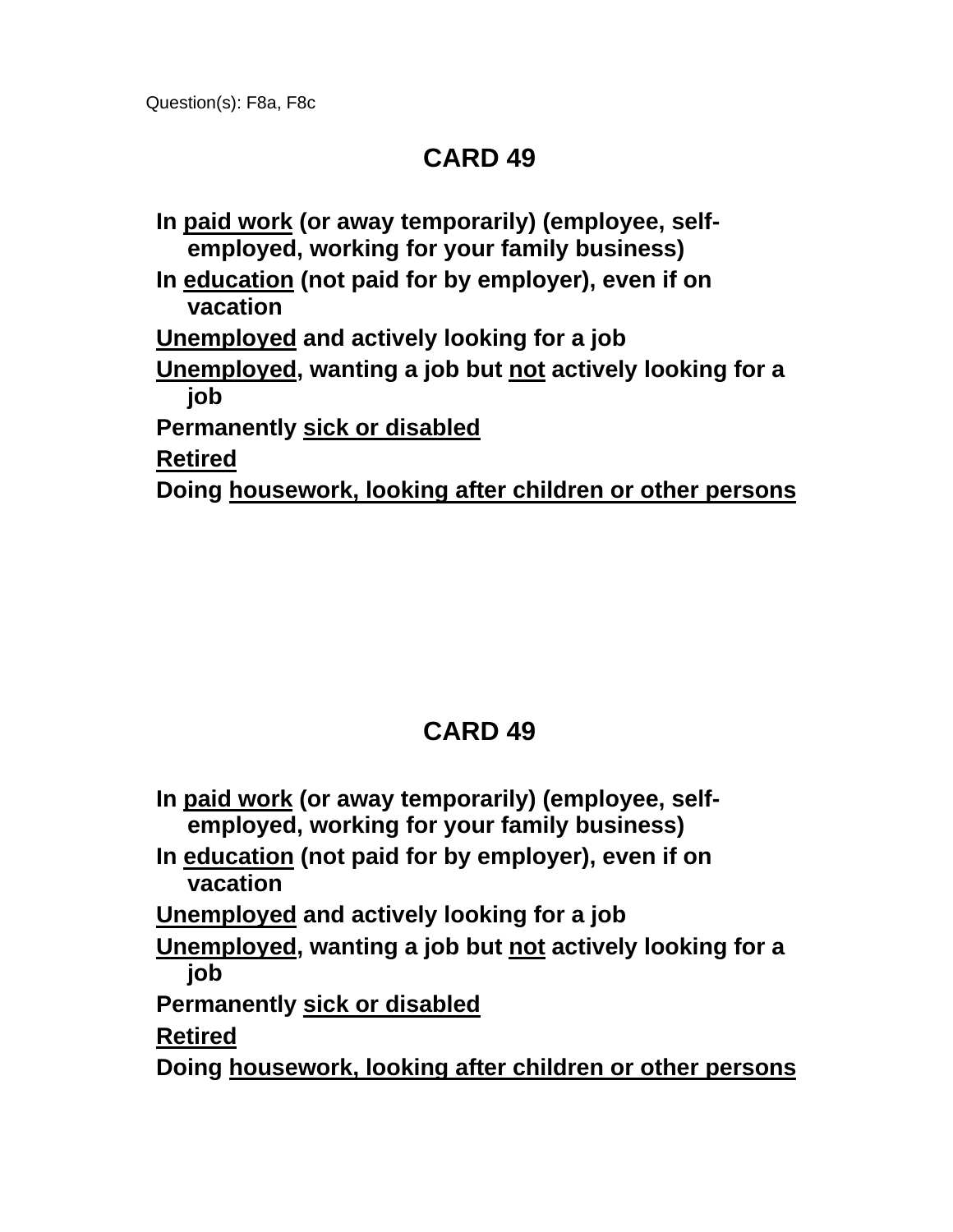





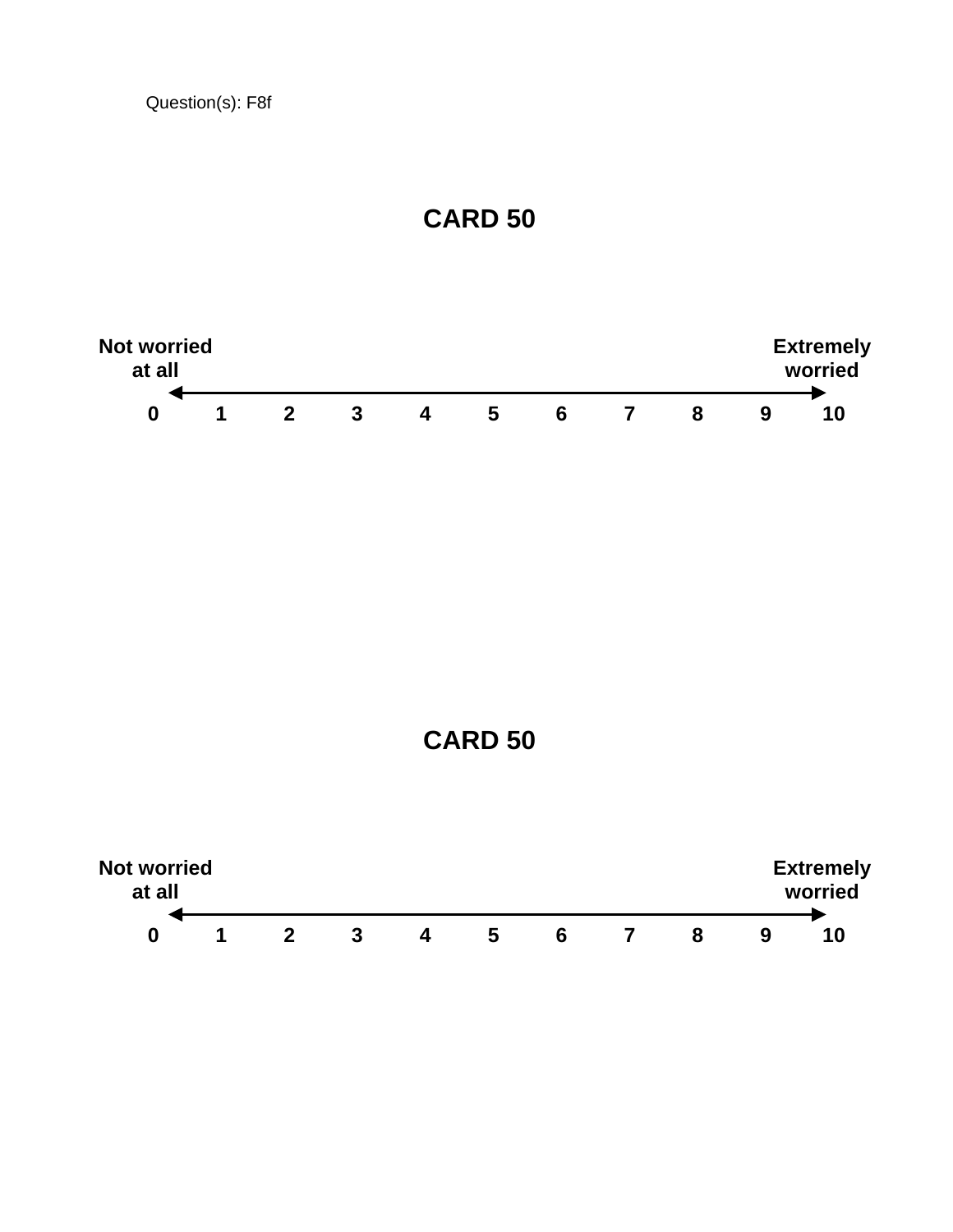





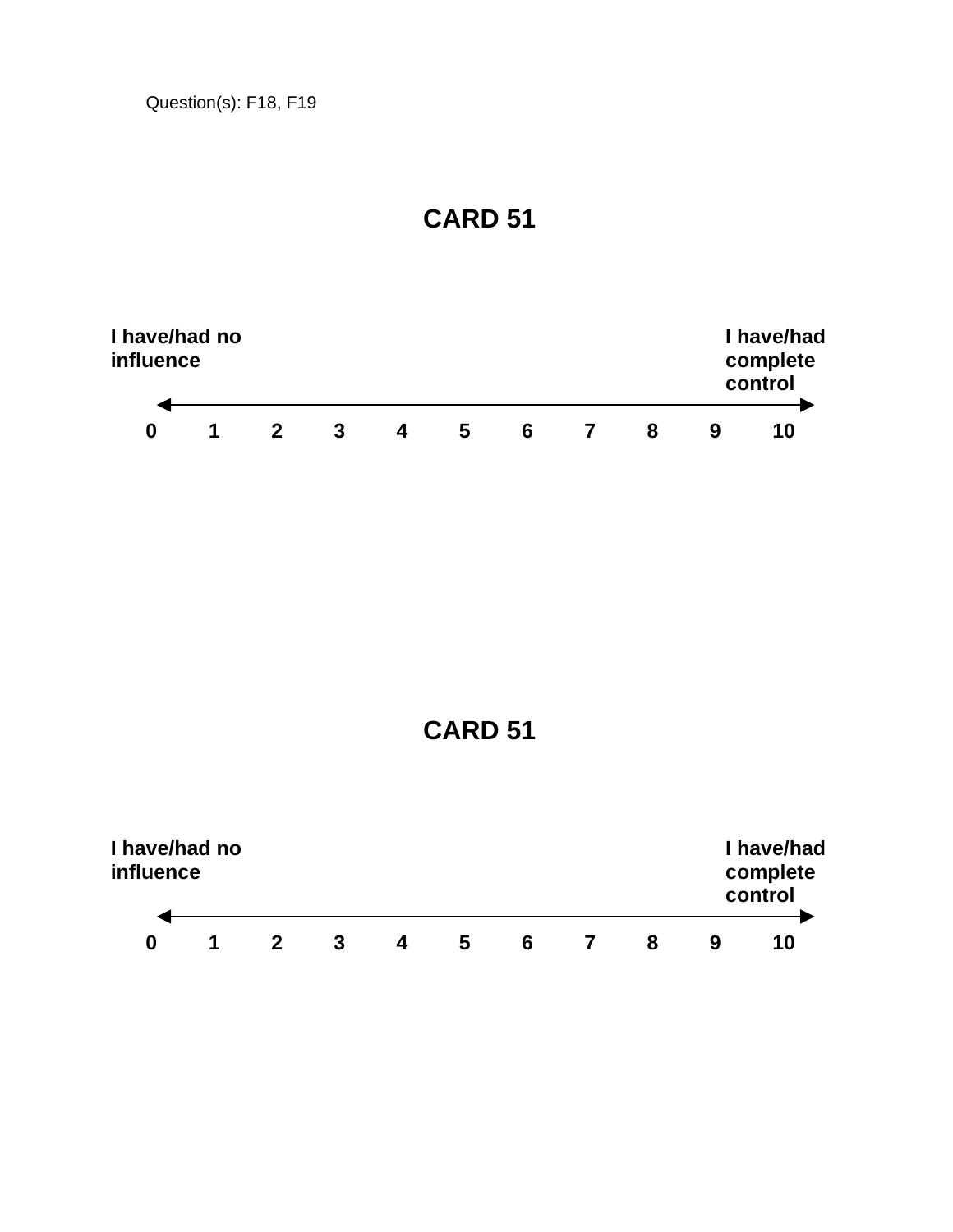Wages or salaries Income from self-employment (excluding farming) Income from farming Pensions Unemployment/redundancy benefit Any other social benefits or grants Income from investment, savings, insurance or property Income from other sources

# **CARD 52**

Wages or salaries Income from self-employment (excluding farming) Income from farming Pensions Unemployment/redundancy benefit Any other social benefits or grants Income from investment, savings, insurance or property Income from other sources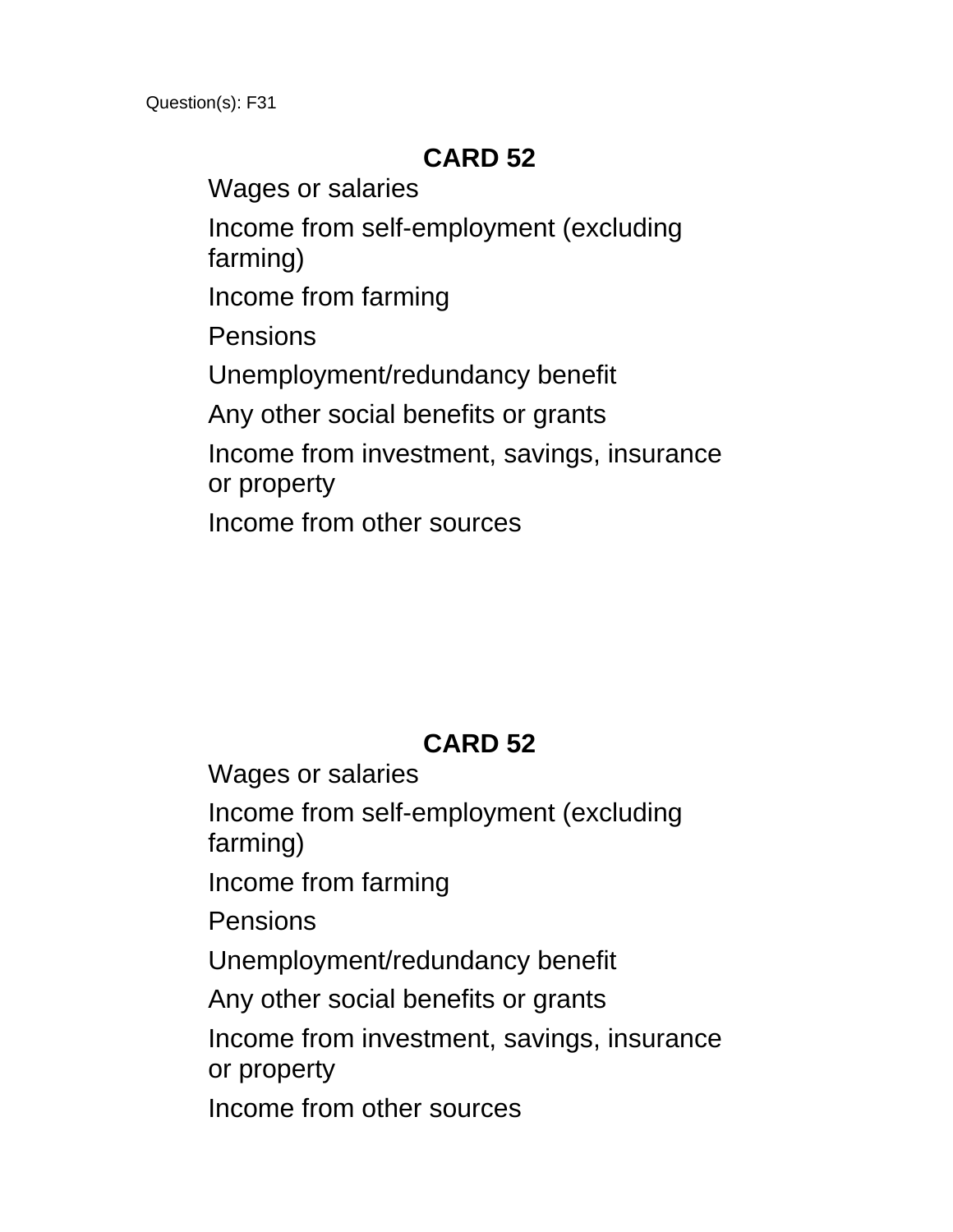#### **CARD 53** YOUR HOUSEHOLD INCOME  **WEEKLY MONTHLY ANNUAL**

| J  | Less than $\epsilon$ 40 | Less than €150                          | Less than €1800                               | J |
|----|-------------------------|-----------------------------------------|-----------------------------------------------|---|
| R  | €40 to under €70        | €150 to under €300                      | €1800 to under €3600                          | R |
| C  | $€70$ to under $€120$   | €300 to under €500                      | €3600 to under €6000                          | C |
| М  | €120 to under €230      | $\epsilon$ 500 to under $\epsilon$ 1000 | €6000 to under €12000                         | M |
| F  | €230 to under €350      | €1000 to under €1500                    | €12000 to under €18000                        | F |
| S  | €350 to under €460      | €1500 to under €2000                    | €18000 to under €24000                        | S |
| K. | €460 to under €580      | €2000 to under €2500                    | €24000 to under €30000                        | K |
| P  | €580 to under €690      | €2500 to under €3000                    | €30000 to under €36000                        | P |
| D  | €690 to under €1150     | €3000 to under €5000                    | €36000 to under €60000                        | D |
| н  | €1150 to under €1730    | €5000 to under €7500                    | €60000 to under €90000                        | н |
| U  | €1730 to under €2310    |                                         | €7500 to under €10000 €90000 to under €120000 | U |
| N  | €2310 or more           | €10000 or more                          | €120000 or more                               | N |
|    |                         |                                         |                                               |   |

#### **CARD 53** YOUR HOUSEHOLD INCOME  **WEEKLY MONTHLY ANNUAL**

| J  | Less than $\epsilon$ 40 | Less than €150                         | Less than €1800                               | J |
|----|-------------------------|----------------------------------------|-----------------------------------------------|---|
| R  | €40 to under €70        | €150 to under €300                     | €1800 to under €3600                          | R |
| C  | €70 to under €120       | $\epsilon$ 300 to under $\epsilon$ 500 | €3600 to under €6000                          | C |
| М  | $€120$ to under $€230$  | €500 to under €1000                    | €6000 to under €12000                         | M |
| F. | €230 to under €350      | €1000 to under €1500                   | €12000 to under €18000                        | F |
| S  | €350 to under €460      | €1500 to under €2000                   | €18000 to under €24000                        | S |
| K  | €460 to under €580      | €2000 to under €2500                   | €24000 to under €30000                        | K |
| P  | €580 to under €690      | €2500 to under €3000                   | €30000 to under €36000                        | P |
| D  | €690 to under €1150     | €3000 to under €5000                   | €36000 to under €60000                        | D |
| н  | €1150 to under €1730    | €5000 to under €7500                   | €60000 to under €90000                        | н |
| U  | €1730 to under €2310    |                                        | €7500 to under €10000 €90000 to under €120000 | U |
| N  | €2310 or more           | €10000 or more                         | €120000 or more                               | N |
|    |                         |                                        |                                               |   |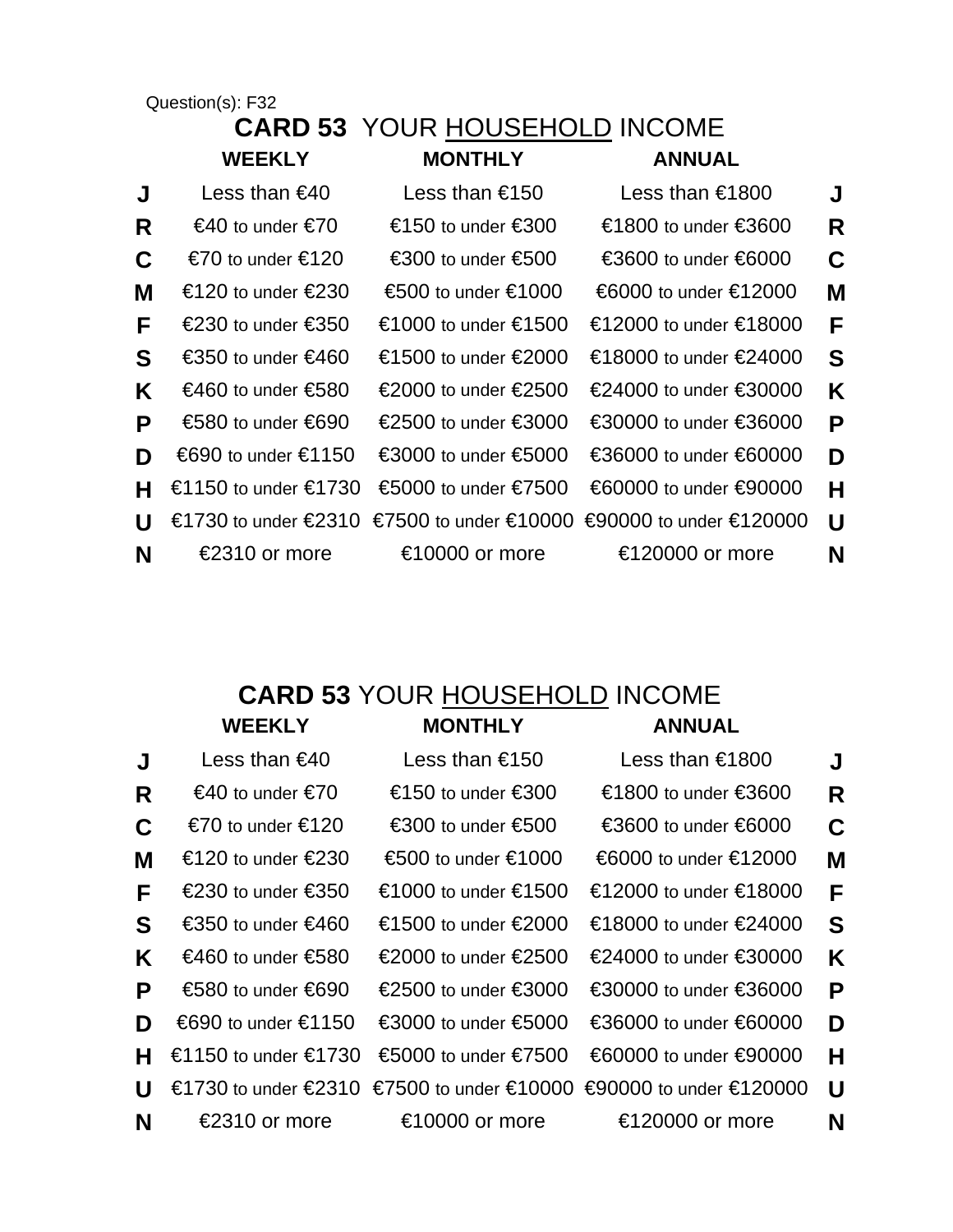#### **CARD 54**

Living comfortably on present income Coping on present income Finding it difficult on present income Finding it very difficult on present income

# **CARD 54**

Living comfortably on present income Coping on present income Finding it difficult on present income Finding it very difficult on present income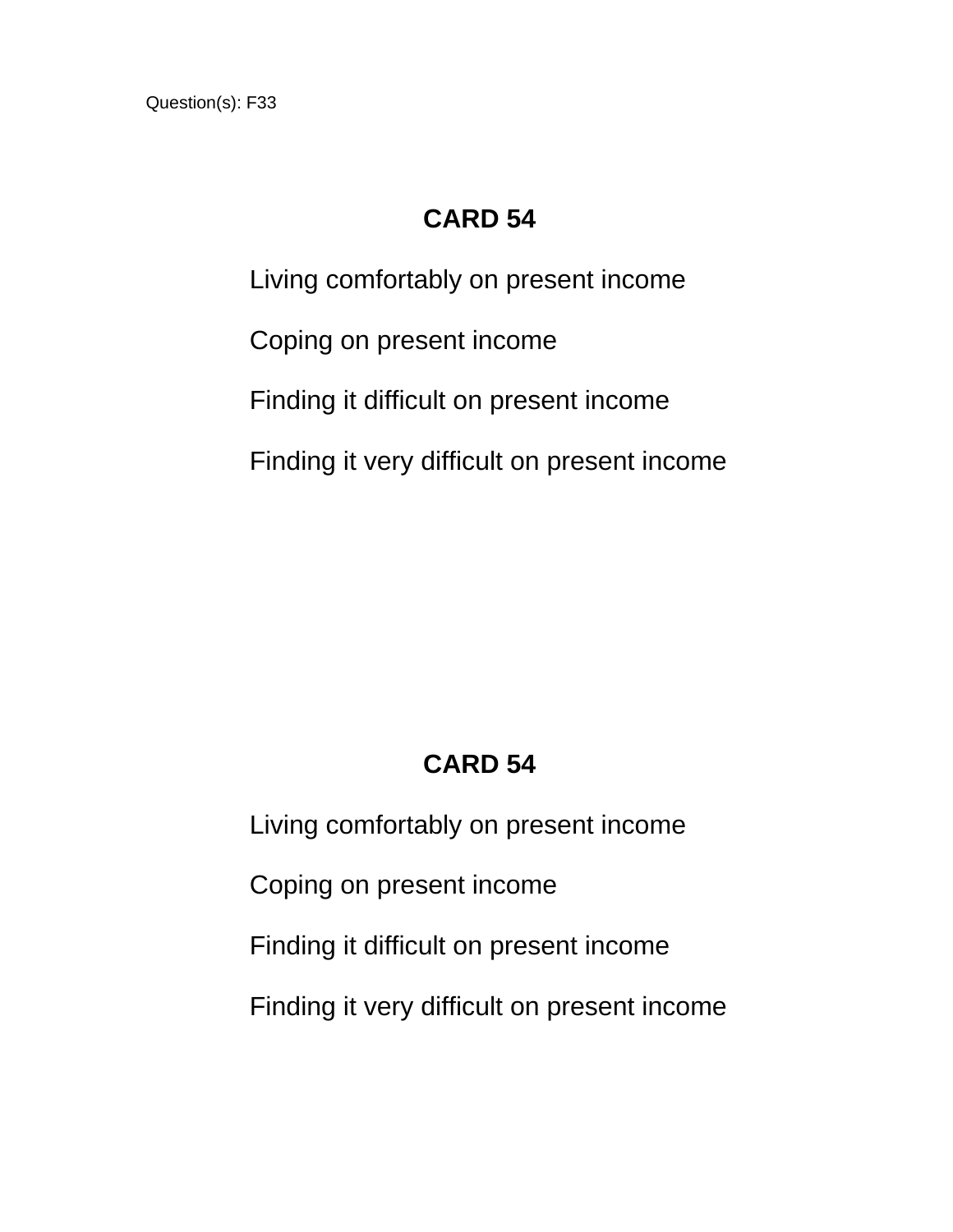#### **CARD 55**

Very difficult

Quite difficult

Neither easy nor difficult

Quite easy

Very easy

# **CARD 55**

Very difficult

Quite difficult

Neither easy nor difficult

Quite easy

Very easy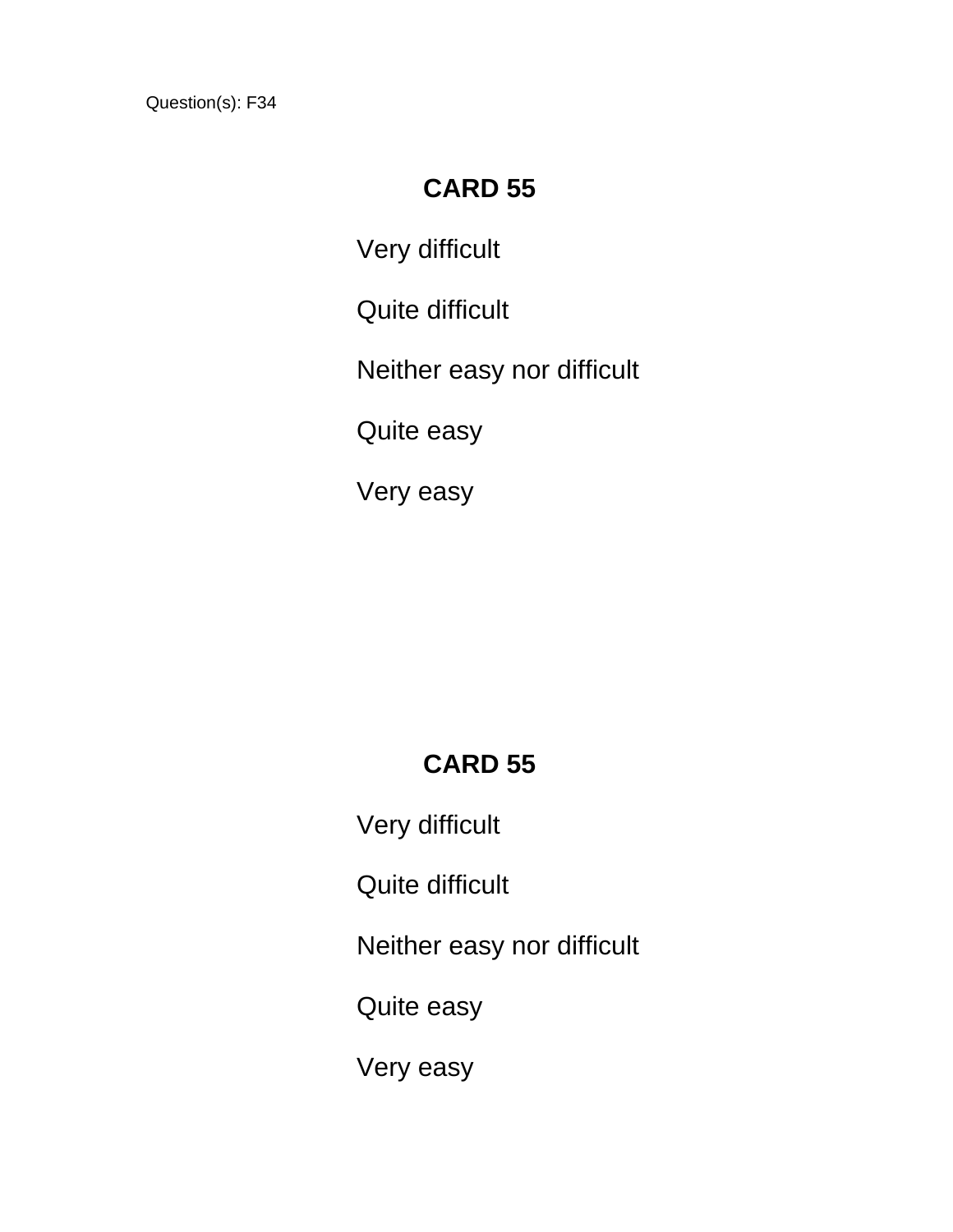## **CARD 56**

 **None/Primary not completed Primary or equivalent Intermediate/Group/Junior Cert or equivalent Leaving Certificate or equivalent Diploma or Certificate Primary Degree Postgraduate / Higher Degree Other (please say which)**

# **CARD 56**

 **None/Primary not completed Primary or equivalent Intermediate/Group/Junior Cert or equivalent Leaving Certificate or equivalent Diploma or Certificate Primary Degree Postgraduate / Higher Degree Other (please say which)**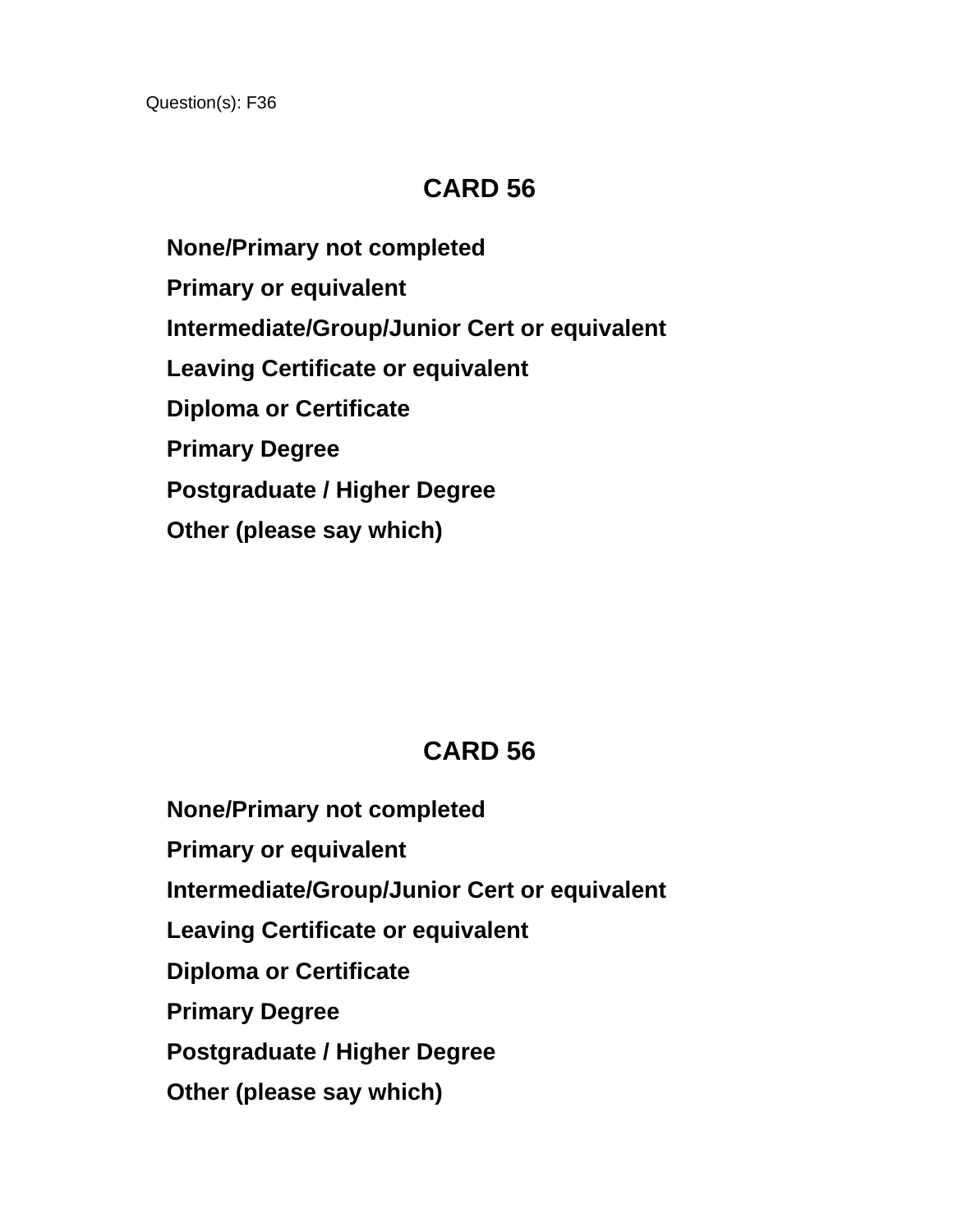**In paid work (or away temporarily) (employee, selfemployed, working for your family business) In education (not paid for by employer), even if on vacation Unemployed and actively looking for a job Unemployed, wanting a job but not actively looking for a job Permanently sick or disabled Retired Doing housework, looking after children or other persons**

# **CARD 57**

**In paid work (or away temporarily) (employee, selfemployed, working for your family business) In education (not paid for by employer), even if on vacation Unemployed and actively looking for a job Unemployed, wanting a job but not actively looking for a job Permanently sick or disabled Retired Doing housework, looking after children or other persons**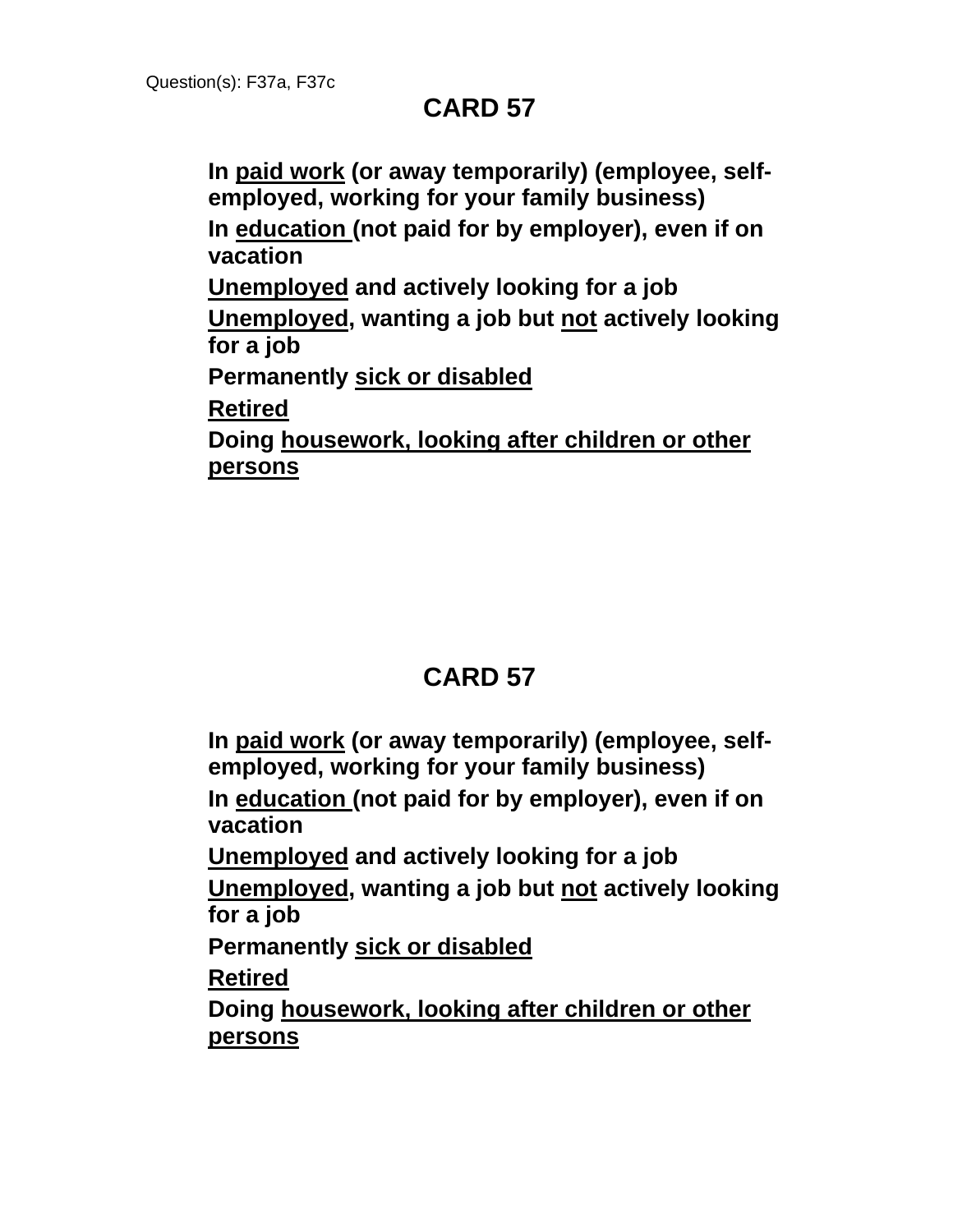

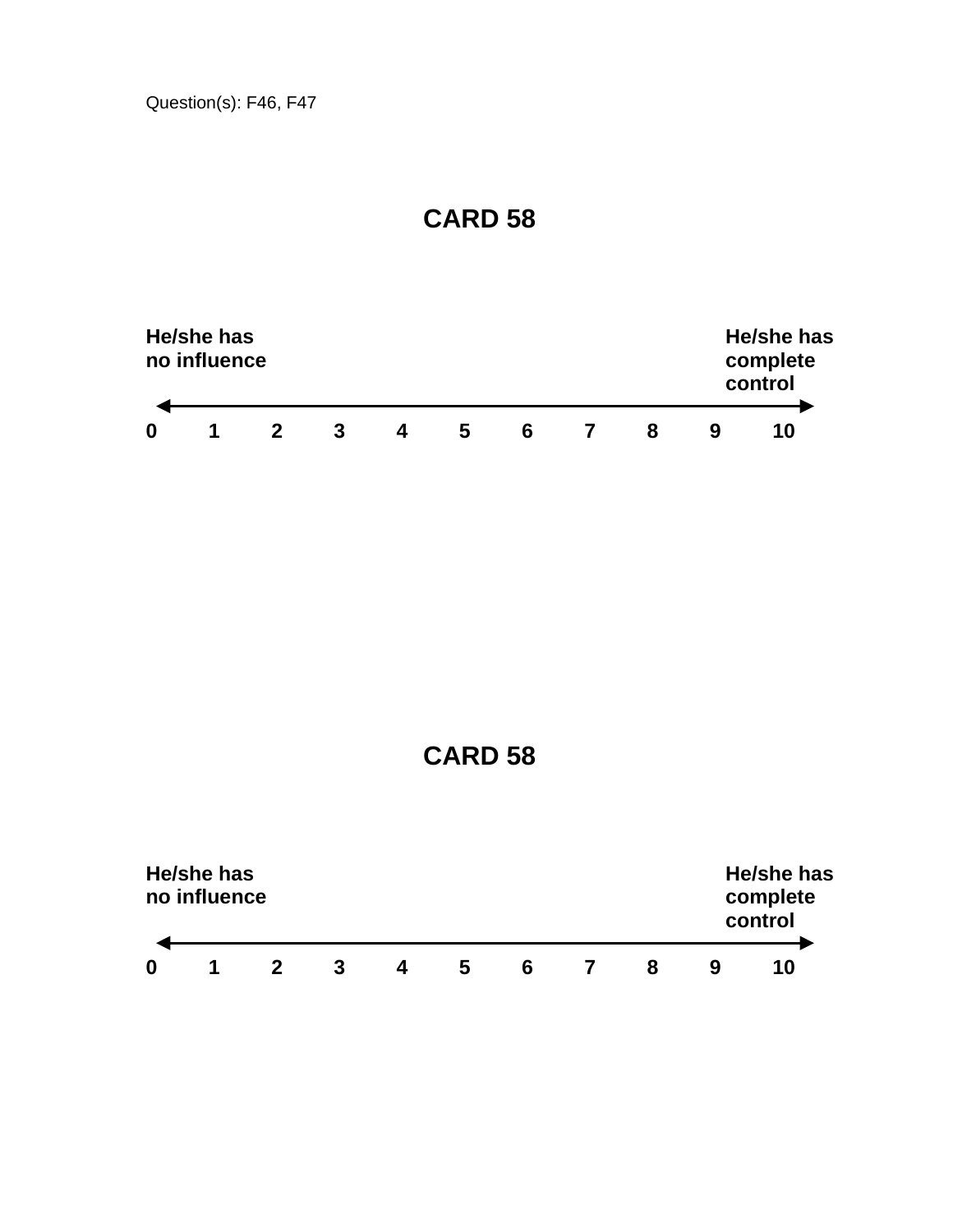**None/Primary not completed Primary or equivalent Intermediate/Group/Junior Cert or equivalent Leaving Certificate or equivalent Diploma or Certificate Primary Degree Postgraduate / Higher Degree Other (please say which)**

#### **CARD 59**

 **None/Primary not completed Primary or equivalent Intermediate/Group/Junior Cert or equivalent Leaving Certificate or equivalent Diploma or Certificate Primary Degree Postgraduate / Higher Degree Other (please say which)**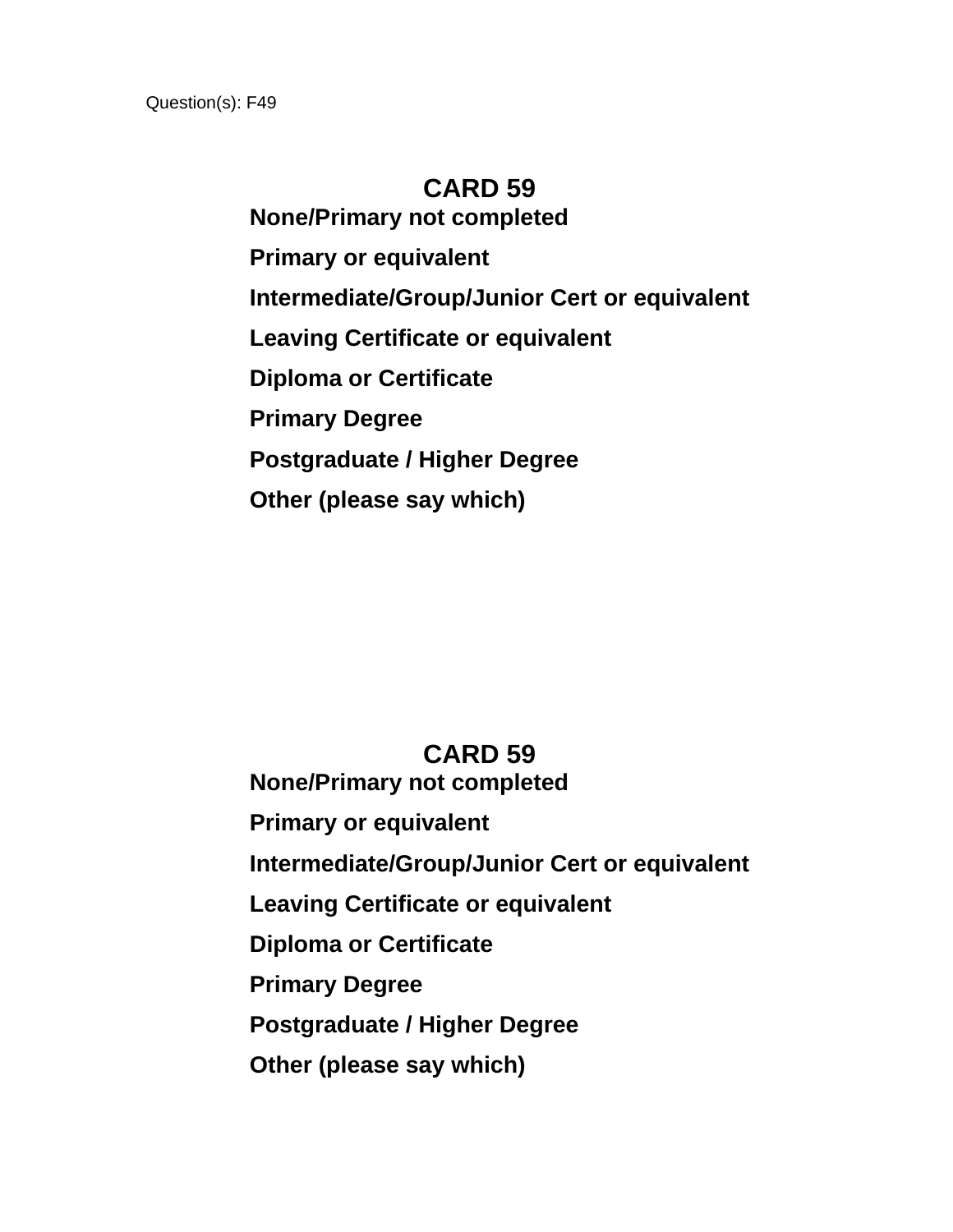**Traditional professional occupations** *such as*: accountant, solicitor, medical practitioner, scientist, civil/mechanical engineer

**Modern professional occupations** *such as*: teacher, nurse, physiotherapist, social worker, welfare officer, artist, musician, police officer (sergeant or above), software designer

**Clerical and intermediate occupations** *such as*: secretary, personal assistant, clerical worker, office clerk, call centre agent, nursing auxiliary, nursery nurse

**Senior manager or administrators** (usually responsible for planning, organising and coordinating work and for finance) *such as*: finance manager, chief executive

**Technical and craft occupations** *such as*: motor mechanic, fitter, inspector, plumber, printer, tool maker, electrician, farmer, gardener, train driver

**Semi-routine manual and service occupations** *such as*: postal worker, machine operative, security guard, caretaker, farm worker, catering assistant, receptionist, sales assistant

**Routine manual and service occupations** *such as*: HGV driver, van driver, cleaner, porter, packer, sewing machinist, messenger, labourer, waiter/ waitress, bar staff

**Middle or junior managers** *such as*: office manager, retail manager, bank manager, farm manager, restaurant manager, warehouse manager, publican

# **CARD 60**

**Traditional professional occupations** *such as*: accountant, solicitor, medical practitioner, scientist, civil/mechanical engineer

**Modern professional occupations** *such as*: teacher, nurse, physiotherapist, social worker, welfare officer, artist, musician, police officer (sergeant or above), software designer

**Clerical and intermediate occupations** *such as*: secretary, personal assistant, clerical worker, office clerk, call centre agent, nursing auxiliary, nursery nurse

**Senior manager or administrators** (usually responsible for planning, organising and coordinating work and for finance) *such as*: finance manager, chief executive

**Technical and craft occupations** *such as*: motor mechanic, fitter, inspector, plumber, printer, tool maker, electrician, farmer, gardener, train driver

**Semi-routine manual and service occupations** *such as*: postal worker, machine operative, security guard, caretaker, farm worker, catering assistant, receptionist, sales assistant

**Routine manual and service occupations** *such as*: HGV driver, van driver, cleaner, porter, packer, sewing machinist, messenger, labourer, waiter/ waitress, bar staff

**Middle or junior managers** *such as*: office manager, retail manager, bank manager, farm manager, restaurant manager, warehouse manager, publican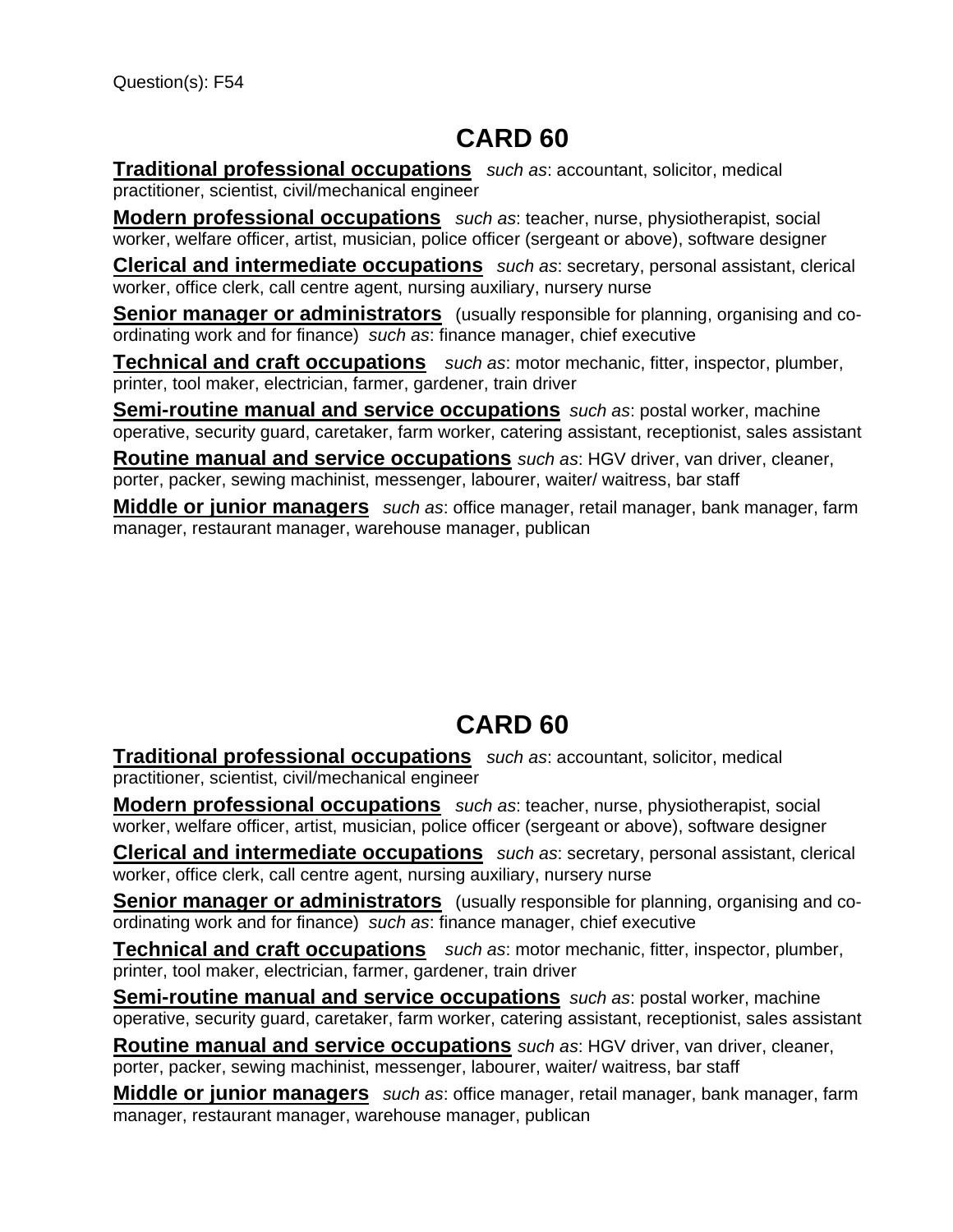**None/Primary not completed Primary or equivalent Intermediate/Group/Junior Cert or equivalent Leaving Certificate or equivalent Diploma or Certificate Primary Degree Postgraduate / Higher Degree Other (please say which)**

# **CARD 61**

 **None/Primary not completed Primary or equivalent Intermediate/Group/Junior Cert or equivalent Leaving Certificate or equivalent Diploma or Certificate Primary Degree Postgraduate / Higher Degree Other (please say which)**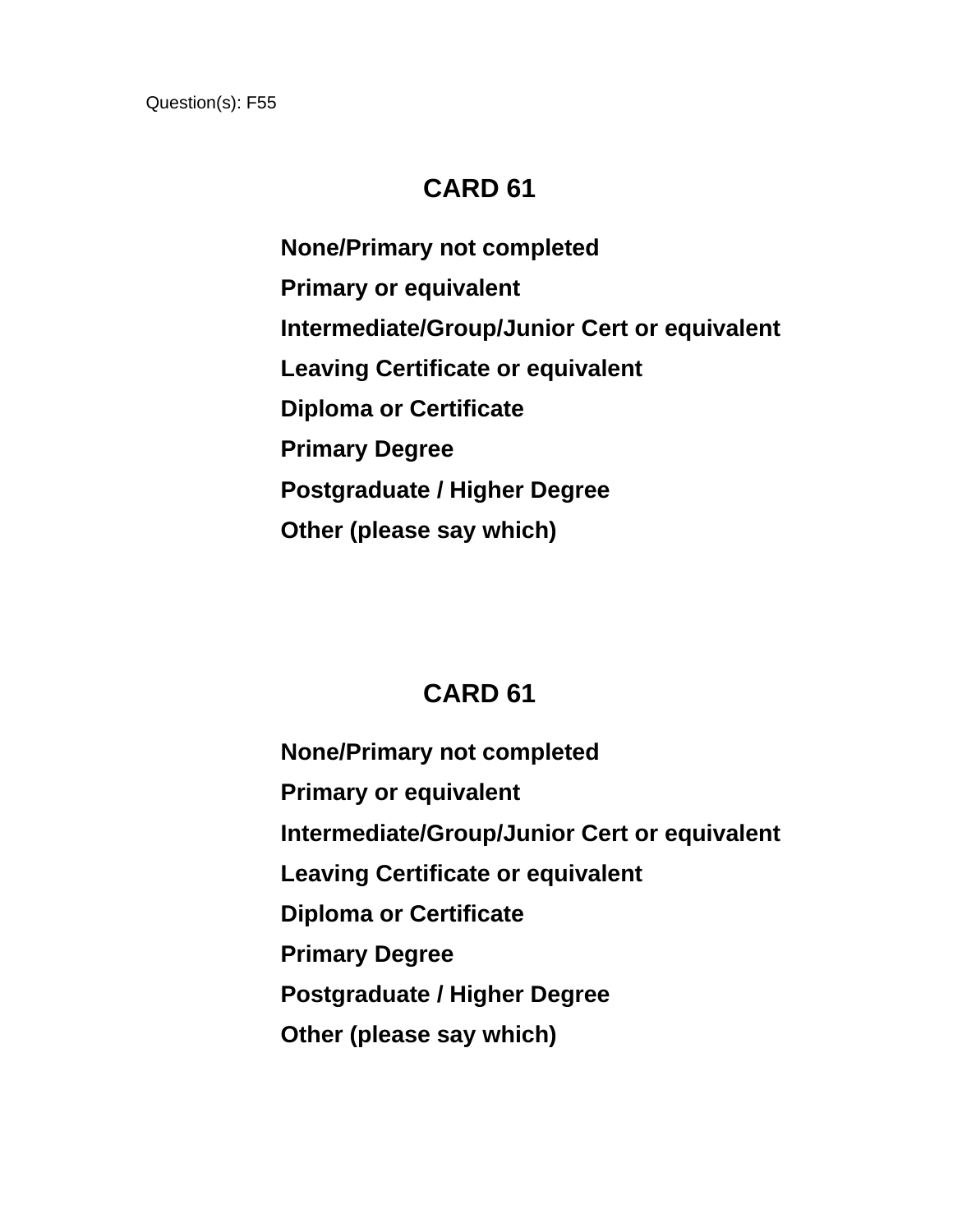**Traditional professional occupations** *such as*: accountant, solicitor, medical practitioner, scientist, civil/mechanical engineer

**Modern professional occupations** *such as*: teacher, nurse, physiotherapist, social worker, welfare officer, artist, musician, police officer (sergeant or above), software designer

**Clerical and intermediate occupations** *such as*: secretary, personal assistant, clerical worker, office clerk, call centre agent, nursing auxiliary, nursery nurse

**Senior manager or administrators** (usually responsible for planning, organising and co-ordinating work and for finance) *such as*: finance manager, chief executive

**Technical and craft occupations** *such as*: motor mechanic, fitter, inspector, plumber, printer, tool maker, electrician, farmer, gardener, train driver

**Semi-routine manual and service occupations** *such as*: postal worker, machine operative, security guard, caretaker, farm worker, catering assistant, receptionist, sales assistant

**Routine manual and service occupations** *such as*: HGV driver, van driver, cleaner, porter, packer, sewing machinist, messenger, labourer, waiter/ waitress, bar staff

**Middle or junior managers** *such as*: office manager, retail manager, bank manager, farm manager, restaurant manager, warehouse manager, publican

# **CARD 62**

**Traditional professional occupations** *such as*: accountant, solicitor, medical practitioner, scientist, civil/mechanical engineer

**Modern professional occupations** *such as*: teacher, nurse, physiotherapist, social worker, welfare officer, artist, musician, police officer (sergeant or above), software designer

**Clerical and intermediate occupations** *such as*: secretary, personal assistant, clerical worker, office clerk, call centre agent, nursing auxiliary, nursery nurse

**Senior manager or administrators** (usually responsible for planning, organising and co-ordinating work and for finance) *such as*: finance manager, chief executive

**Technical and craft occupations** *such as*: motor mechanic, fitter, inspector, plumber, printer, tool maker, electrician, farmer, gardener, train driver

**Semi-routine manual and service occupations** *such as*: postal worker, machine operative, security guard, caretaker, farm worker, catering assistant, receptionist, sales assistant

**Routine manual and service occupations** *such as*: HGV driver, van driver, cleaner, porter, packer, sewing machinist, messenger, labourer, waiter/ waitress, bar staff

**Middle or junior managers** *such as*: office manager, retail manager, bank manager, farm manager, restaurant manager, warehouse manager, publican